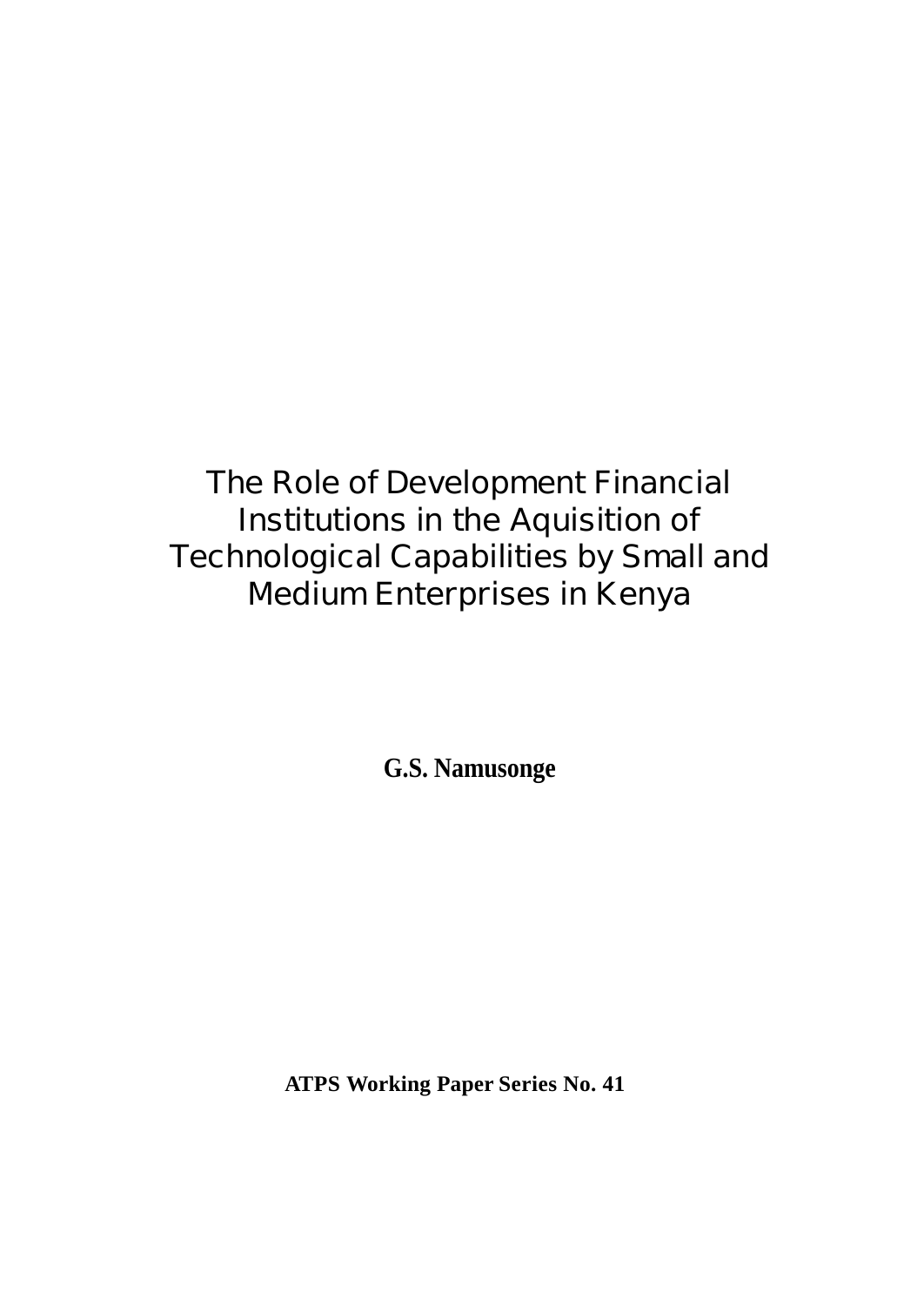Published by the African Technology Policy Studies Network, P.O. Box 10081, 00100 General Post Office, Nairobi, Kenya.

© 2004 African Technology Policy Studies Network

PUBLISHED BY ATPS COMMUNICATIONS DEPARTMENT

Printed by Newtec Concepts P.O. Box 00800, Westlands 14180 Nairobi, Kenya Tel: 4449849, Fax: 4450399 newtec@bidii.com

**ISBN 9966-916-57-1**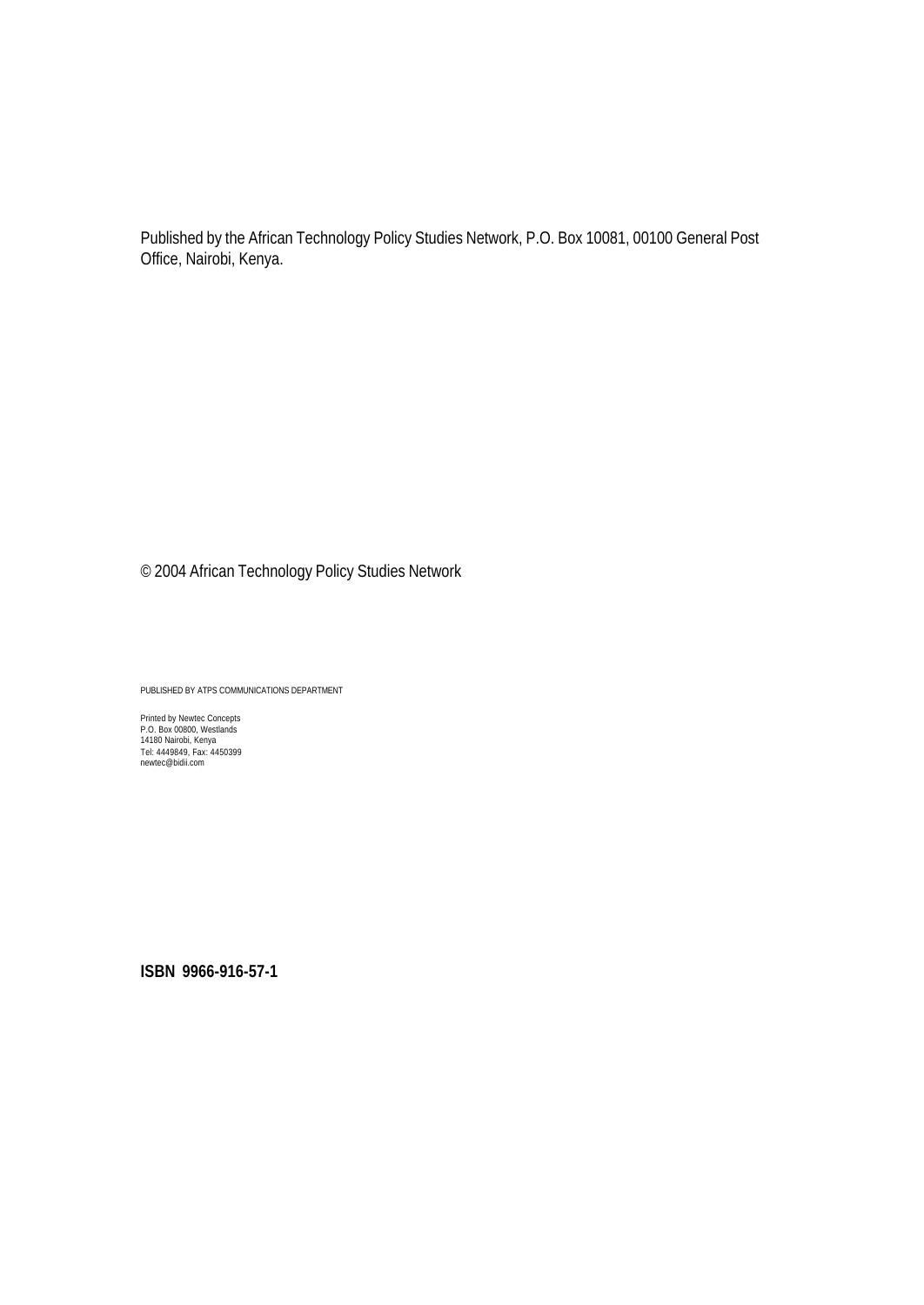# **ABOUT THE AFRICAN TECHNOLOGY POLICY STUDIES NETWORK**

The African Technology Policy Studies Network (ATPS) is a multi-disciplinary network of researchers, policymakers, actors in the private sector and other end users interested in generating, promoting and strengthening innovative science and technology policies in Africa. With a regional secretariate in Nairobi, the network operates through national chapters in 17 countries, with an expansion plan to cover the entire sub-Saharan Africa.

One of the objectives of the network is to disseminate research results to policy makers, legislators, the organized private sector, civil society, mass media and farmers' groups through publications, dialogue and advocacy. Among its range of publications are the Working Paper Series (WPS), Research Paper Series (RPS), Special Paper Series (SPS) and the Technopolicy Briefs.

**Papers published under the Working Paper Series (WPS) are those produced from the ATPS small grants process or from regional projects. The WPS are not subjected to the strict requirements of the RPS but this does not suggest that they do not have significant policy or methodological contribution to make to the work of ATPS. The Board supports all efforts aimed at improving the WPS, such as building skills that will make most of the ATPS research outputs to be published under the RPS. Researchers are encouraged to produce their final drafts in a publishable manuscript form that is shorter and easier to read.**

ATPS is supported by a growing number of donors including the International Development Research Centre (IDRC), the Carnegie Corporation of New York, the Rockefeller Foundation, the World Bank, the OPEC Fund, Ford Foundation, Coca-Cola Eastern Africa, the African Development Bank, and the Royal Dutch Government.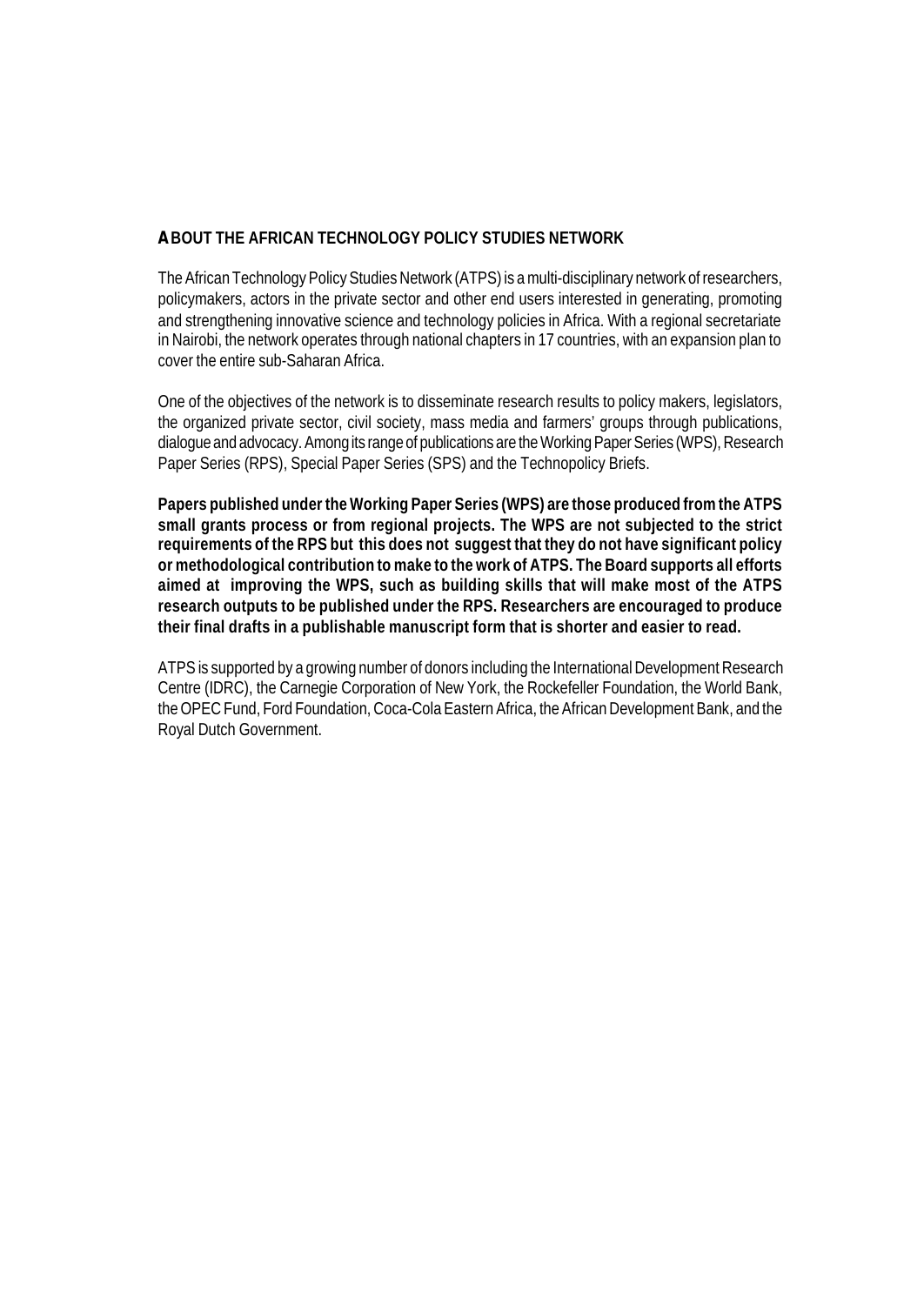# **Abstract**

The research examines the role of Development Financial Institutions in the Acquisition of Technological Capabilities in Small and Medium Enterprises (SMEs) in Kenya. Empirical research has shown that technological capabilities hold the key to competitive advantage of enterprises globally. For the purposes of this research, we adopt Ernest et al (1994) who classifies technological capabilities into six areas: production, investment, minor change, linkage and strategic marketing and major change capabilities. Since it is doubtful that many SMEs in Kenya do have all these technological capabilities, we only focused on the first three capabilities; namely, production, investment and minor change capabilities. In this study, small and medium enterprises are defined as those employing one to 50 workers and having a capital investment up to Kshs. 5 million.

Our intention was to investigate how development financial institutions (DFIs) in Kenya have helped or hindered the acquisition of these technological capabilities in SMEs. Since it was not possible to investigate every type of DFI, our study concentrated on three institutions in Kenya. The rationale for selecting these institutions was that the financial sector is dominated by commercial banks followed by DFIs. We, therefore, selected three development financial institutions for study. These institutions have many roles to play including providing credit and consultancy services for technological development. Yet, their technological roles seem to be underplayed by research and technology policy makers. The research aimed at evaluating the role of these financial institutions as technology institutions and come up with policy guidelines for effective use by SMEs in Kenya.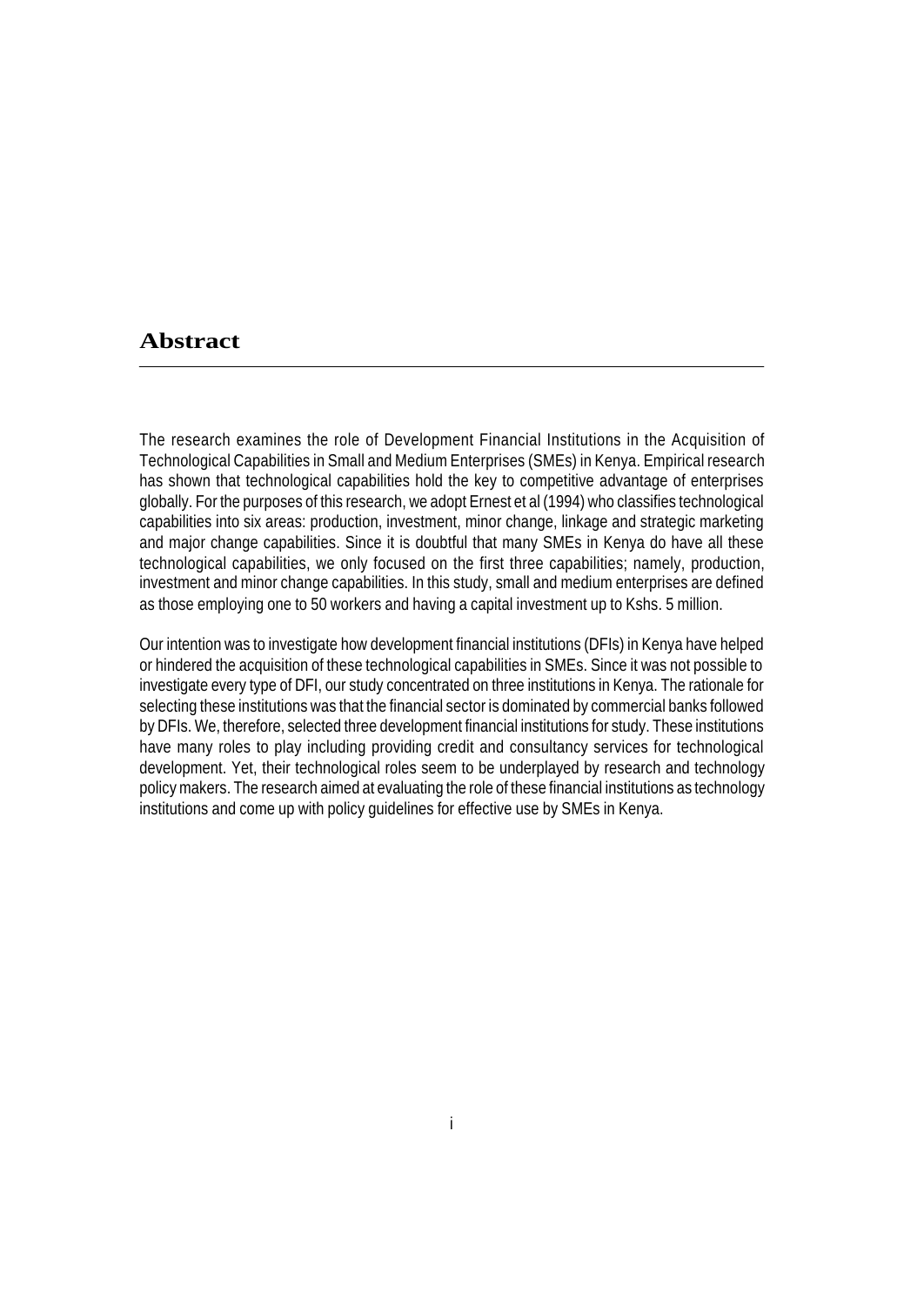# **Table of Contents**

| <b>Abstract</b>                                                                                   |                                                                                                                                                                                                                                                                                                                                                                                                         | İ                                                              |
|---------------------------------------------------------------------------------------------------|---------------------------------------------------------------------------------------------------------------------------------------------------------------------------------------------------------------------------------------------------------------------------------------------------------------------------------------------------------------------------------------------------------|----------------------------------------------------------------|
| <b>Chapter One</b><br>1.0<br>1.1<br>1.2<br>1.3                                                    | Introduction<br>The Role of the Government in SME's Development<br>Statement of the Research Problem<br>Objectives of the Study                                                                                                                                                                                                                                                                         | 1<br>$\mathbf{1}$<br>3<br>$\overline{4}$                       |
| <b>Chapter Two</b><br>2.0<br>2.1<br>2.2                                                           | <b>Conceptual Framework</b><br><b>Conceptual Framework</b><br><b>Empirical Evidence</b>                                                                                                                                                                                                                                                                                                                 | 5<br>5<br>8                                                    |
| <b>Chapter Three</b><br>3.0<br>3.1<br>3.2<br>3.3<br>3.4                                           | Research<br><b>Training of Research Assitants</b><br>Data Analysis<br>Problems Encountered in Data Collection<br>Research Findings from Field Interviews                                                                                                                                                                                                                                                | 12<br>13<br>13<br>14<br>14                                     |
| <b>Chapter Four</b><br>4.0<br>4.1<br>4.2<br>4.3<br>4.4<br>4.5<br>4.6<br>4.7<br>4.8<br>4.9<br>4.10 | <b>Research Findings</b><br>Industrial and Commercial Development Corporation (ICDC)<br>Kenya Industrial Estates Limited<br>Kenya Industrial Estates - Informal Sector Program<br>Industrial Development Bank<br><b>Product Cycle and Capabilities</b><br>Acquisition of Technological Capabilities<br>Case Study Method<br>Appropriate Approaches to Financing<br>Implication for Policy<br>Conclusion | 16<br>16<br>21<br>26<br>29<br>34<br>35<br>36<br>48<br>51<br>51 |
| <b>References</b>                                                                                 |                                                                                                                                                                                                                                                                                                                                                                                                         | 55                                                             |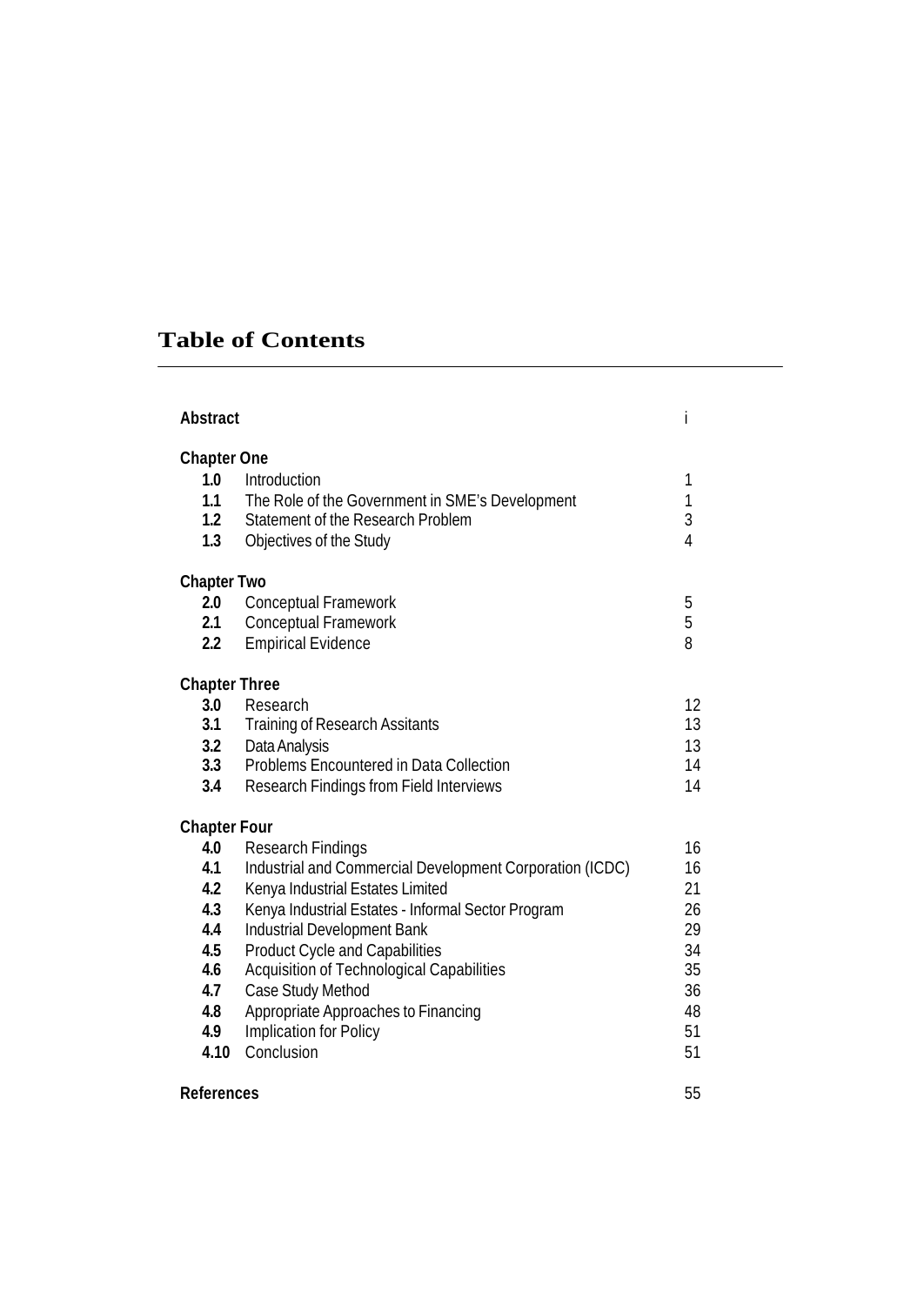# **Chapter One**

# **1.0 Introduction**

This study is concerned with technological capabilities in small and medium enterprises (SMEs). Promotion of technological capabilities is said to increase enterprise competitiveness globally. This section deals with the role of the government in SME development and financial institutions in Kenya.

#### **1.1 THE ROLE OF THE GOVERNMENT IN SMES DEVELOPMENT**

The Government of Kenya (GoK) has attempted to address the constraints of financing by developing policies and strategies. The policies are contained in the Sessional Paper no. 2 of 1992 on Small Enterprise and Jua Kali Development and the Development Plan of 1989-1993. In these policy documents the problems facing SMEs are stringent collateral, low volume of credit to the sector and negative attitude of the banking sector. In addition to trying to improve the regulatory environment, the GoK has incurred expenditure to help the sector to become technologically competitive.

According to Mwamadzingo and Ndungu (1995) the amount of expenditure to the private sector has been rising. The government spends 10% of it on private sector research and development (R&D) annually. As shown in Table 1, the expenditure was approximately Kshs. 4 million in 1988/89, Kshs. 5 million in 1989/90, Kshs. 7 million in 1990/91 and Kshs. 8 million 1991/92. However, these findings tend to differ with the report of the National Council for Science and Technology (NCST) (National Council for Science and Technology, 1990) suggesting that the government support R&D expenditure to approximately 0.5% of the Gross Domestic Product (GDP). Despite the contradiction in data, the figure of 0.5% of R&D expenditure is similar to that found in several industrializing countries and higher that the average level for countries in sub-Saharan Africa (Biggs et. al., 1996). Some of the developed countries are spending 2-3% of their Gross National Product (GNP) (Abraham, 1994).

According to Ikiara (1995) the role of government in creating competitive industry in Kenya is catalytic. He views the catalytic role as being critical in the industrial transformation. The role of the government involves creating an efficient infrastructure that has implications for competitiveness of manufactured exports (see Table 2). Other roles include creating a predictable and enabling environment and a level playing field to enhance investment climate and promoting quality control and standards. The government needs to promote export markets and reduce industrial imported technologies (see Table 3).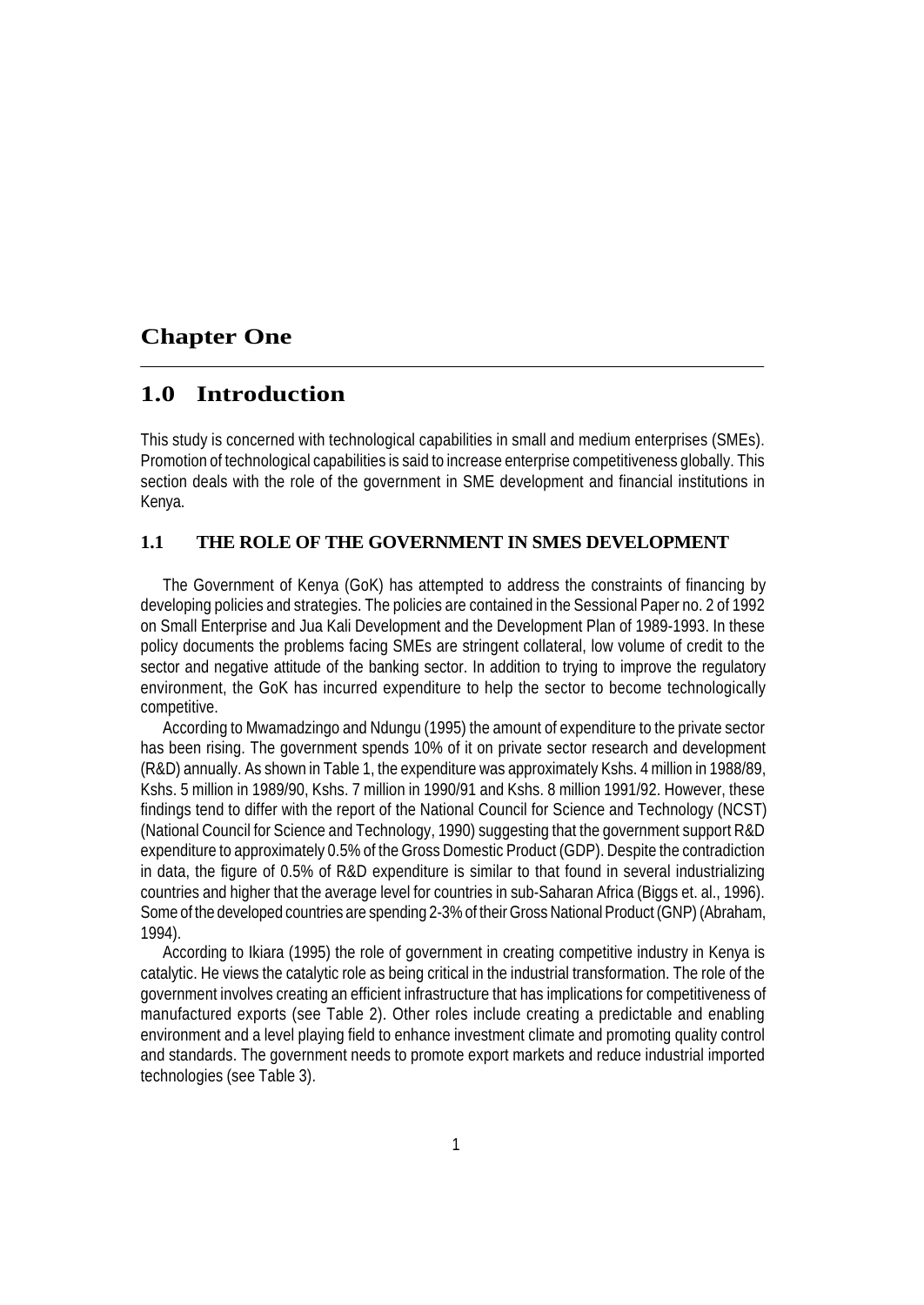# **1.1.1 Financial Institutions in Kenya**

There are about 105 institutions with support programmes and schemes for SMEs sector in Kenya. These include five commercial banks and 98 non-governmental organizations (NGOs). Approximately 46 of these institutions and organizations have various credits and finance projects and programmes for SMEs. Choro (1995) lists 27 institutions that provide loans to SMEs in Kenya. Financial institutions in Kenya constitute the following:

- commercial banks
- development finance institutions
- non-bank financial institutions (NBFIs)
- non-governmental organizations
- government programmes

## **1.1.2 Commercial Banks**

Kenya has a relatively sophisticated banking sector with 37 commercial banks with more than 225 fully operating branch offices and over 70 sub-branches all over the country (Oketch et al 1995). Four main commercial banks dominate the sector. They are:

- Barclays Bank of Kenya
- Kenya Commercial Bank
- Standard Chartered Bank
- National Bank of Kenya

These four banks mobilize 60% of all deposits, account for 60% of the credit volumes and control over 75% of the branch network in Kenya. The banking sector has registered steady growth in total assets and liabilities over the years. The bank assets increased from Kenya pounds (K£) 3353 million in 1990 to 8005 million in 1994 and recorded a growth rate of 17% in 1991, 19% in 1992, 29% in 1993 and 33% in 1994. The commercial banking industry has attempted to meet the financial requirement of SMEs through special credit programmes. Despite this attempt, all commercial banks are conservative and have demonstrated bias towards minimizing risk by lending to prime borrowers who provide collateral (Government of Kenya, 1989 and Oketch et al 1995).

# **1.1.3 Development Finance Institutions (DFIs)**

Second sets of financial institutions that have historically been the most active in financing SMEs in Kenya, are DFIs. By 1995, the total number of DFIs in the country was nine, all operating in the industrial and commercial sector. The GoK started DFIs to promote industrial development. Some key DFIs include the Industrial and Commercial Development Corporation (ICDC), the Development Financial Corporation of Kenya (DFCK), the Kenya Industrial Estates (KIE) and Industrial Development Bank (IDB). DFIs provide long-term finance of up to 10 years with grace period of up to two years. Unlike commercial banks and NBFIs that insist on 100% security, DFIs lending is based on the viability of projects being funded and security is based on the fixed asset being financed. They also provide non-financial services, such as appraisal, implementation, monitoring of projects and training of entrepreneurs.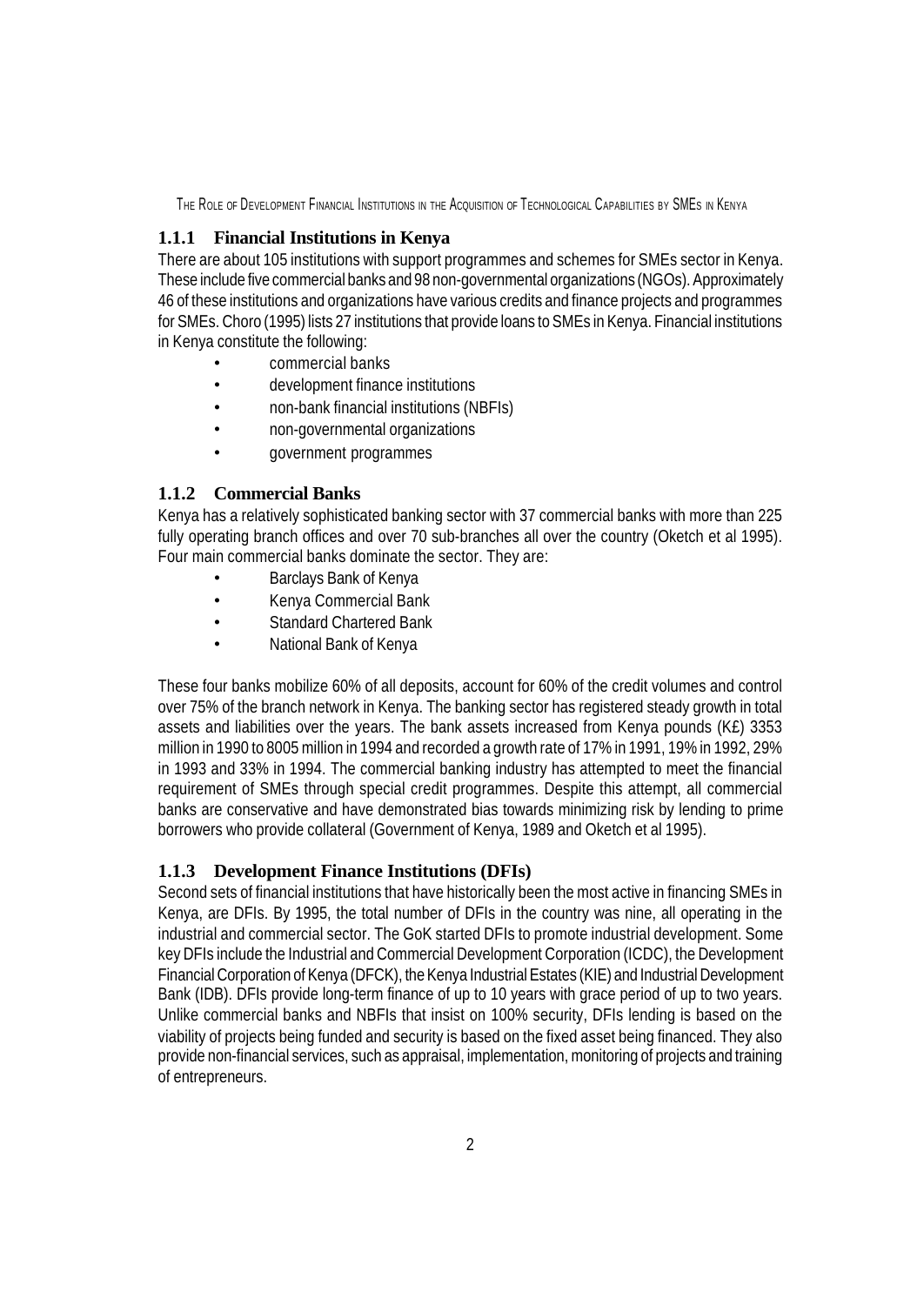# **1.1.4 Non-Bank Financial Institutions (NBFIs)**

There are about 43 NBFIs in Kenya. The number has decreased from 51 to 43 since 1995 following a decision by the Central Bank to encourage NBFIs to convert to banks (GoK 1994). Lending by most of NBFIs is security based and their loan maturity is longer than that of commercial banks (about 5 years). Lending to SMEs is limited because most NBFIs are security based.

#### **1.1.5 Non-Governmental Organizations (NGOs)**

NGOs are the latecomers in SMEs lending in Kenya. There are 98 NGOs that are involved with different informal sector programmes. The number of NGOs providing credit to SMEs increased during the last decade largely due donor interest in the field. There are about 43 NGOs providing credit to SMEs in Kenya. Active NGOs in credit delivery are:

- Action Aid (Kenya)
- Kenya Rural Enterprise Program (KREP)
- National Christian Council of Kenya (NCCK)
- Presbyterian Church of East Africa (PCEA)
- Promotion of Rural Initiatives and Development Enterprises (Pride)
- Tototo
- Kenya Women Finance Trust (KWFT)

These institutions also provide non-financial promotion services.

#### **1.1.6 Government Programmes**

The oldest actor in SMEs lending is the government. Lending is done through the Joint Loan Board Scheme (JLBS) launched in the 1950s and the Rural Enterprises Fund (REF) launched in 1991. They provide credit to SMEs and since independence, JLBS has provided SMEs with credit of Kshs. 170 million while REF has provided Kshs. 400 million (Government of Kenya, 1989). Most of these programmes have not been successful due to political and corrupt practices.

# **1.2 STATEMENT OF THE RESEARCH PROBLEM**

This research focuses on the Role of Financial Institutions in the Acquisition of Technological Capabilities by SMEs in Kenya. Technological capabilities have been found from empirical evidence to hold the key to competitive advantage of enterprises globally. According to Ernst et al (1994) technological capabilities are classified as production, investment, minor change, linkage, strategic marketing and major change capabilities. An empirical study by Teitel et al (1993) found out that investment and production capabilities exist in SMEs in Kenya. Another study by Mwamadzingo (1996) revealed existence of minor change and production capabilities in all firms. It also revealed non-existence of investment capability. What is evident from these studies is that SMEs have acquired some technological capabilities. However, the role of financial institutions in acquisition of these technological capabilities was not part of the study. A study by Oketch on financial institutions reveals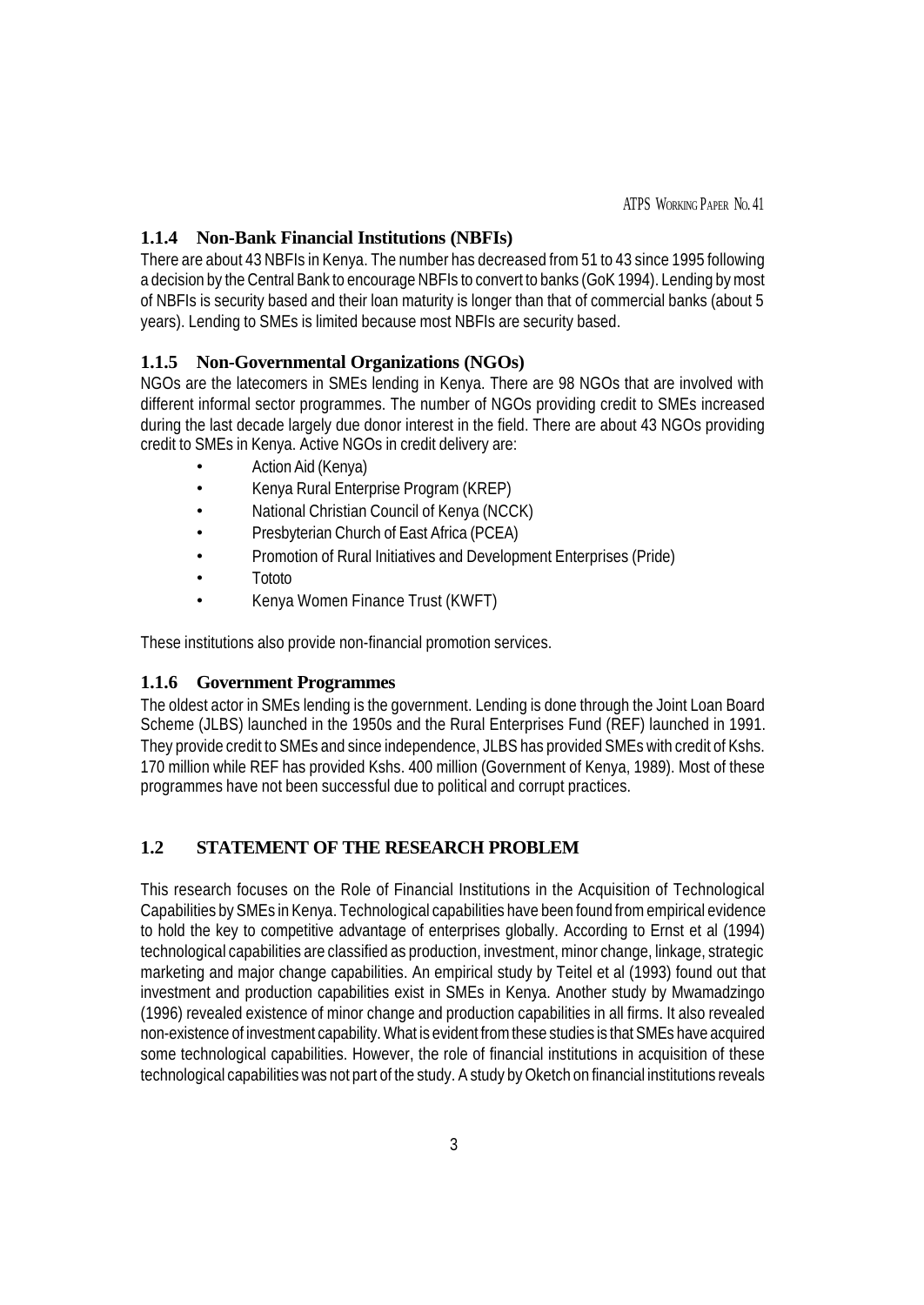that both the demand and supply of SME credit has been on the increase. However, this study is general and did not address the role of these institutions in acquiring technological capability.

The study, therefore, sought to assess existing major financial institutions to establish the extent to which they have promoted or hindered acquisition of technological capabilities in SMEs in Kenya. The major institutions included three DFIs, namely, IDB, ICDC and KIE. A national workshop held in 1995 on industrial transformation of Kenya to a newly industrialized country (NIC) by 2020 observed the disappointing performance of manufactured exports. It also observed that economic growth could only be achieved through increased competitiveness. Kenyan SMEs, therefore, have to develop the capacity to compete in the local, sub-regional and world markets. Failure of SMEs to compete is a problem because they need to survive or sustain themselves in the long run. To compete, SMEs need to acquire technological capabilities through the support of local technological institutions. SMEs, therefore, may not expand production without financial and technological assistance from these institutions. The role of these institutions as technology institutions cannot be ignored particularly if the country has to be transformed into a NIC by 2020. To generate the desired dynamism in SMEs, these financial institutions have to play a bigger role in acquiring technological capabilities, reducing their bias and taking on more risky projects initiated by SMEs.

#### **1.3 OBJECTIVES OF THE STUDY**

The overall objective of this study was to examine how financial institutions have been performing their role as technological institutions in acquiring technological capabilities (TCs) by SMEs in Kenya. The particular objectives were: -

- To review lending by three development financial institutions namely, Industrial and Commercial Development Co-operation (ICDC), Kenya Industrial Estates (KIE) and Industrial Development Bank (IDB) to manufacturing enterprises in Kenya
- To investigate considerations given to technological innovations at different stages of the project cycle with particular reference to small and medium manufacturing enterprises
- To undertake case studies involving SMEs in food processing, wood work and engineering sub-sector
- To explore, jointly with the DFIs and members of S&T/R&D community, alternative approaches to financing technological innovations in Kenya's manufacturing sector
- To evolve policy recommendations that will improve facilitating role of financial institutions towards SMEs in Kenya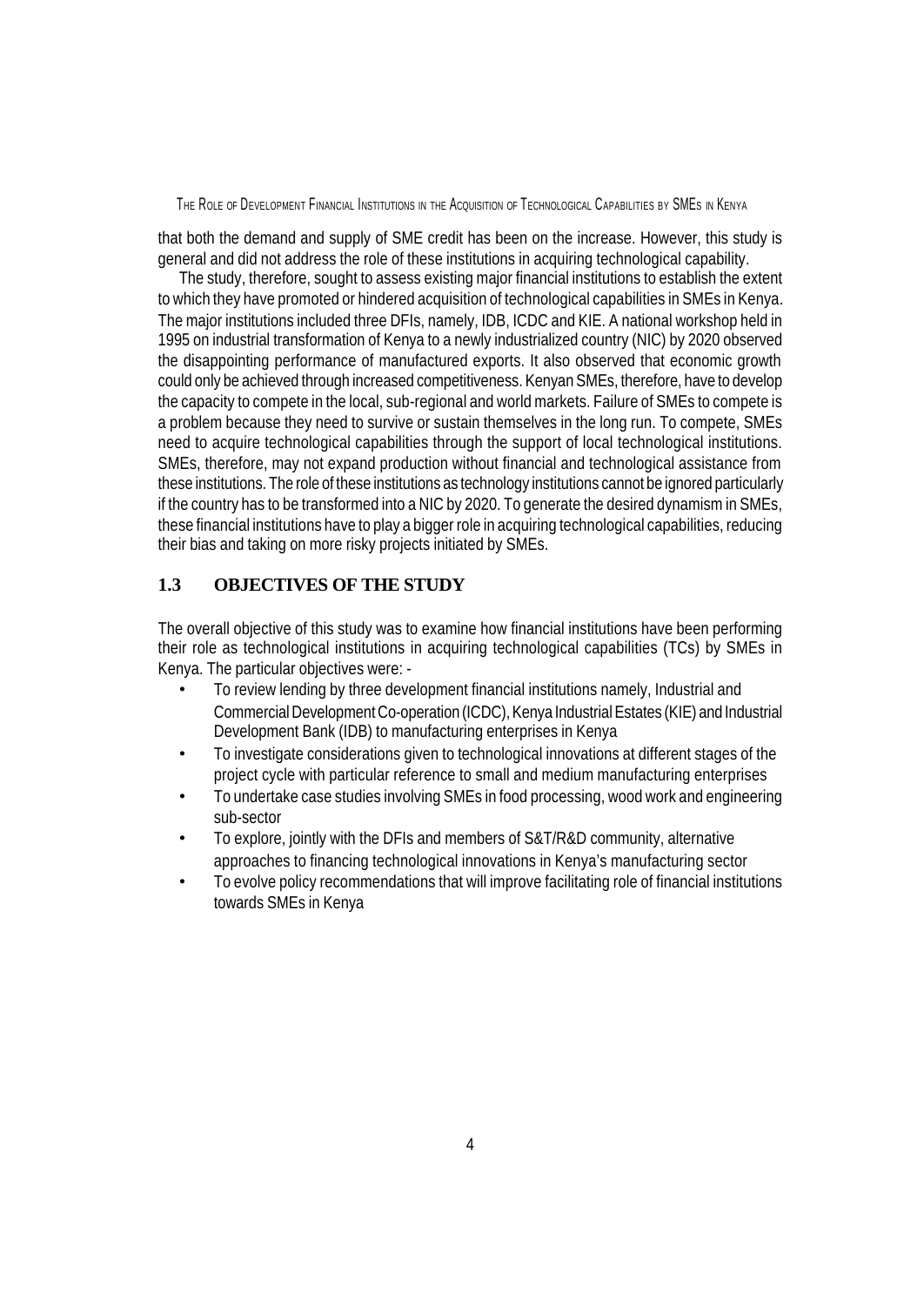# **Chapter Two**

# **2.0 Conceptual Framework**

This study has adopted a conceptual framework by Ernst et al (1994) that classifies technological capabilities into six main areas. These are production, investment, minor change, linkage and strategic marketing and major change capabilities. The first three capabilities are required for sustained existence within any sector of manufacturing. These capabilities have been found from empirical research to hold the key to competitive advantage of enterprise globally. Small and Medium Enterprises (SMEs) that lack these capabilities cannot sustain positions in the long run due to inability to compete at firm level. In a competitive environment, individual firms are responsible for their own fate.

# **2.1 THEORETICAL LITERATURE**

The desire to promote rapid economic development and to be self-reliant in industrial output led to the establishment of financial institutions to finance industrial projects. Most African countries believe that industrialization and acquiring technological capabilities will enhance their political status in world affairs. International experiences since the 1960s firmly suggest that the degree of a nation's political and economic influence in the world affairs is directly proportional to its industrial and technological concentration. To narrow the industrial and technological gap between developing countries and less developed countries, industrialization has become a major priority for African countries (Onoh 1982).

It has been observed that countries that have broken out of vicious circles of poverty, ignorance and disease are those that have successfully combined socio-economic development and accelerated industrialization. Kenya has already set stage towards this process through the ongoing structural adjustment reforms - against the background of what is happening on international scene.

The promotion of technological development may be undertaken largely by three types of institutions. First are those institutions that promote technology development directly. Included in this category are universities, polytechnics, research and technical institutes, ministries of education, research and technology, the Ministry of Labour and Human Resource Development and private industrial enterprises. These are 'hard core' technological institutions. The second category of institutions that promote technological development are those that advance the process of industrial technology by producing goods and services. The third category are those that promote technological development indirectly, for example, financial institutions that provide complementary assets. Access to such complementary assets helps SMEs to create, mobilize and improve technological capabilities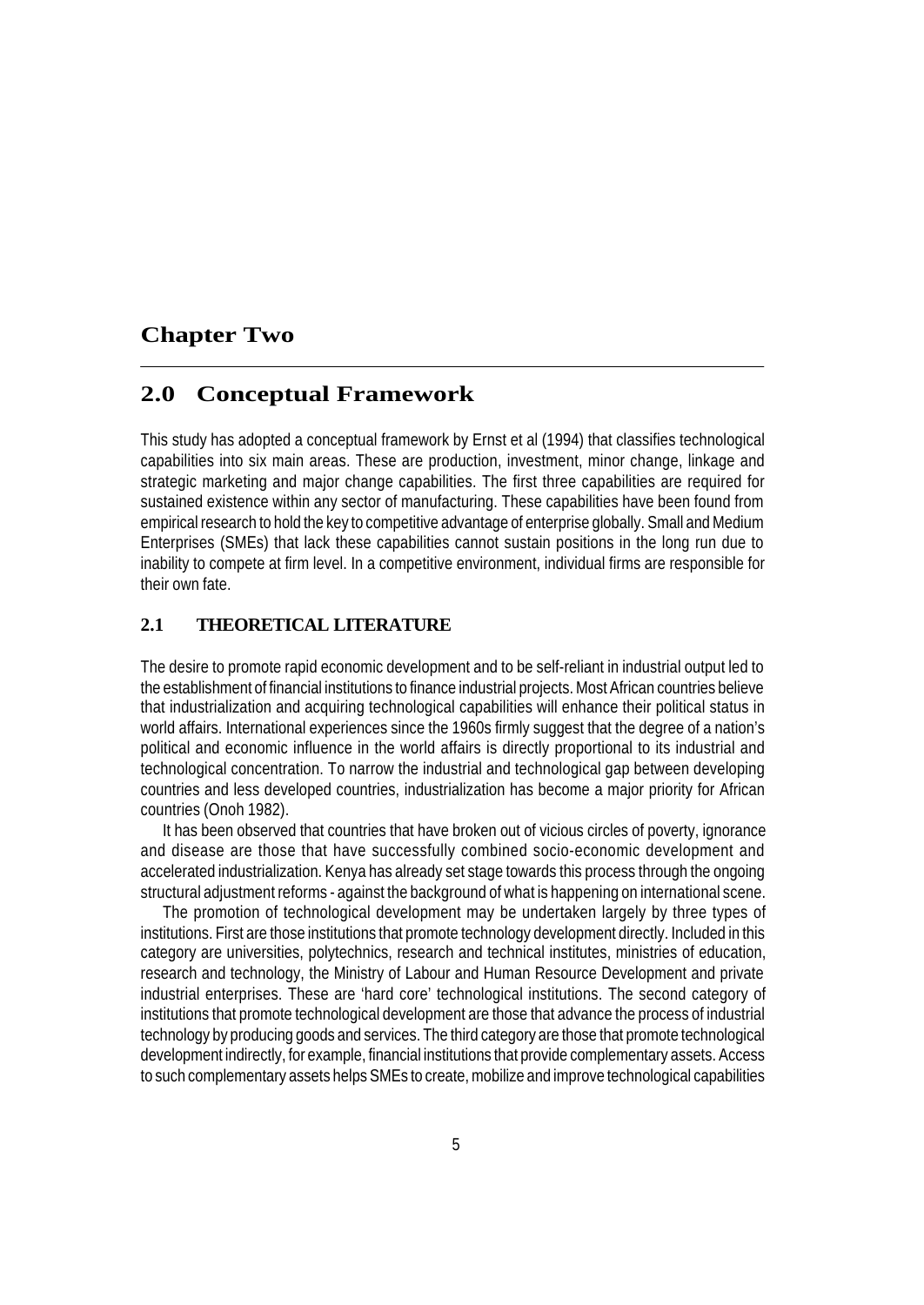(Ernst et al 1994). For the purpose of the study, we adopted SMEs as enterprises employing one to 50 workers and have capital investment up to Kshs. 5 million.

Our major concern was to explore the role of financial institutions to act as technological institutions. A technological institution is defined as any organization, public or private, national or international, small or large that plays a clearly identifiable part in technological innovation, promoting and financing research or developing a country's technological capabilities (Nicholas et al 1989). Technological capabilities are information and skills - technical, managerial and institutional that allow productive enterprise to use equipment and technology efficiently (Nelson and Winter 1982).

Once a SME has acquired a technology of any sort, it must have adequate production capabilities to remain in business. Production capabilities are the skills and knowledge needed for operating and improving a plant. These capabilities range from routine functions to intensive and innovative efforts to adopt and improve the technology.

Every application of technology begins with an investment. According to Ernst et al (1994), investment capabilities refers to the knowledge and skills used in identifying, preparing, designing, setting up and commissioning a new industrial projects or the expansion or modernization of existing ones.

Within this broad group are capabilities needed before investment is undertaken (the so-called pre-investment capabilities) and those needed for carrying out the investment itself (project execution). Re-investment capabilities cover a variety of activities ranging from pre-feasibility and feasibility studies, site selection and the scheduling of investment to the search for sources of technology, negotiation of contracts and the bargaining for suitable transfer conditions.

Minor change capability is probably one of the most important elements in successful technological catching up strategies (Bell and Pavitt 1993). Minor change capability is a firm's ability to improve and continuously adapt its products and processes. It refers to the vast area of adaptive engineering and organizational adjustments involved in the incremental upgrading of product design and performance features and of process technology.

Financial institutions should, therefore, promote industrial research and use local resources to encourage the acquisition of indigenous technological capability. Financial institutions can promote the acquisition of technological capability by providing risk capital and special credit lines for strengthening local consultancy services.

Financial institutions can also play a positive role in acquiring technological capabilities if there are policies towards this goal. For instance, they play a key role in sponsoring entrepreneurs who come up with high priority projects that can also conserve foreign exchange earnings if products are manufactured locally. Financial institutions can invest in risk projects based on new and unproved technologies that have high potential for success. South Korea is one of the countries where financial institutions have financed the acquisition of technological capability jointly with the government and industry. The financial institutions in Kenya, therefore, can also play a vital role in assisting firms to acquire production, investment and minor change capabilities to stay competitive.

Commercial banking and development finance plays several functions including providing longterm loans for acquiring productive industrial assets by mobilizing savings for investment and channelling savings to more productive activities. Another key function is devising different types of securities with different maturity period that are acceptable to the borrowers of loanable funds for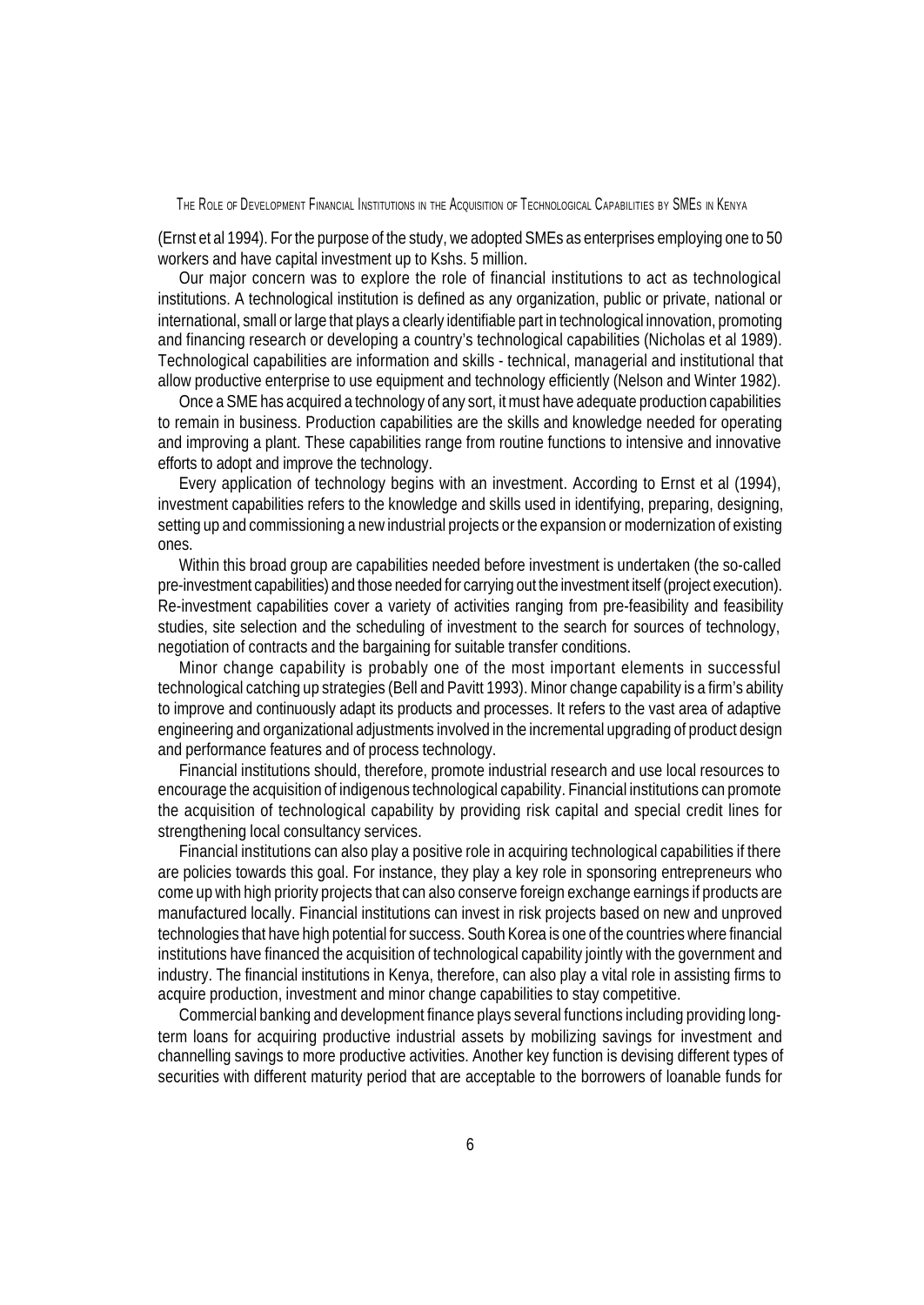purchasing securities and secondly, to the lenders of such funds. Commercial banking and development finance institutions are an indispensable institution for a country whose government is bent on indigenizing its economic base.

# **2.1.1 Financing of Technological Projects**

Technological role of commercial banks and development finance institutions (DFIs) in financing investment project in SMEs takes some form of cycle. It starts with the identification of the project and ends with technical and economic evaluation that is conducted once the project has been completed.

# **2.1.2 Project Identification**

This is the first stage in the project lifecycle and may involve an enterprise approaching the DFI for financial assistance. This stage ensures that a feasibility study has already been done either by the enterprise or with assistance from the DFI. In most cases, a DFI has guidelines that need to operationalized and sectors requiring support are usually targeted. It is, therefore, not unusual to find that some enterprises may fail at this stage. Four out of every five started enterprises fail. Every project comprises an embodied technology that is the hardware and software. Hardware includes machinery, equipment and spare parts while software includes organization's skills and managerial experience. Later stages seek to modify the technology involved in a project while the general nature of the technology remains unchanged.

# **2.1.3 Preparation Stage**

Preparation stage involves detailed calculations and fundamental architectural drawings. This stage usually involves not only the bank and the consulting firm working on technical aspects of the project, but also the agencies that will be executing the project. This particular stage of the project lifecycle involves all technical and non-technical information relevant to the project is taken into account. Any serious oversight carried over from the identification is taken care of.

# **2.1.4 Appraisal Stage**

This stage is the exclusive responsibility of the DFI and it is expected to work on its own, even though it may contract the services of external consultants and also make use of information gathered during identification and preparation stages. The DFI tends to devote the greatest amount of time and effort in appraising projects as they generate detailed and formal documents to be produced in the course of the project lifecycle. At this stage, a DFI brings in its most sophisticated tools for appraising the project aimed at evaluating its economic and financial viability and its social and development benefits. A report prepared at this stage helps management or the board in approving the project. Nicholas and Yao-Su Hu (1989) observed that, investment in time and effort means that by the time a project reaches the stage of presentation to the board, chances of rejection is minimal. Any rejection at this stage implies that there must have been an anomaly in the process until then, for instance, the laid down procedures were not taken into account.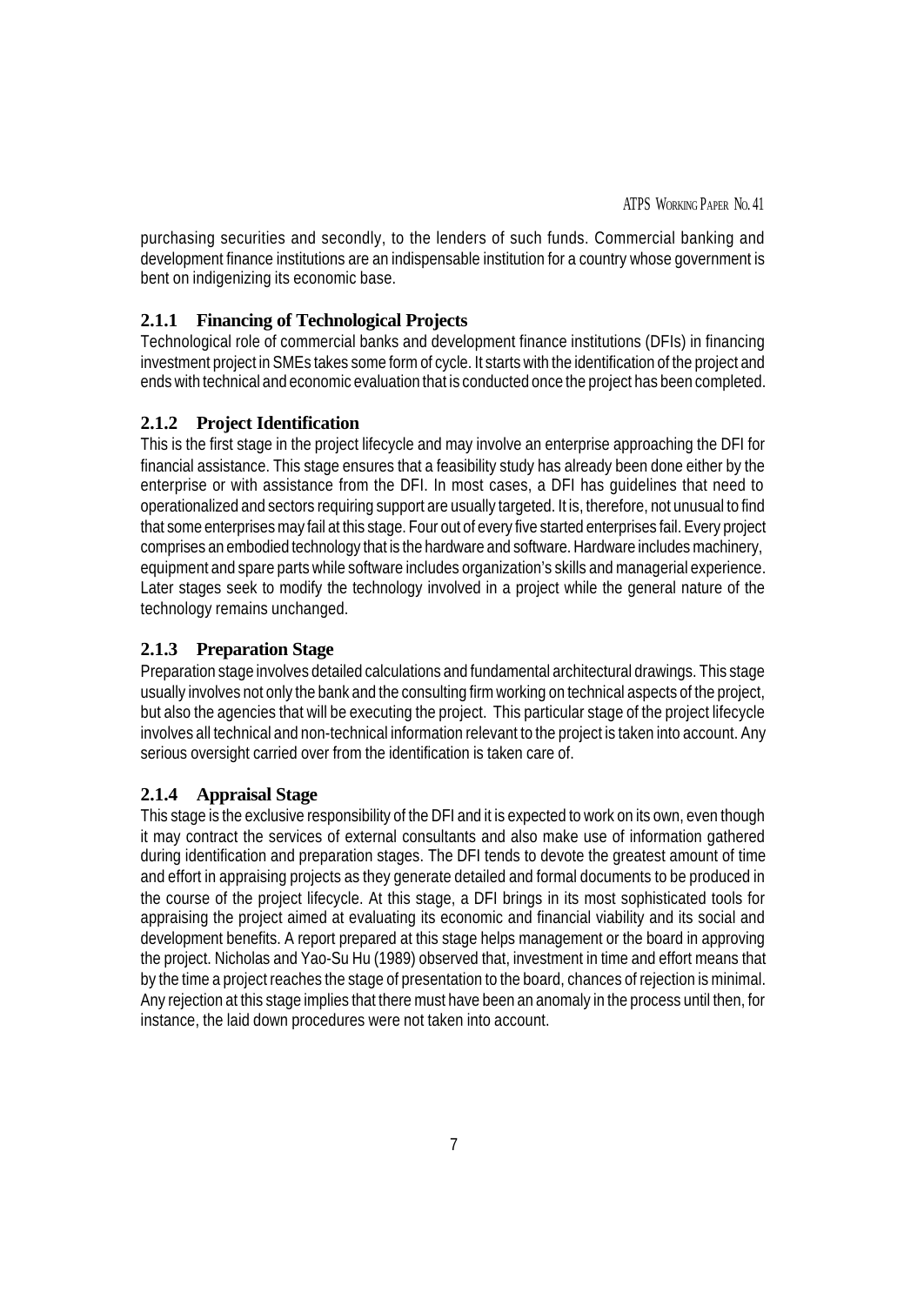#### **2.1.5 Negotiation and Decision-making**

The stage of negotiation and decision-making is a bilateral or multilateral affair involving the DFI and the local stakeholders in the project. The DFIs board of directors makes the final decision. The DFIs grasp of the technology markets, local and foreign, comes into play at the negotiation and decisionmaking stage. The decision to invest in the project is accompanied by the declaration of the level and nature of financial commitment of the bank. The bank may decide on either equity financing or debt capital.

# **2.1.6 Project Execution**

This is the sole responsibility of the borrower and not the bank although the bank may from time to time visit the borrower to supervise the project if necessary. If the client is a firm, then this is where its technological capability comes into play. The technology role of the DFI is dictated largely by the nature of the project. A DFI may be involved in the whole process of acquiring the equipment or machinery and services required by the project. It can, for instance, assist in structuring the tendering documents to allow small local firms to make bids for some project components.

Success in sustaining the project will depend on the firm's ability to sustain itself. This requires frequent monitoring of industry trend or upgrading of the technology to remain competitive in the market.

# **2.2 EMPIRICAL EVIDENCE**

#### **2.2.1 Technological Capabilities and Learning Mechanisms in Nigeria**

The study by Banji et al (1994) was concerned with establishing whether economic reforms helped or hindered technology imports and accumulation of endogenous technological capability in Nigeria. Based on the results of a survey of 82 enterprises that responded to their questionnaire, the study showed that 56% of the firms made new investment in production and process technologies in the six years under review. The investment was mostly for refurbishing existing plant and machinery. Linkage with sub-contractors, equipment suppliers and product users were very weak, research and development (R&D) expenditures were also small, while contract R&D was almost non-existent.

The study also indicated that pre-investment and investment capabilities were weak, with production and maintenance capabilities being more prevalent. The survey concludes that technology development objective and by implication, the objectives of generating long-term structural growth have not been served by the macroeconomic instruments of economic reforms. It also concludes that pre-occupation with short-term economic objectives, the central focus of the reforms in Nigeria, has led to little accumulation of industry-level and firm-level technological capabilities

A report by Bamiro (1996) on DFIs and technological development in Nigeria reveal that DFIs are willing to take on the technological role. The study revealed that for DFIs to perform credibly as agents of development, they need to act as technological institutions by forming strong linkages to the R&D system and other government agencies involved in the development of local technological capabilities for the productive sector in the country, while also sourcing for funds locally.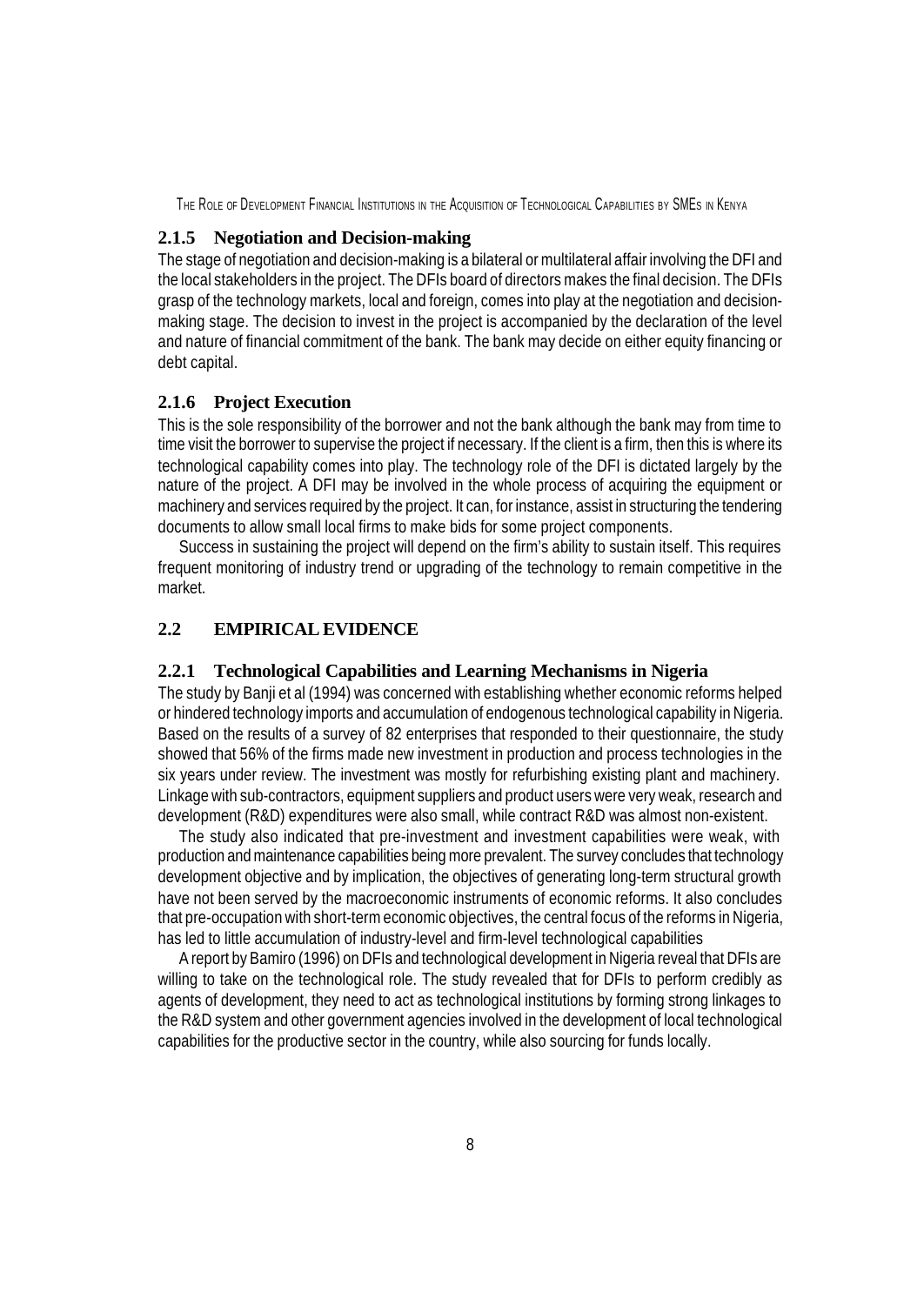ATPS WORKING PAPER NO. 41

#### **2.2.2 Technological Capabilities and Learning Mechanisms in Ghana**

The first detailed study to assess technological capabilities in an African country is by Lall et al in 1994. This study examined a sample of manufacturing enterprise in Ghana when the country was going through structural adjustment since the mid-1980s. The study was part of the Regional Programme for Enterprise Development (RPED) funded by the World Bank. The study was aimed at analyzing the dynamics of enterprise growth in several countries in sub-Saharan Africa. It covered four industries, namely, food processing, woodwork, metalwork and textiles and garments. The importance of case studies and panel data surveys were threefold. First was acquiring technological capabilities in firms. The second purpose was to identify technological strengths and weakness of different types of enterprises. The third purpose was to find out the influences on acquiring technological capability in enterprises.

The major conclusion of the analysis of technological capabilities of the sample enterprises was that the general level of technological capabilities in the sample was very weak, by standards of developed and industrializing countries of Asia and Latin America.

#### **2.2.3 Technological Capabilities and Learning Mechanisms in Kenya**

An attempt to study technological capabilities and learning mechanisms was made by Teitel et al in 1993 and was part of the RPED. The data for the survey were obtained from two primary surveys conducted in each of the three sub-Saharan African countries: Ghana, Kenya and Zimbabwe. The first survey used a large-scale questionnaire covering comprehensive set of issues related to the firms activities in product markets labour markets and financial markets as well as aspects related to general firm characteristics, entrepreneurial attributes, infrastructure, regulation and technological capabilities. In Kenya the survey instrument was applied to 224 randomly selected samples while a case study covered 35 firms drawn from food processing, metal work, textile and wood work. The case study yielded the following findings:

#### **2.2.3.1 Investment Capabilities**

Firms in the RPED survey showed that a significant amount of investment activity with two-thirds of micro-enterprises, over 80% of small firms and all the larger firms reporting a major addition to or change in plant and equipment since 1990. Almost 90% of the firms have undertaken such an investment within the last 10 years. The mean value of investments undertaken by firms during 1990- 92 ranges from 9% to 18% of the replacement value of their capital stock. The objective of the investment was to add to capacity, improve production or introduce new products. The outcome of the investment reported by the firms was a reduction in their cost of production per unit of output in at least 40% of the cases (except for micro-enterprises).

On initial acquisition, 13 of 35 firms in the case study surveyed started as small operations without feasibility study being carried out. Eight firms did not undertake feasibility study but started as large-scale operations with a full production line, seven firms were acquired as going concerns while eight were cases where firm inception was preceded by formal feasibility studies. On installation, most firms reported some technical problems, such as equipment breakdown affecting one-third of the total number. Fourteen of the case study (45%) firms started with commissioning the physical capital. Primarily, the supplier of the equipment or the foreign partner or parent firm provided external help.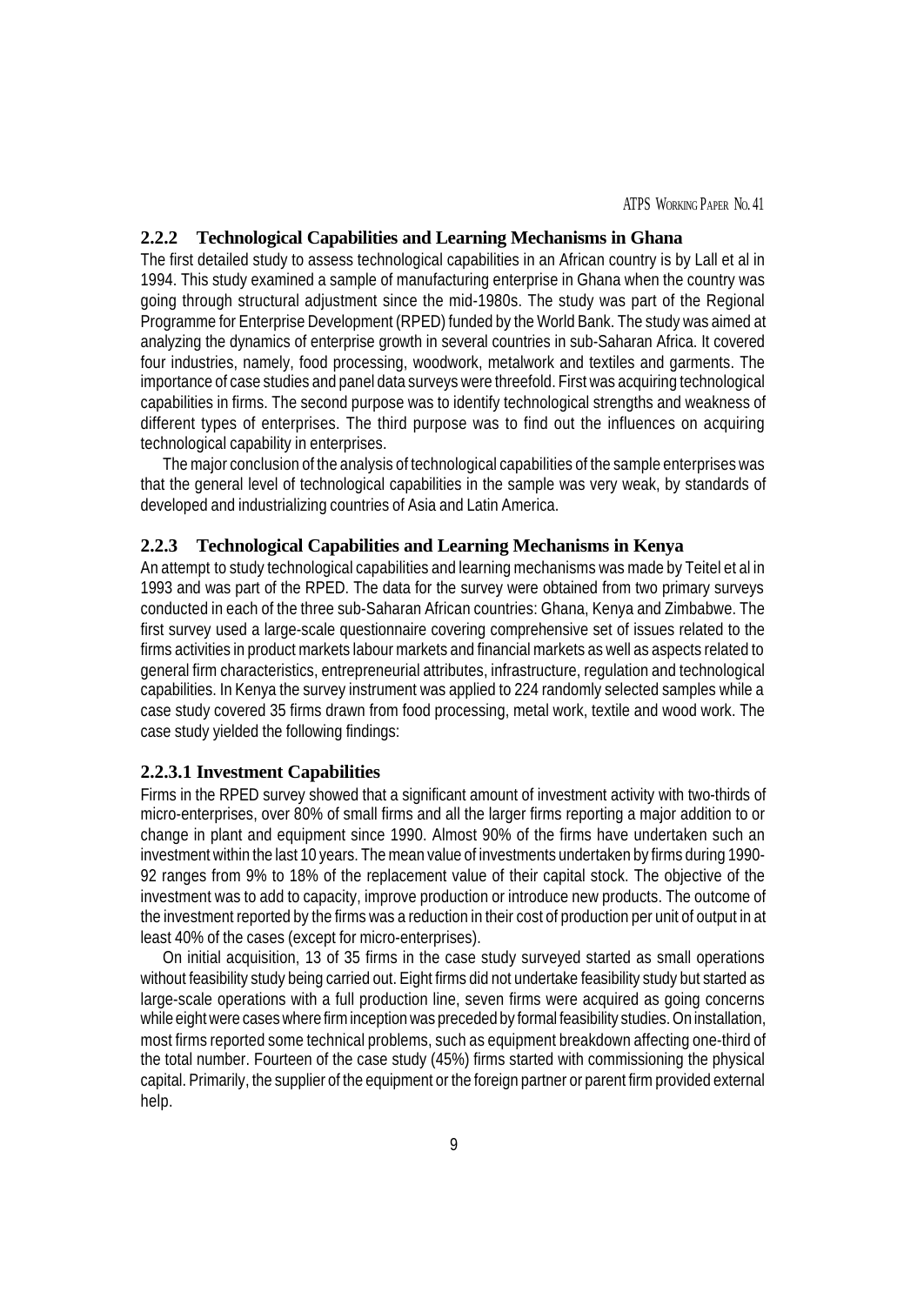#### **2.2.3.2 Production Capabilities**

Concerning production technologies, most of the firms surveyed indicated that the design of the products were of local origin. In more than half the cases, the product was copied from a similar locally produced product indicating a great deal of emulation among manufacturers. There were cases also where the product came from foreign specifications but modified to suit local conditions. The firms in the case studies showed that plant facilities were poorly maintained except for the food processing industries. Most firms operated on shifts and capacity fell below 75% for 80% of the firms, with a third reporting capacity usage rates below 50%. There was also evidence of technical adaptation, quality control and industrial engineering taking place in firms. Finally the survey showed that there were three learning mechanisms taking place in firms, namely, on the job training (OJT), research and development efforts and organization of technical knowledge.

Mwamadzingo (1996) undertook the most recent study on technological capabilities (TCs) in Kenya. In the study, 18 operating firms were covered in four major towns: Nairobi, Nakuru, Nyeri and Thika. A total of 28 firms were approached for inclusion in the study but 10 firms declined. According to the study of textile and garment manufacturers, the main findings revealed that the existence of the various TCs at the SMEs is very different depending on the concrete situation of each firm. The survey of case studies revealed the existence of production capabilities. The conceptual framework identified three factors to be influencing production capabilities. These are production management, production engineering, repair and maintenance of physical capital.

According to the survey, all the companies could run their production facilities independently and had capable staff who could deal with production activities, such as operating machines, adjusting technological lines, quality control, maintenance and preparation of equipment, production planning and implementation. However, few companies still hire expatriate staff at certain levels, especially in quality control.

Most of the firms surveyed did not have investment capability at all. About 89% of the firms imported 80% of the machinery and equipment from Europe, especially Germany, Netherlands and the United Kingdom. Most of the machinery was nearly 20 years old.

#### **2.2.3.3 Minor Change Capabilities**

According to the survey by Mwamadzingo (1996) minor change existed in all the firms. Staff members from these firms were involved in such kinds of technological minor changes including improving product specifications, change or modifying models or designs.

The survey observed that only two capabilities, namely, production and minor change are most available. Investment capabilities were not so developed.

#### **2.2.4 SME Financial Institutions and Development in Kenya**

Oketch et al (1995) conducted a study on 16 financial institutions to determine the demand and supply of credit to the SME sector. The study revealed that the demand and supply for credit have been on the increase since 1991. It also revealed that the demand has only been met by 16% of what is required. The study also revealed that although financial institutions lend to prime borrowers with collateral security, there is need for these institutions to increase their lending to SMEs.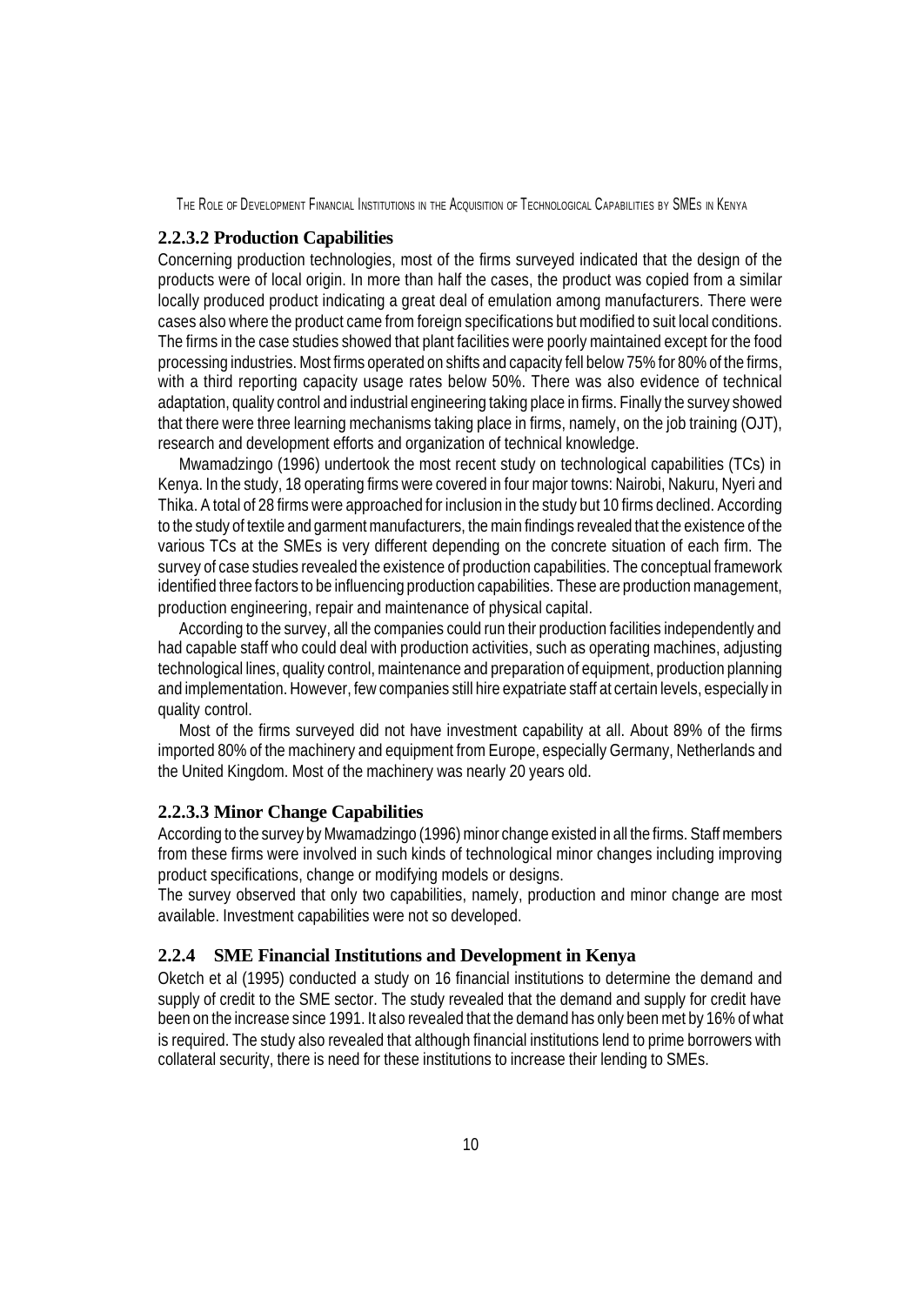#### **2.2.5 Factors Influencing Firm's Technological Capabilities**

The development of TCs requires conscious and sustained efforts of both the governments and enterprises. At the firm level, technological capabilities need the management to be aware that it requires to develop such capabilities and is willing to do so. The enterprise should have access to financial resources and be willing and capable of investing in productivity enhancing efforts.

Ernst et al 1994 defined policy dynamics, markets forces and the historical practices of enterprises as three categories of factors affecting enterprise ability to build TCs.

Policy dynamics incorporates the array of policy instruments instituted by governments to influence enterprise level innovation strategies. This could be directly through tax credits, subsidies for the purchase of equipment or research and development or indirectly through their impact on macroeconomic environment, on factor markets, demand-structure, pattern of competition, labour and other practices.

Historical practices become fundamental elements in the incentive system because over time, firms develop ways of thinking about and dealing with the challenges of change and competition. When such practices are generalized across many enterprises and when they achieve some measure of longevity, they shape subsequent decisions on TC formation of an enterprise.

Market forces that affect the behaviour of enterprises originate from various sources including actor markets, the size and structure of demand and the structure of the industry. The operation of factor markets, particularly labour and capital can play a key role in determining the extent of an enterprise's inevitable resources and in shaping its decision whether to invest in the development of TCs. Studies have also shown that the volume and structure of demand have played a key role in explaining the growth in a country's industrial output (Chenery and Syrquin, 1975). Demand can arise from domestic or export markets or both, since many industrial technologies are characterized by increasing returns to scale.

Most underdeveloped countries have different industrial structures, average enterprise size and distributions by size of enterprises. These differences adversely affect internal financial resources for investment hence inadequate investment in acquisition of technological capabilities.

#### **2.2.6 Constraints to Technology Growth in Kenya**

Aduda and Kaane (1999) identified two categories of constraints to technological growth that must precede industrial growth. These are lack of capability among SMEs to identify, seek and use appropriate technologies in their production and a non-enabling environment that impedes access to technology. These factors limited access to technology information, technology services and nonfunctional innovation system weak linkages between medium size enterprises (MSEs) and medium and large enterprises. Other factors include underdeveloped entrepreneurial skills, limited access to appropriate technology and lack of skills in technology management (Aduda and Kaane 1999 and Namusonge 1999). To minimize these constraints, SME require on the one hand, support services provided by non-governmental organizations (NGOs) and public institutions and on the other hand, the need for the government to provide the necessary enabling environment.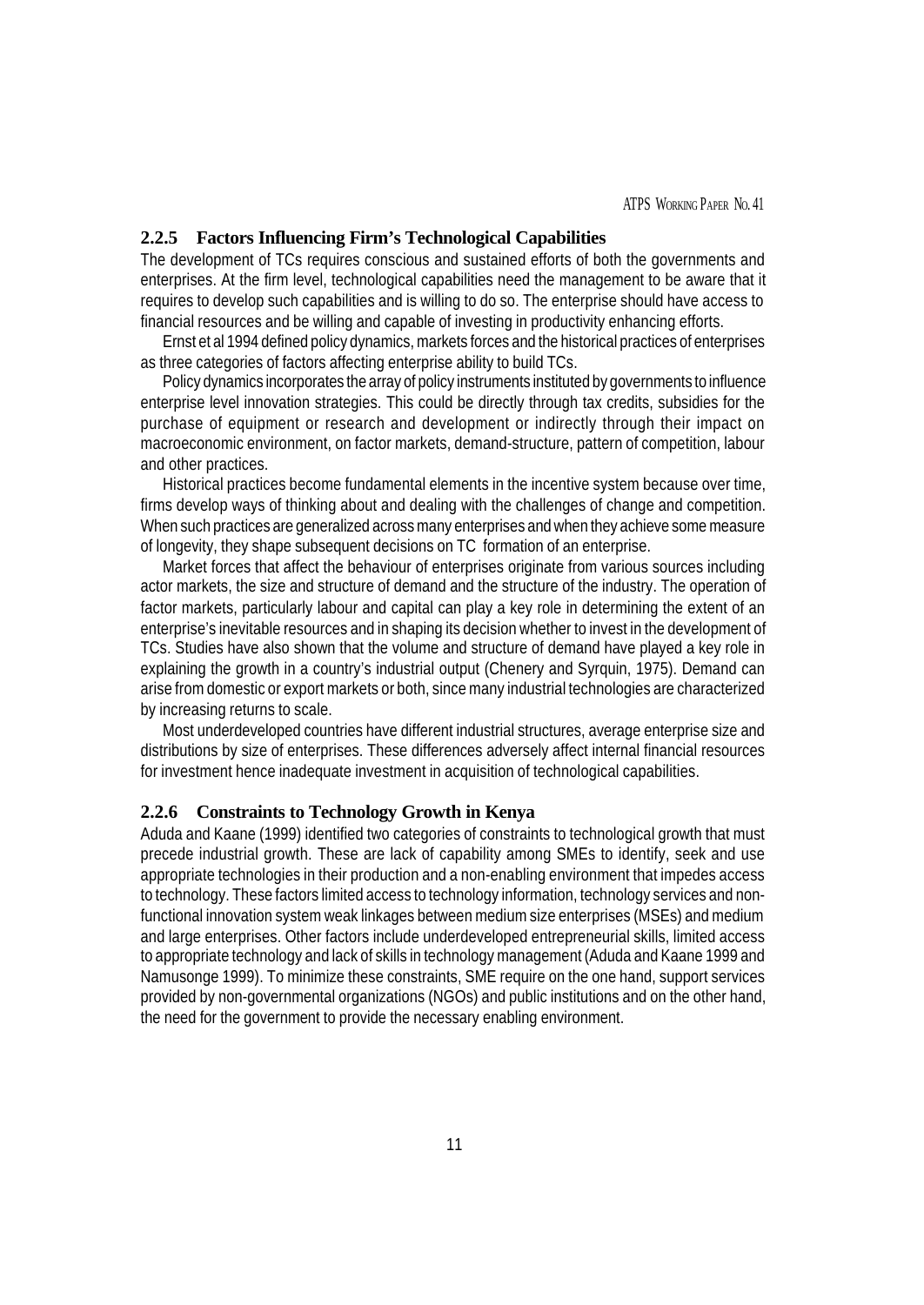# **Chapter Three**

# **3.0 Research**

This research was concerned with the study of lending operations by three development financial institutions (DFIs), namely, Industrial and Commercial Development Corporation (ICDC), Kenya Industrial Estate (KIE) and Industrial Development Bank (IDB) selected from nine DFIs in the country. The DFIs have a long history in promoting small and medium enterprises (SMEs). In addition, their lending limits are in line with the capital investment for SMEs as defined in this study.

The study, involving case studies of DFIs, was carried out in Nairobi, the head office and the administrative hub of the DFIs. Since it is not possible to undertake a survey of all the target beneficiaries, western Kenyan towns of Bungoma, Busia, Eldoret, Kakamega, Kisumu and Kitale were selected. First, three DFIs were studied, followed by target beneficiaries of these DFIs. The final phase involved target beneficiaries in Busia and Kisumu, and discussions with policy makers that addressed seeking a consensus on alternative financing for technological projects.

Before beginning the study, DFIs required that a survey instrument and letter of introduction were forwarded to them in advance for consideration. ICDC, IDB and KIE agreed to participate in this study. During the study, it the Small Enterprises Finance Company (SEFCO) was winding up its activities but the researchers were able to interview the project officers and also include decided to include IDB in the study. The next stage was to interview target beneficiaries that are by the three DFIs: ICDC, IDB and SEFCO. However, they declined to provide names of their clients on the grounds of confidentiality but KIE was willing to assist the researchers to meet staff in their branch offices. The target beneficiaries were interviewed to determine the impact of DFIs support in facilitating the acquisition of technical capabilities (TCs) by small SMEs.

The data collection methods employed in this study involve reviewing reports and interviewing project officers as well as top management officials of three DFIs, Central Bank of Kenya (CBK), Ministry of Research and Technology (MR&T) and the Ministry of Finance and Planning (MoF&P). The other three organizations: CBK, MR&T and MoF&P were included in the data collection exercise due to their supervisory or ancillary roles as far as the lending operations of the DFIs are concerned. The specific information being collected include:

- type of firm, manufacturing sub-sectors and level of financing
- project financing for training and other forms of technological learning
- sources of equipment and materials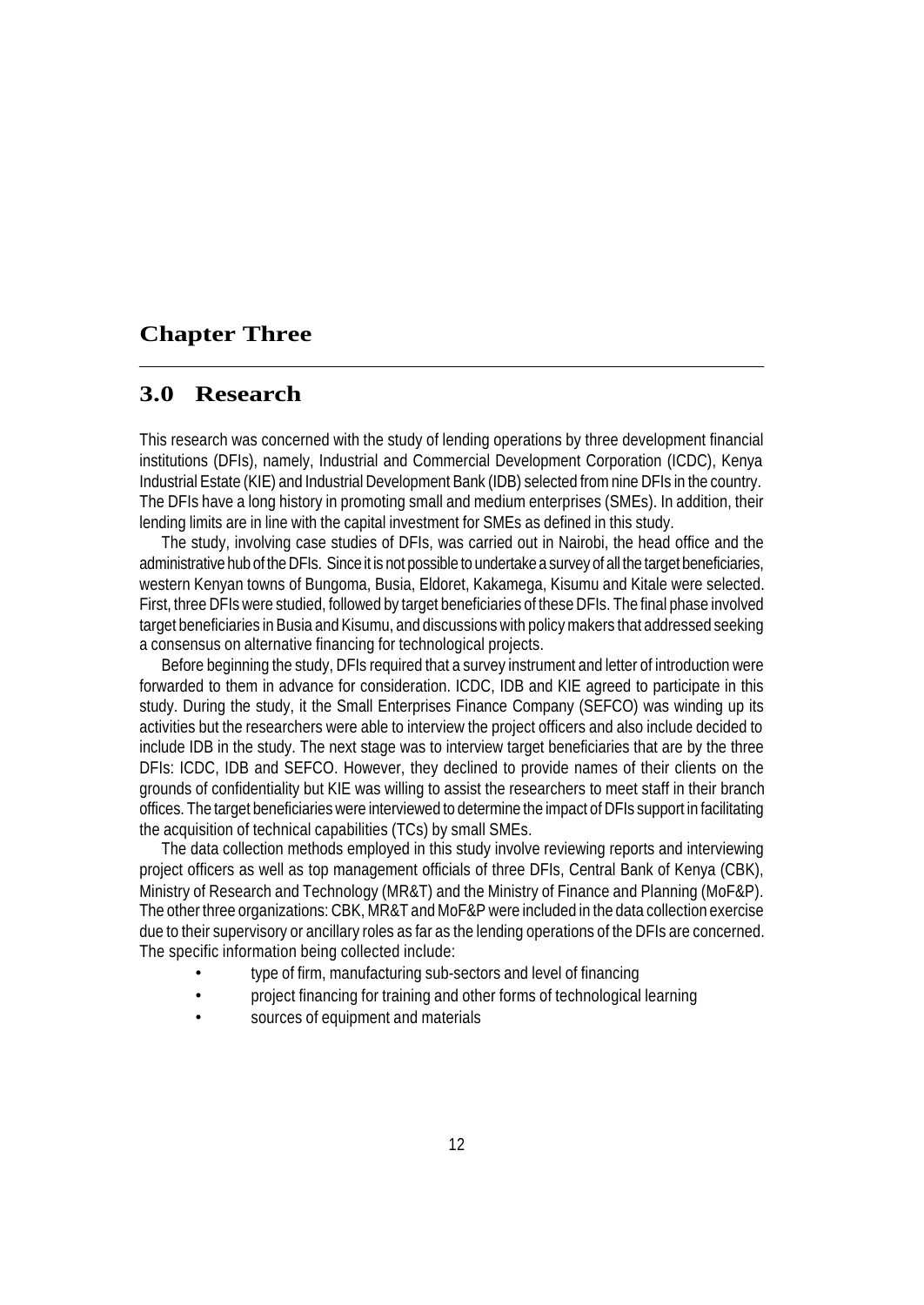Other information include:

- sources of technical expertise
- types of technological capabilities and learning promoted explicitly or implicitly in firms undertaking projects and continuous improvement
- science and technology (S&T) and research and development (R&D) linkage considerations in project appraisal

The information collected from reports and interviews with DFIs as well as client enterprises was analyzed qualitatively and quantitatively to determine the success rates of different categories of project finance from DFIs. Of particular interest were those projects that attach a high priority to developing TCs in the enterprises and sourcing of local technological resources. Projects selected for detailed analyses in the case studies were those involving lending to small and medium manufacturing enterprises in the woodwork and engineering sub-sectors.

Whereas the primary users of these research findings are DFIs and manufacturing enterprises, S&T policy makers and researchers should also be able to put the results in good use. The research, therefore, employs a structured case study approach with critical elements in the methodology being the participation of the DFIs and manufacturing enterprises and other key actors in the technological innovation process, especially industrial associations, S&T or R&D personnel and policy makers.

#### **3.1 TRAINING OF RESEARCH ASSISTANTS**

The training of research assistants took place from mid to end of June 2000. It involved classroom type of teaching and, to a limited extent, role-playing. The purpose of training research assistants was to ensure that they are conversant with techniques of data collection. To eliminate bias or ambiguous questions, pre-testing of DFIs and target beneficiaries was done during the first week of July.

Fieldwork started in July. The research assistants were well supervised. Because of the nature of work, it became necessary to hire research assistants, preferably university staff of the rank of tutorial fellows/assistant lecturers, who are conversant with the field study and could be trusted by project managers.

Each DFI provided the names of project officers to be interviewed. Some managers from such institutions as IDB, SEFCO and ICDC were unwilling to divulge information about the client firms but KIE gave names of client firms to be interviewed. Thirty firms of target beneficiaries were interviewed in Bungoma Busia Eldoret Kitale, Kakamega and Kisumu.

# **3.2 DATA ANALYSIS**

Qualitative and quantitative data were collected. The type of data determined the method of analysis employed handling the research objectives or research questions raised in this study. The data was analysed two fold. One general approach has been applying descriptive statistics including measures of central tendency, such as arithmetic mean, medium and mode. Measures of dispersion include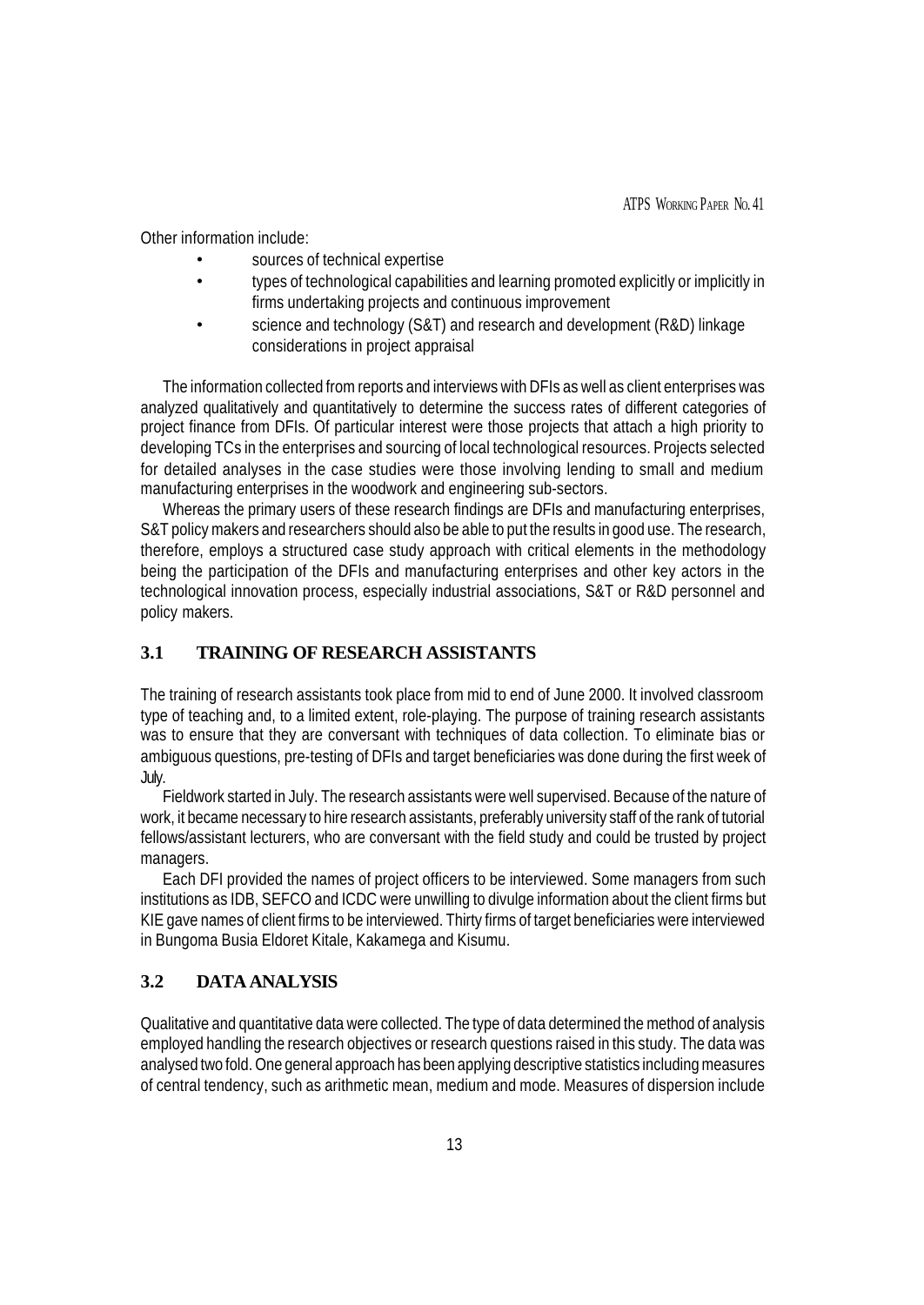standard deviation and variance. Percentages and bar graphs were also used. The second approach was through detailed case studies where financial institutions were selected for detailed study.

#### **3.3 PROBLEMS ENCOUNTERED IN DATA COLLECTION**

As aforementioned, the study involved a visit to interview some DFIs including ICDC, IDB and KIE. The study team also visited some of their clients in western Kenya and they encountered the following problems:

Whereas all the above institutions were easily accessible, it was not easy to interview the managers. In some cases, it took almost a whole day or a week to find audience with them after seeking clearance with the top management and a month to meet a senior manager. At IDB, the team waited for almost three months before getting clearance from the Projects Manager to interview one of his officers. During this research, SEFCO had already wound up its activities and efforts to get information from the Development Bank of Kenya (DBK) that had taken over the company's operations were not fruitful on the excuse that the bank was no longer a DFI. All these procedures took much of the research assistants' time and affected the initial research schedule.

Apart from holding interviews with top managers of these institutions, the exercise was also planned to extract useful information from their records. This was, however, not possible because the respective officers said that their transactions are classified. Brochures, the only source of information, were inadequate.

In many instances, the brochures from these institutions contained outdated information that did not match what was elicited from the interview sessions. Where this was detected, the interviews were the preferred sources of information about these DFIs.

Apart from KIE, the other two institutions - ICDC and IDB were reluctant to permit the interviewing of their clients. In some cases, permission was sought from the Chief Executive at IDB while ICDC categorically refused to allow research assistants to talk to their clients.

#### **3.4 RESEARCH FINDINGS FROM FIELD INTERVIEWS**

The field interviews were, therefore, only held with KIE as a case study of the DFIs clients. The team visited the KIE Branch offices in Bungoma, Eldoret, Kakamega and Kitale and since the focus was on western Kenya. Apart from delays experienced at the Bungoma, the branches in Kakamega and Eldoret co-operated. The Branch Manager in Bungoma was not in the station and the team could not be cleared to visit their clients. After a week, interviews were postponed for two weeks when the manager would report back to the station. The research assistants, however, interviewed some of their clients.

All the KIE clients that were visited are in the informal sector, therefore, no information was collected from the formal sector programmes of the institution from the field. Tracing these clients in the field was also not easy since some are not well-established entrepreneurs. Some premises did not have signposts to given direction while others operated in makeshift structures, an aspect that took much of the researcher's time in locating them.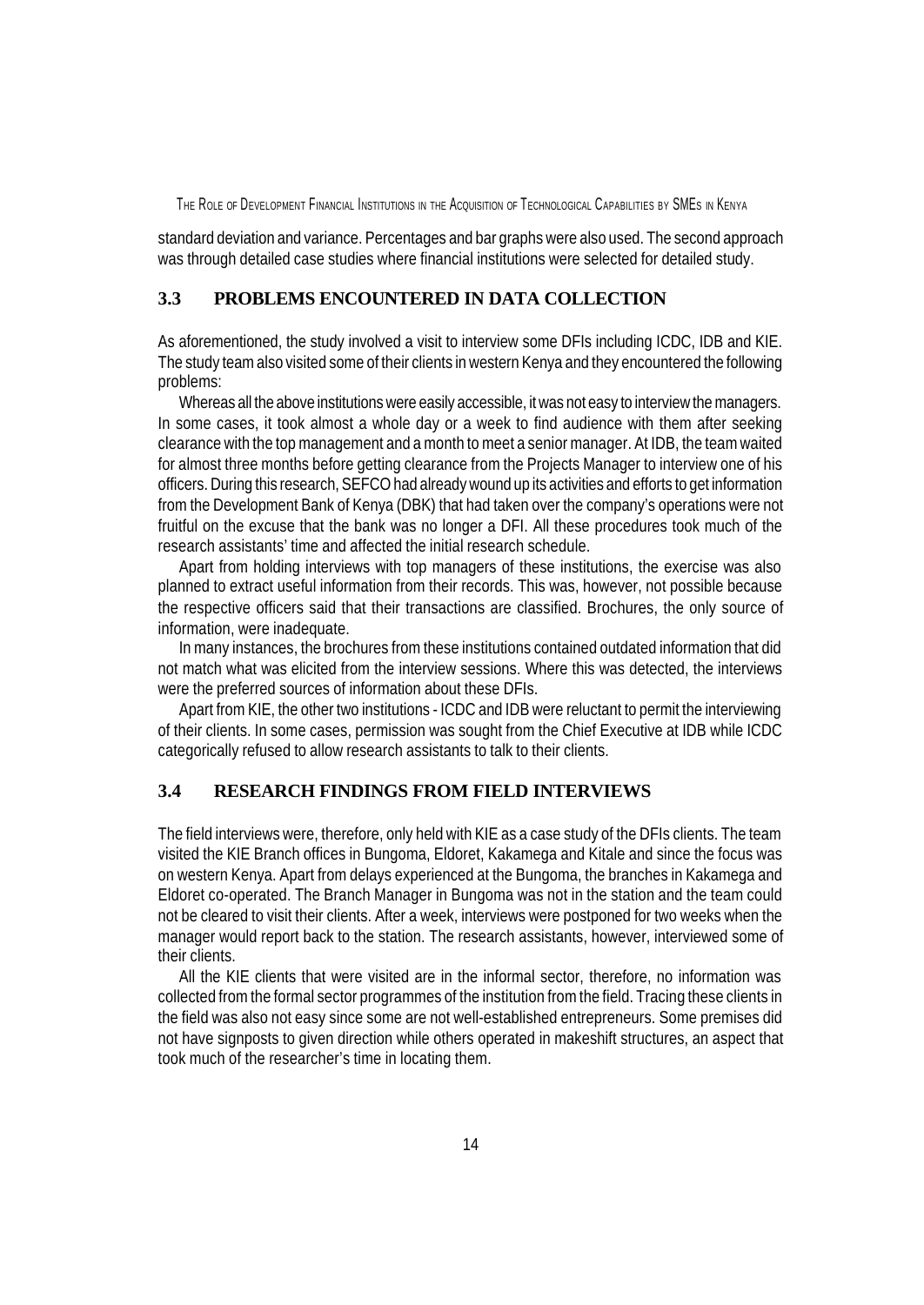#### ATPS WORKING PAPER NO. 41

Most of the clients initially were suspicious and reluctant to talk to field staff calling for a lot of persuasion to win their confidence. Most of them could not tell the difference between the role of field staff and that of KIE staff.

The interview sessions with the senior managers of the DFIs show that these institutions are currently focusing on promoting technological capabilities (TCs) in the country. IDB and KIE, for instance, are currently funding the acquisition of all TCs in the area of major change. Although this is not being done separately from other aspects of project financing, it is expected that these funds be utilised properly for intended purposes. Apart from this, these two institutions unlike ICDC are even keen in assessing the kind of technologies which their clients would like to apply in their projects so that they can advice them accordingly. Furthermore, the institution staff also make follow-ups to their clients with a purpose of offering both the professional and technical advice as well as verifying the goods and services that they have helped purchase to ensure that they are of good quality and appropriate technology.

It was also clear that the willingness by these DFIs to support the acquisition of technological capabilities in the country being impacted on negatively due to lack of well formulated policies by these institutions that can assist in guiding and co-ordinating their activities with the other research institutions in the country with regard to training and product development. It is hoped that if well nurtured, such a relationship will enable the DFIs to participate actively in the promotion of S&T and R&D. But as things stand now, DFIs seem to be responding reluctantly to client initiatives instead of being on the forefront in technological developments and their promotion.

Interviews with KIE clients show that this institution is supporting them technologically especially in the acquisition of production, minor change, investment and marketing capabilities. The institution is even more involved directly in the acquisition of the last two capabilities by maintaining training sessions for its clients. Most entrepreneurs however prefer that KIE emphasises more on technical training which is more likely to increase their efficiency in production and the making of minor modifications (changes) to their products.

All the KIE clients on the whole do appreciate the kind of services that have been provided to them especially the credit facilities. These have enabled a number of them to diversify their operations and also acquire technological capabilities. They however strongly feel that more ought to be done to satisfy their needs. For instance, the institution should increase its funding levels. KIE should also improve their evaluation/follow-up services, which at the moment focus more on loan repayment than offering of business advice to the clients.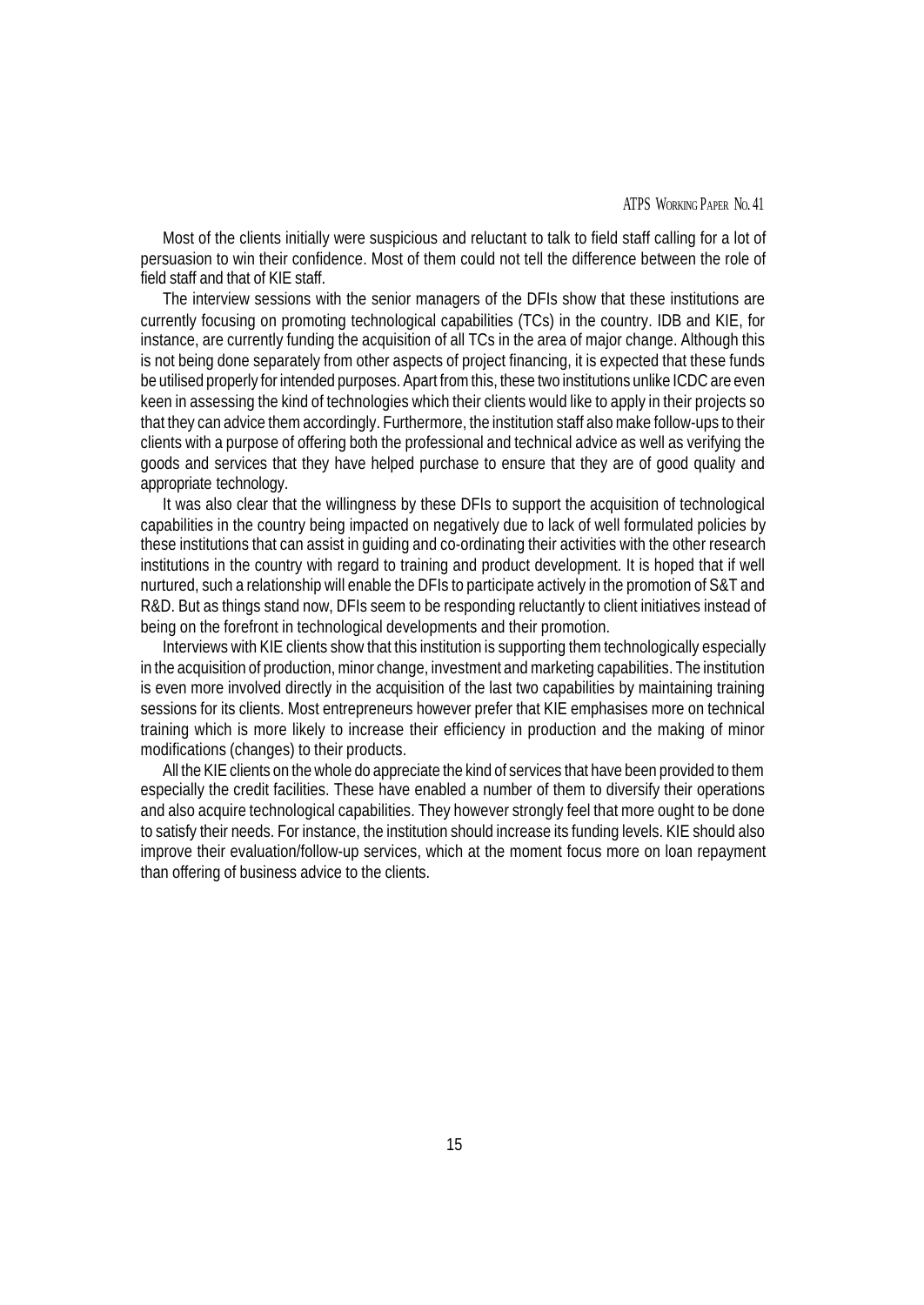# **Chapter Four**

# **Research Findings**

The research findings have been classified according to the objectives stated in 1.3 of the introduction. The purpose of this section is to review lending by three DFIs: ICDC, IDB and KIE to the manufacturing enterprises in Kenya.

#### **4.1 INDUSTRIALAND COMMERCIAL DEVELOPMENT CORPORATION (ICDC)**

#### **4.1.1 Background Information**

Industrial and Commercial Development Corporation (ICDC) was established in 1954 as a development finance institution (DFI) under the name, Industrial Development Corporation (IDB). Its main objective was to encourage local and foreign entrepreneurs to work together in promoting industrial development in the country.

After Kenya's independence in 1963, the introduction of commercial activities under its purview expanded the Corporation's scope, necessitating the change of name to ICDC. Its objective at the time was to accelerate industrial and commercial development in the country by assisting indigenous African entrepreneurs by providing credit facilities to purchase business premises and establish enterprises. This was in response to the Corporation's new task of assisting the people to participate actively in the economic development of their nation.

In line with this objective, ICDC has initiated several small-scale programmes that have enabled thousands of Kenyans to set up commercial and industrial enterprises across the country. ICDC has promoted over 60 medium and large-scale projects in all sectors of the economy in partnership with other investors or solely. This has formed a base upon which future development can be built.

As a development finance institution, ICDC has remained effective over the years because of its ability to change and adapt to new economic conditions in the country. The need to operate on a more commercial footing, for instance, led to a major restructuring process from 1992 to 1994 aimed at enhancing its effectiveness and profitability in a liberalized economy.

#### **4.1.2 Mandate**

Following the above-mentioned restructuring process, the Corporation's mission was given a new focus. Today, ICDC is charged with the responsibility of facilitating the industrial and economic development of the country by providing: - venture capital finances in a minority capacity; secured long-term loan finance and expert financing and management advisory (consultancy) services.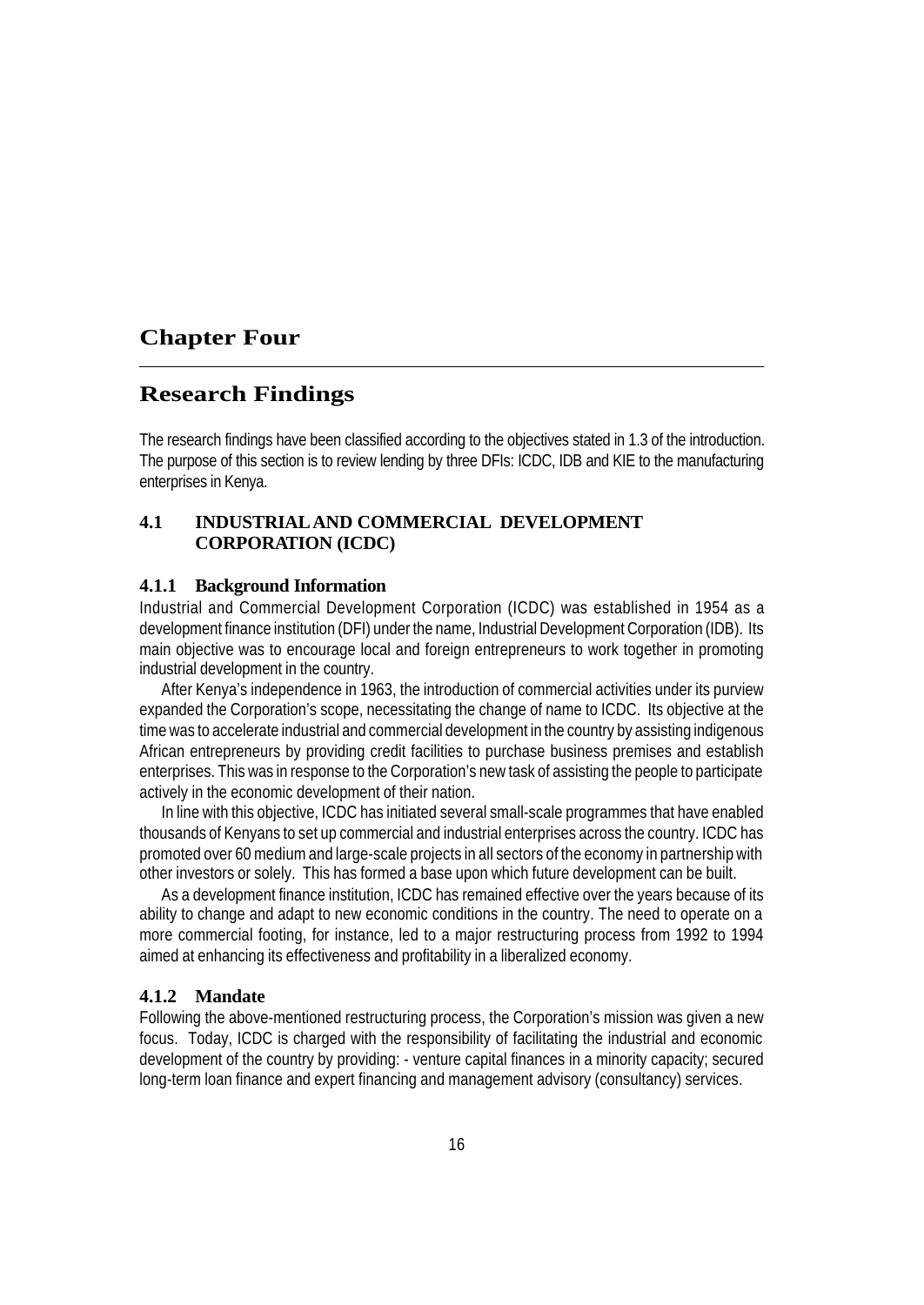# **4.1.3 Services Offered by ICDC**

To realize its mandate, ICDC offers industrial and commercial loans, management support and consultancy services to the public.

#### **Industrial and Commercial Loans**

ICDC has two types of financing for the industrial and commercial business ventures:

## *(a) Long term loan finance*

- To qualify for this type of financing, the following conditions have to be met:
	- i) All lending must be fully secured up to two-thirds  $(2l<sub>3</sub>)$  of the security value.
		- ii) Minimum and maximum loan amounts are: -

|      | $\bullet$ Industrial loans                       | min. Kshs. 0.2 million |
|------|--------------------------------------------------|------------------------|
|      |                                                  | max. Kshs. 10 million  |
|      | $\bullet$ Commercial loans                       | min. Kshs. 0.2 million |
|      |                                                  | max. Kshs. 10 million  |
| iii) | Loan repayment period is between 5 and 10 years. |                        |

- All loan accounts must be repaid each month through a standing order. Accordingly, the loanee must be operating a current account or savings account in a bank.
- Lending rates will be pegged to the ruling market interest rates.
- In the case of start-up ventures, the applicant must put a minimum of 25% of the project cost up-front and in cash or the equivalent in relevant assets recently acquired for the project.
- An appraisal fee of 2% of the loan will be charged on approval. Charges for valuation of the security and other fees will be borne by the applicant (loanee).

#### *(b) Management support and consultancy services*

ICDC and/or the subsidiary company also offer general management support and consultancy services on various disciplines. These services include accountancy systems, advise on mergers, acquisitions and disposals, computer service, directors, equity valuations of companies, internal audit and management.

# **4.1.4 Financial Procedure**

To qualify for financial assistance from ICDC, prospective clients ought to be involved in commercial or industrial business ventures. Security also has to be provided against the loan applied for since the Corporation does not enter into unsecured loan arrangements. Applicants also ought to be operating bank accounts at the time of making the application.

In determining the amount of money that can be disbursed to small and medium enterprises (SMEs), prospective clients have to prepare business plans that have to be submitted to provincial or extension officers for appraisal. This process is meant to determine the viability of the project and assess whether it can repay the loan and still remain profitable to the entrepreneur. The applicant must demonstrate ability to repay the loan as evidenced by secured assets and operation of a bank account or cash flow. The applicant is also required to answer some questions to verify the application.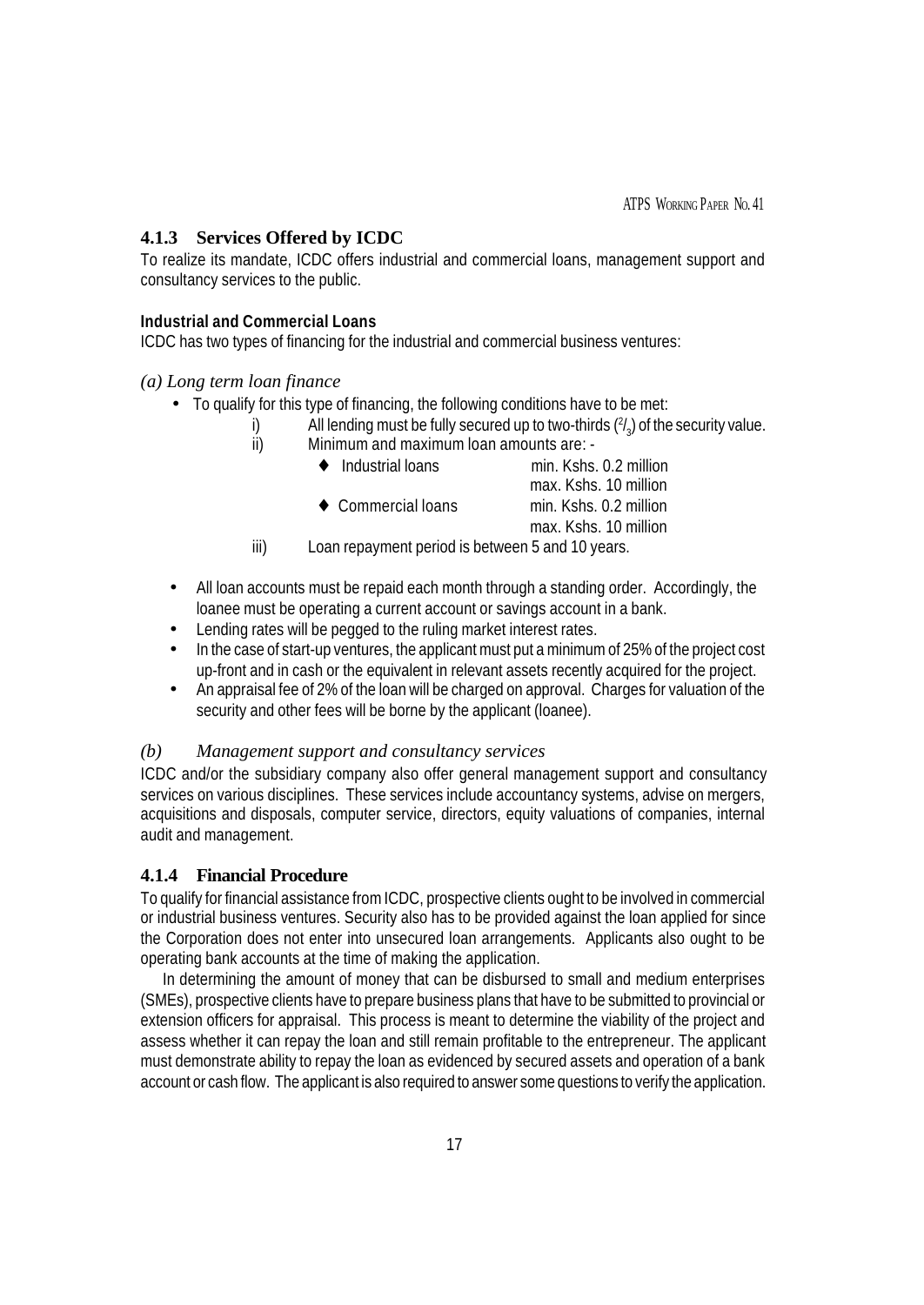Project appraisals that are normally conducted by ICDC are based on the character of the entrepreneur, industry risk and the ability to sell the product or the level of cash flow.

# **4.1.5 How to Apply for Loans**

The prospective client can apply for a loan from any of the ICDC offices countrywide. The loan application form is filled by the applicant with the assistance of the ICDC Provincial Officer or any other authorized officer and returned to the respective provincial office. These forms are used to assess the client. If the project is deemed viable, the entrepreneur is then required to provide an identity card to prove nationality, a business registration license, business accounts or statistics for the last one year and land title deed as collateral.

Once the above requirements are fulfilled, the loan is then advanced to the applicant.

## **4.1.6 Financing Preference**

When financing business, ICDC does not give loans based on location. It is the initiative of the people that determine which projects to fund whether they are located in rural or urban areas as long as the client meets the basic conditionalities.

## **4.1.7 Implementation**

ICDC neither implements projects nor acquires machines or any other facilities for their clients unless this aspect happens to be part of the loan package. The Corporation does not dictate to its clients how to use the loan. ICDC, however, can monitor and evaluate projects if the client requests and meets the cost of services rendered. The same policy also applies to managerial assistance that is also available to people who are not necessarily funded by ICDC. General assistance and advice is available through the Corporation's field officers who normally visit project managers. Constant communication between ICDC staff and their clients can also be maintained through mail.

# **4.1.8 Loan Repayments**

ICDC in most cases gives its clients a one-month grace period before they start the deductions. In case of industrial projects, the grace period varies depending on the nature of the funded project. When repaying the loan, the loanees are expected to instruct their respective banks to remit the money on a monthly basis by standing orders. The clients can also pay the monthly amounts to the provincial or extension offices in person.

# **4.1.9 Training and Technical Learning**

ICDC does not finance or conduct training; neither does it engage in any other forms of technical learning. The Corporation only offers management and consultancy services to the public, including non-loanees, at a fee.

ICDC does not also engage in linkages for materials, products and quality for the their customers because of the large number of customers that they have to serve. It is only during exhibitions, such as agricultural shows where different manufacturers come together that exchange of ideas is possible. There may also be a few clients who engage in cross-referencing on their own.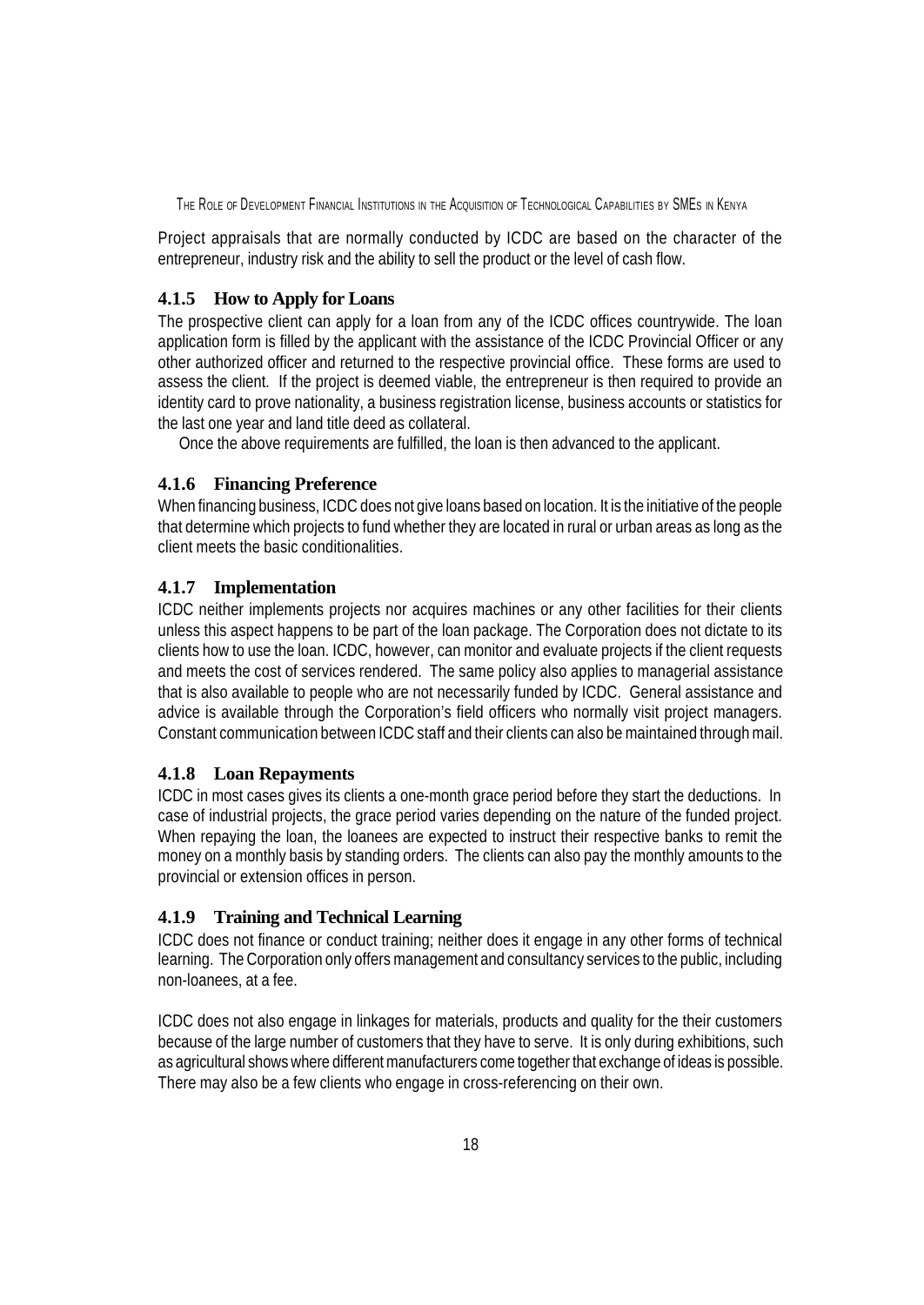#### **4.1.10 Promotion of Technology**

In financing businesses, ICDC does not give preference to projects that promote the use of technology. The primary objective of the Corporation is to advance credit facilities to entrepreneurs and not the development of technology. Loans are, therefore, disbursed to those who need them as long as they meet the Corporation's conditionalities. But since most businesses use technology of some kind, by assisting them, ICDC also promotes their technology in some way.

## **4.1.11 Financing of Technological Capabilities (TCs)**

ICDC does not finance TCs separately from the main project although such financing is possible if the acquisition of that kind of capabilities form part of the loan package. Since most entrepreneurs approach ICDC for funding when they are already in business, they receive support for production capability because such funding provides working capital. The same applies to investment capability because most clients get loans for this purpose. Such loans are normally spent on purchasing machinery and other items that need to be acquired before the projects begin. ICDC also funds minor change capability especially where the funding is for purchasing new machines capable of making modifications to products.

## **4.1.12 Project Funding**

#### *a) Idea Generation*

This is not funded separately by ICDC but when appraising projects, ICDC staff assist clients in refining it.

#### *b) Feasibility Study*

ICDC does not finance this aspect of the project unless it is a shareholder. The Corporation can, however, carry out the study for a client at a fee.

#### *c) Project Design*

This is also not funded by ICDC unless it forms part of the loan package.

#### *d) Project Appraisal*

The Corporation ensures that all projects are appraised before the funds are disbursed. These appraisals do not, however, aim at the improvement of science and technology (S&T), research and development (R&D) and creating linkages. The process is only meant to determine the viability of the project in question.

#### *e) Implementation Supervision*

The Corporation does not fund the implementation of projects. On receiving the loan, it is up to the clients to decide how to use it.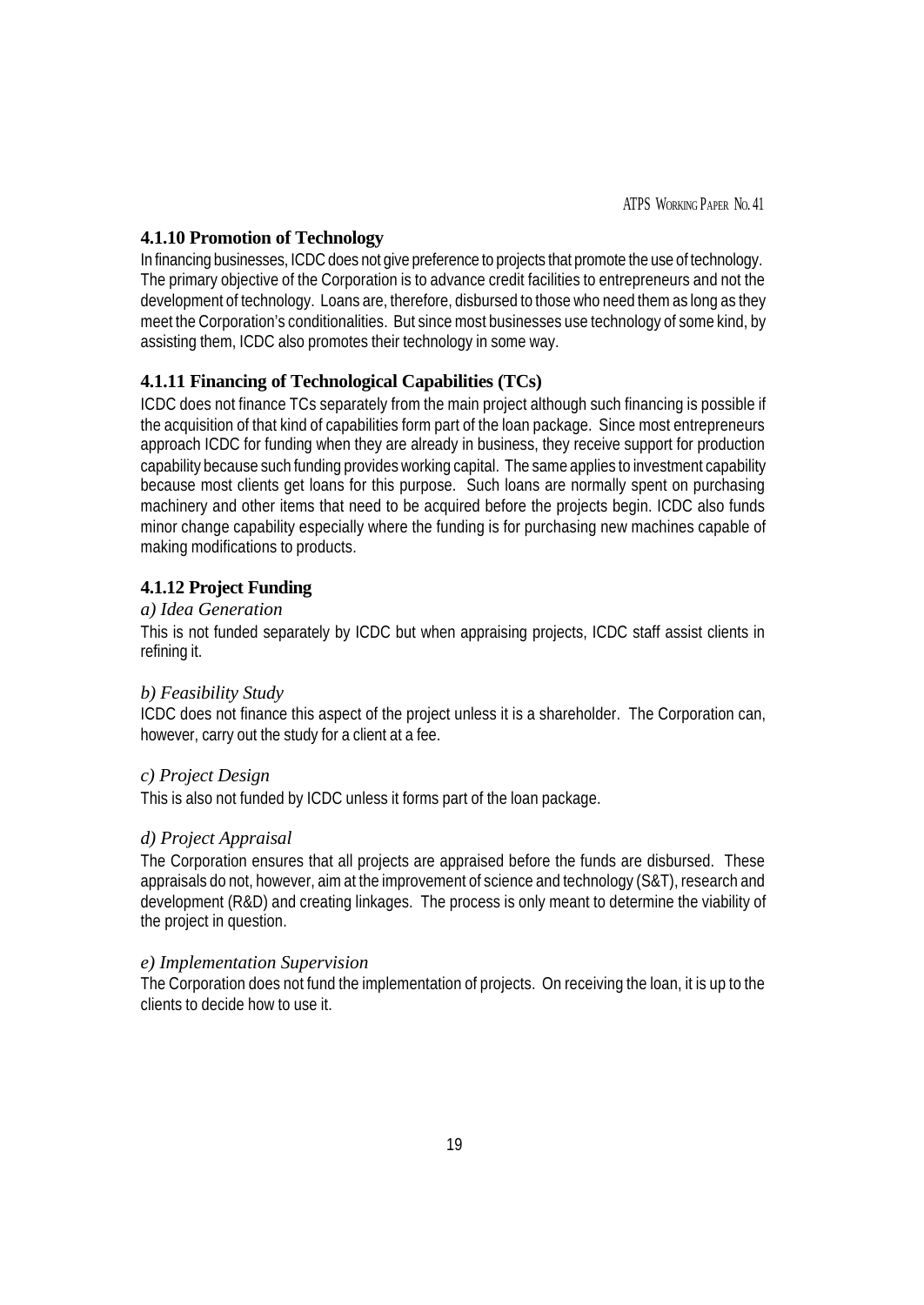# *f) Evaluation/Follow Up*

ICDC does not evaluate the projects because of the many customers that it has to attend to. The Corporation thus saves on personnel and transport and site facility expenses that would have been incurred through the exercise.

# **4.1.13 Future Plans**

# *a) Increased Funding*

It is hoped that the high default rates will be curbed to enable the Corporation improve its cash flow and use the money for loans. As a financing institution, ICDC should also brace itself for the negative effects of a liberalized market that has introduced stiff competition among the players. These players include development finance institutions, such as IDB, KIE, the Development Bank of Kenya (DBK) and the National Bank of Kenya (NBK).

# *b) Supporting Application of Technology to SMEs*

ICDC does not want to be on the forefront of advancing technology in the country. However, the Corporation is ready to respond to new challenges and it hopes to adjust accordingly. Presently, the Corporation's efforts are only geared towards providing financial support to interested entrepreneurs whether or not they are involved in technologically oriented ventures.

# *c) Relaxing the Lending Conditionalities*

Relaxing lending conditionalities may not be possible in the near future because ICDC is doing what is needed. The Corporation may be experiencing high default rates but it shows that these conditionalities are not meeting their intended objectives fully. Since all business investments are risky, the kind of appraisals that the Corporation carries out are meant to minimize such risks. Presently, ICDC stand is that these conditionalities are adequate in guarding against possible defaults but new policies will still be sought to address future challenges as they occur.

# *d) Continuous Improvement in Technology Learning*

This will be addressed if it becomes necessary. Otherwise, ICDC's focus at the moment is more on providing finances to business projects.

# **4.1.14 Alternative Approaches to Financing of SMEs**

It is the feeling of ICDC that although the approaches that are being taken by development financial institutions in providing finance to this sector cannot are not the best, they are nevertheless the most practicable at the time. There is need, however, to review them continuously to being them in line with the changing business environment to respond to the needs of the market.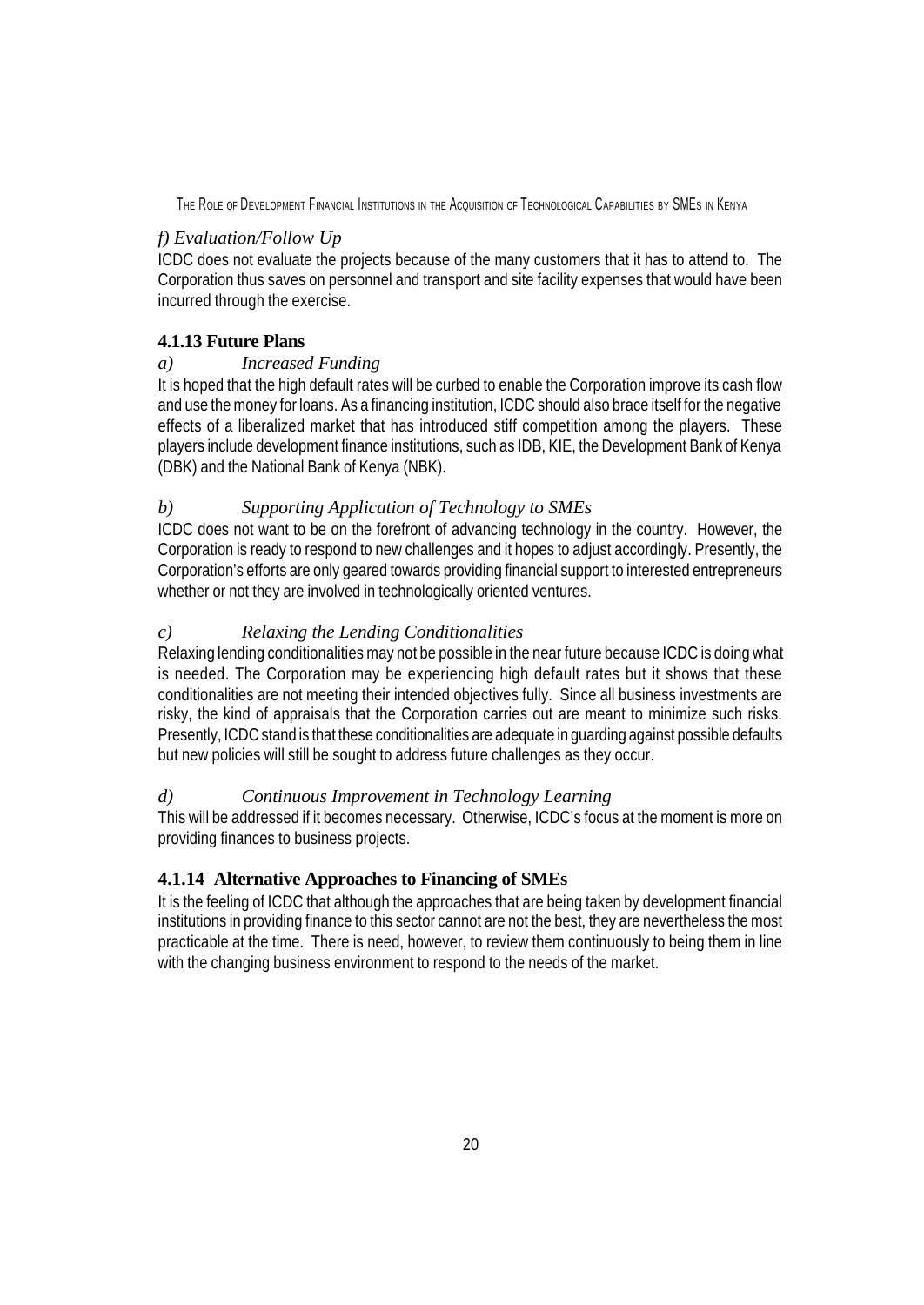ATPS WORKING PAPER NO. 41

# **4.2 KENYA INDUSTRIAL ESTATES LIMITED**

#### **4.2.1 Background Information**

Kenya Industrial Estates (KIE) is a wholly government owned financial institution that finances smallscale industries in Kenya. As a financing institution, KIE was curved out of the Industrial and Commercial Development Corporation (ICDC) by an Act of Parliament in 1967 to promote small indigenous enterprises in Kenya.

To date, KIE has given financial and technical assistance to over 6000 enterprises in the country. Out of these, about 4000 are in the informal sector programme (ISP). ISP was established in 1988 to address the needs of small traders after it was realized that these traders were among some of the very needy people that were not being adequately catered for in terms of financial support. This programme continued to operate as a separate entity up to 1997 when it was again incorporated into the mainstream KIE.

On average, KIE disburses over Kshs. 100 million as loans in a year with the informal sector accounting for approximately Ksh. 58 million. This has made KIE one of the most important and strategic funding institutions for the small and medium enterprises (SMEs) in Kenya.

#### **4.2.2 Mission**

From its inception in 1967, the mission of KIE has been to promote entrepreneurship in the country by financing and developing small and *Jua Kali* enterprises that are owned and managed by indigenous Kenyans.

To achieve this mission, KIE engages in the following activities:

- providing credit
- providing consultancy services
- developing industrial sheds for sale or letting

The target group for KIE funding ranges from *Jua Kali* artisans to modern small-scale industries. For businesses in the two sectors to be financed, they should meet the following requirements:

- owned and managed by indigenous Kenyan
- located within the Republic of Kenya
- total investment not exceed Ksh. 5,000,000/
- be economically viable and technically feasible
- be a start-up or expansion

About joint ventures, it is required that indigenous Kenyans should own at least 51% of the shares as an indication of the applicant's ability for commitment to the venture over time.

#### **4.2.3 Types of Loans and Projects Financed**

(a) Start-up capital

(b) Expansion/modernization capital for existing businesses.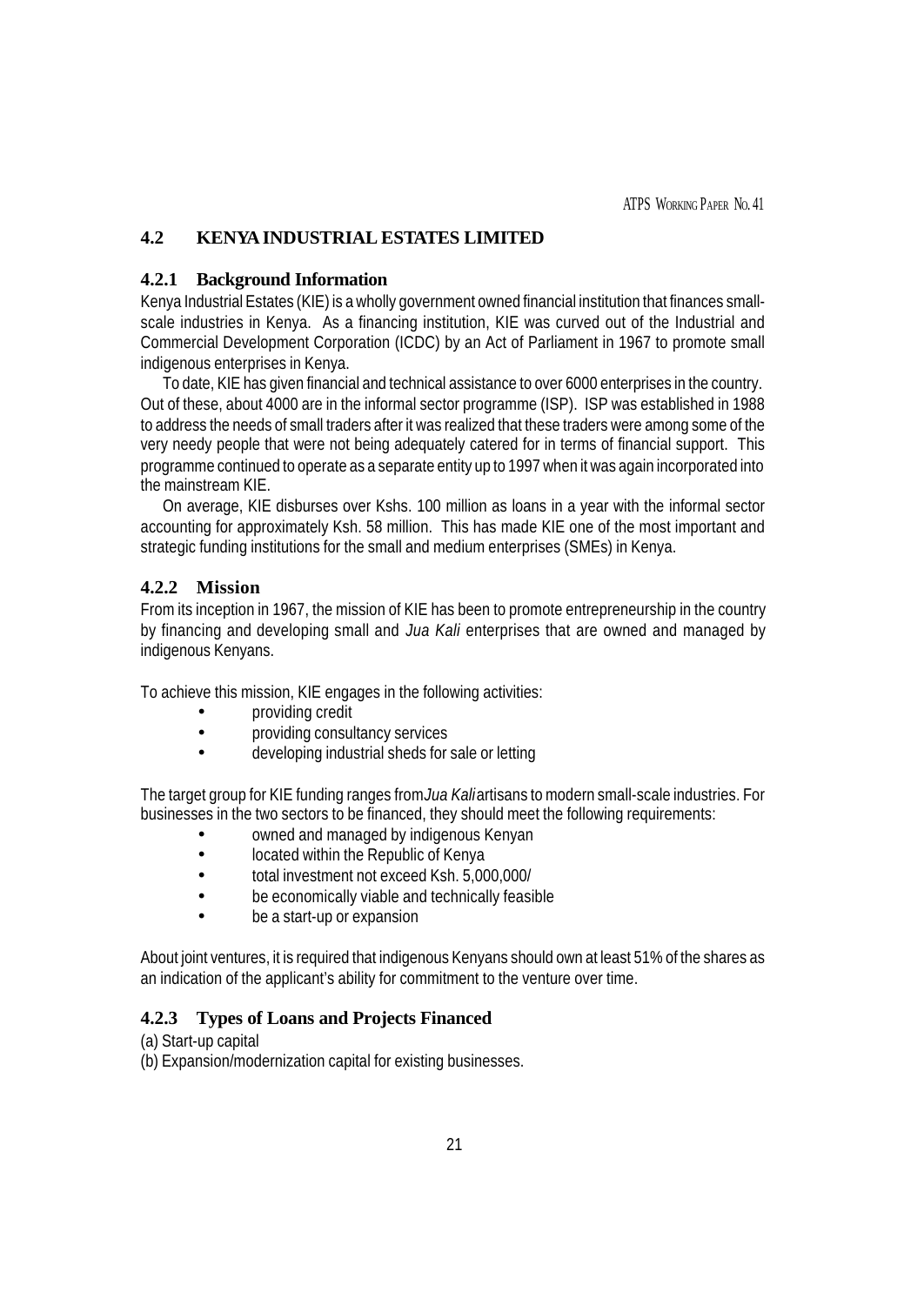- i) Short-term working capital These types of loans are advanced to people who are already in business and have been running them for more than 12 months. The maximum amount should not exceed Ksh. 300,000/-.
- ii) Long-term working capital is only advanced to projects that had been assisted earlier on.
- iii) Rehabilitation loans to projects initially assisted by KIE and have experienced problems.

KIE's funding level varies depending on the projects to be financed. Loans are given out from as little as Ksh. 10,000/- to Ksh. 250,000/- in the informal sector, and up to Ksh. 4,000,000/- for the formal sector projects.

# **4.2.4 Aspects of Financing**

Machinery and equipment up to 100% of the cost. These are then mortgaged by KIE; vehicles required for projects up to 60%; land and buildings on special cases; working capital up to 80%; preoperational interest.

# **4.2.5 Terms and Conditions of Lending**

KIE provides funds for business development subject to the following conditions:

a) Loans to individual projects are advanced up to a maximum of 85% of the total cost of projects below one million shillings up to 80% for investment exceeding one million shillings.

b) Loans are given out to projects that are legal activities, i.e., registered either as sole proprietorships, partnerships or limited liabilities companies.

c)KIE gives preference to the following projects: -

- generate or conserve foreign exchange
- use local raw materials
- are rural based
- aim at job creation

All KIE loans also require collateral security in terms of title deeds, guarantors, life policies, share certificates and existing assets.

#### **4.2.6 Interest Rates**

The interest rates levied on the KIE loans since 1995 have been 24.5% p.a. for the formal sector projects while 2.7% per month for the informal sector loans and short term working capital respectively. Interest starts accruing immediately after the disbursement of the loan.

# **4.2.7 How to Apply for Loans**

A prospective client makes an application, which in most cases is done through the submission of a project proposal. The proposal is then appraised and a paper prepared on it for presentation before a vetting committee. Once the committee approves the paper, the implementation stage follows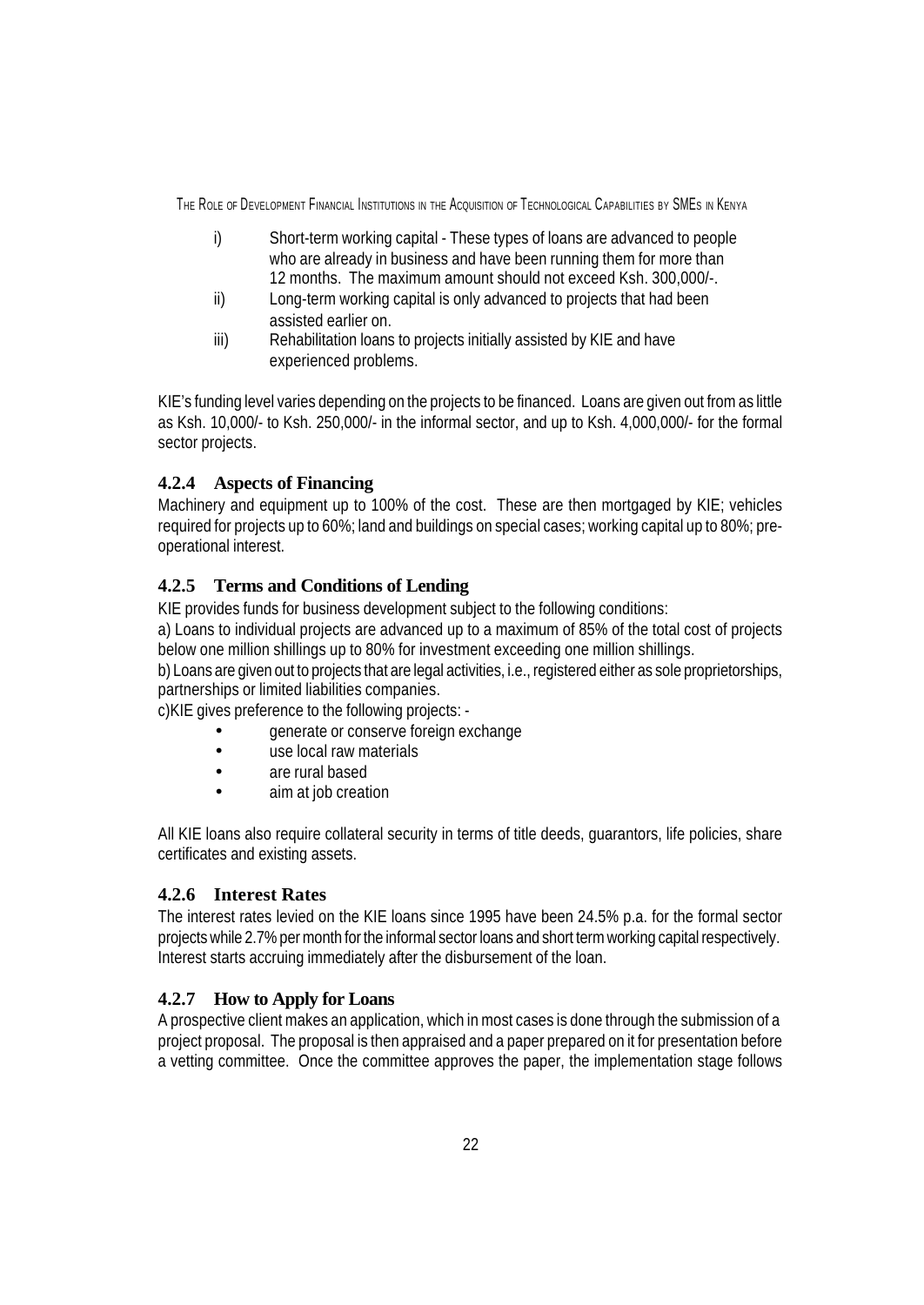where the loan will be disbursed to the applicant. This is then followed by hands-on supervision and monitoring of the project by the KIE staff.

#### **4.2.8 Managerial Assistance**

KIE in most cases manage projects that happen to go under receivership. They, however, do not have to wait unit such critical moments to make last minute attempts to rescue projects that they have already assisted through financing. Accordingly, interventions into the running of projects can come at anytime so that the client and KIE can stand to benefit. Although this is highly detested by its clients, the organization cannot afford to keep aloof especially when it has a pool of highly qualified professionals who can assist its clients. Apart from this, it is also necessary for KIE to make such interventions as a means of safeguarding its interests.

#### **4.2.9 Training and Technical Learning**

KIE funds technical training and learning for its clients to enable them become more competent in their business activities. This is also being done as a response to the government policy, which would like to see small businesses grow to medium scale. Since the training aims at building the capacity of the clients, it focuses on aspects such as the expansion of production, modernisation of technology and efficiency. Apart from this, management training is also carried out and touches on basic and medium level financing, production and resource management. Before mounting such training, KIE carries out a needs assessment that not only gives it a focus, but also makes it clientdriven as much as possible.

The training expenses are always met through cost sharing between KIE and its clients as well as donor funds. Most of the equipment and the technical expertise used in facilitating such training are normally provided by KIE in collaboration with other institutions such as the Kenya Industrial Training Institute (KITI), KIRDI, polytechnics and universities. The selection of the said experts depends on particular needs that have to be addressed in the training.

#### **4.2.10 Promotion of Technology**

KIE prefers funding projects, which promote the use of technology. This is done as a response to the government policy, which calls for the promotion of labour intensive technology and the exploitation of the local raw materials. In line with these aspirations, KIE desists from giving support to very modern and complex technologies such as computers, which hinder job creation. Instead, a lot of emphasis is directed towards the application of appropriate technology suitable to the Kenyan situation. KIE therefore tries as much as possible to impress on its clients on the need to collaborate with developing countries e.g. India, China and South Africa among others because their technological development can be adapted easily to our local situations.

#### **4.2.11 Supporting Technological Capabilities**

#### *a) Production*

This support is given by KIE through regular seminars that are normally meant to enhance production and managerial capabilities. KIE also offers training on the expansion of production through the acquisition of necessary skills and knowledge.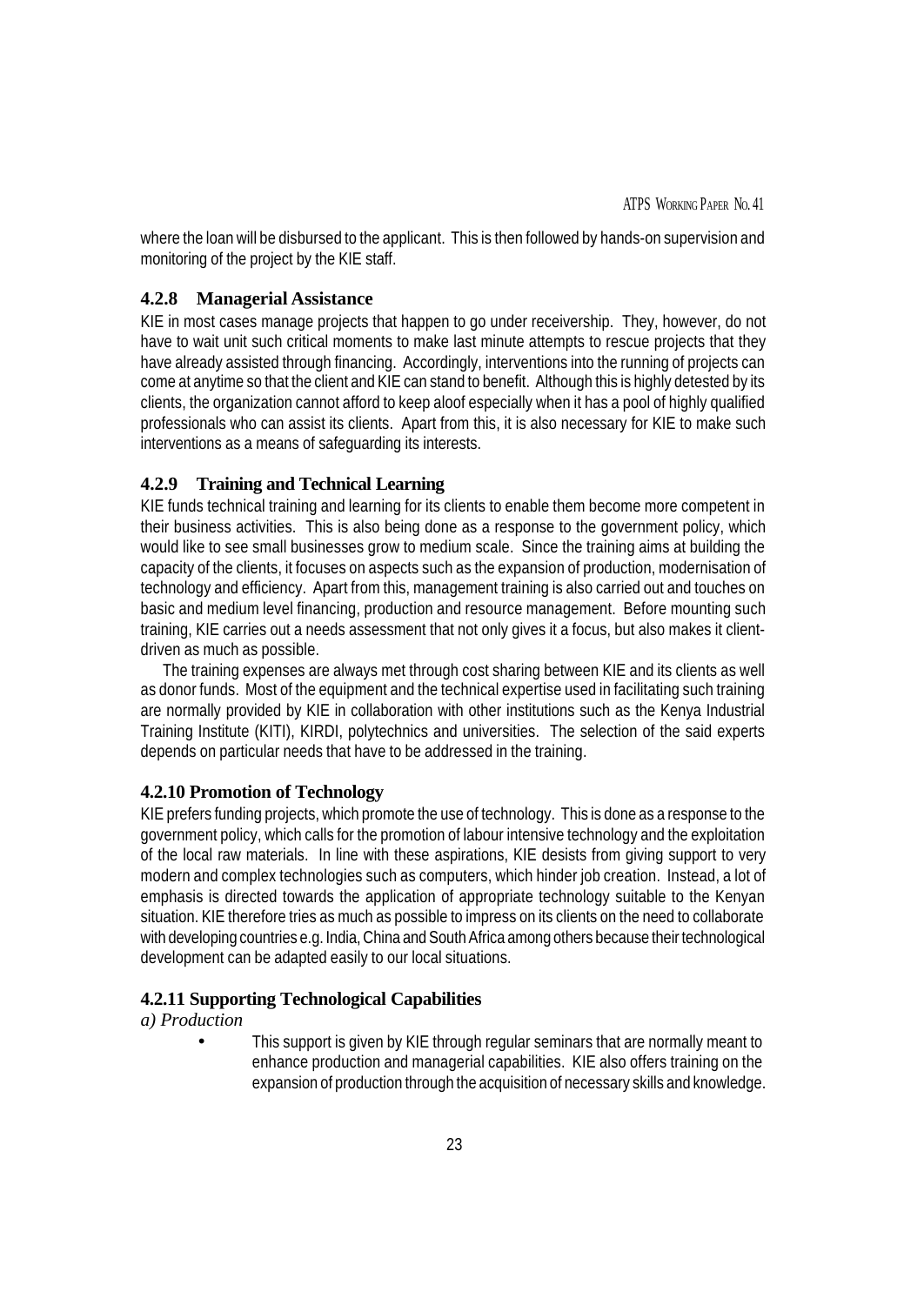- KIE has constructed workshops and industrial sheds for its clients. The organisation has also employed engineers to undertake repairs and the maintenance of machinery used by its clients within the sheds as well as those clients who operate from their own premises.
- In cases where a client fails to service a loan, KIE conducts an assessment to determine the cause of default and advises accordingly.

## *b) Investment*

- KIE normally provides both the initial and working capital since these pose a lot of problems to most of the indigenous entrepreneurs.
- KIE undertakes feasibility studies for people that have generated ideas but are unable to carry out the said studies. Where this is done, a fee of 3% of the value of the project is charged.
- KIE can also write business plans for the clients.
- Generate business ideas, conduct feasibility studies and sell the idea to interested entrepreneurs.
- The company's ISP does not venture so much in the above named activities because it does not fund start-ups. Inspite of this, project appraisals still involve feasibility studies, business plan and cash flow projections among others. And where KIE is able to assist in streamlining and rationalising the loan application documents, it can be done.

# *c) Minor Change*

The acquisition of this capability forms an important aspect in KIE's financing. This is also where the bulk of ISP's funding goes. Many of the KIE loanees normally identify strategic options for improving their businesses. Such strategies may include capacity expansion, modernisation of existing technical systems or procurement of additional machinery. Over 70% of ISP credit goes towards the modernisation of technology.

# **4.2.12 Funding Relative to the Project Life-Cycle**

Project development comprises definite phases, which can be said to form a cycle. It starts with idea generation and progresses gradually to feasibility study, project design and implementation/supervision and evaluation.

#### *a) Idea Generation*

KIE normally does not fund this stage. The initiative is always left to the client as much as possible. Limited assistance is, however, offered to some clients in terms of refining the idea especially those that have been unable to crystallise the idea behind their proposals. This may include location and diversification. For example, if the owner of a posho mill wishes to diversify to animal feed production, KIE can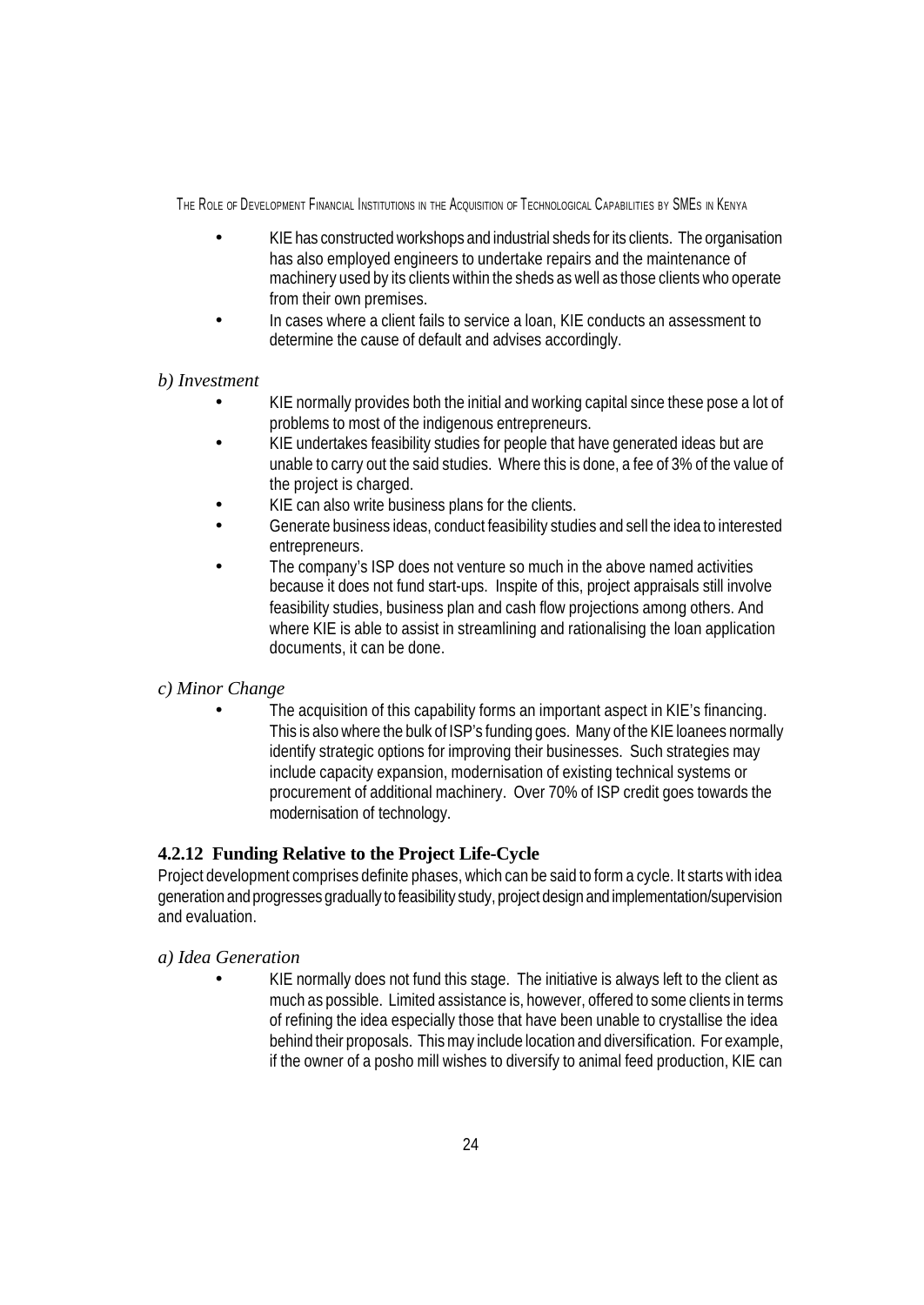ATPS WORKING PAPER NO. 41

on request assist by giving suggestions on how the existing capability may be adjusted to accommodate animal feed milling.

• It should be noted, however, that KIE could fund this aspect if the project idea has been generated by the organization. This may involve financing data collection and its interpretation.

## *b) Feasibility Study*

This is normally undertaken when appraising the project. KIE can, however, carry this out for a client if requested for which a fee of 3% will be charged. Apart from this, KIE normally meets the cost of this cycle if it generates the idea for the project.

#### *c) Project Design*

KIE does this jointly with the client. It provides the services for preparing the business plan whose cost has to be borne by the client. It also finances the purchase of machinery and other equipment.

## *d) Implementation*

KIE is always very active at this stage where it engages in the hands on supervision to guard against the diversion of funds. This can be achieved through the provision of the following services: -

- financing implementation, such as the construction of premises
- providing location/space where a client decides to operate within KIE sheds
- repairing and maintaining machinery and equipment
- assisting in the installation of machinery
- providing short-term working capital to the entrepreneurs who have operated their businesses for a period of six months

# *e) Evaluation/Follow-up*

KIE normally becomes a stakeholder in a business immediately it disburses funds to a client. This makes it have special interest in the performance of projects especially during the credit period. Consequently, KIE staff try to monitor as closely as possible the performance of such projects and advice accordingly. Backstopping and on site assistance during project implementation is within the mainstream mandate of KIE. Apart from this, follow up for purposes of assessment where loans are not being serviced is usually done and where necessary loan repayments can be rescheduled.

# **4.2.13 Future Pla**ns

# *a) Increased Funding*

The rapidly changing economic situation that the country is going through right now is likely to incapacitate KIE from marshalling resources that can enable the organization operate effectively as a lending institution. At the same time, operating in a liberalized economy means that the sector is likely to attract many and sometime stronger competitors to KIE. As a consequence, KIE is most likely to be more of a facilitator than a direct player in terms of credit provision. It hopes to do this by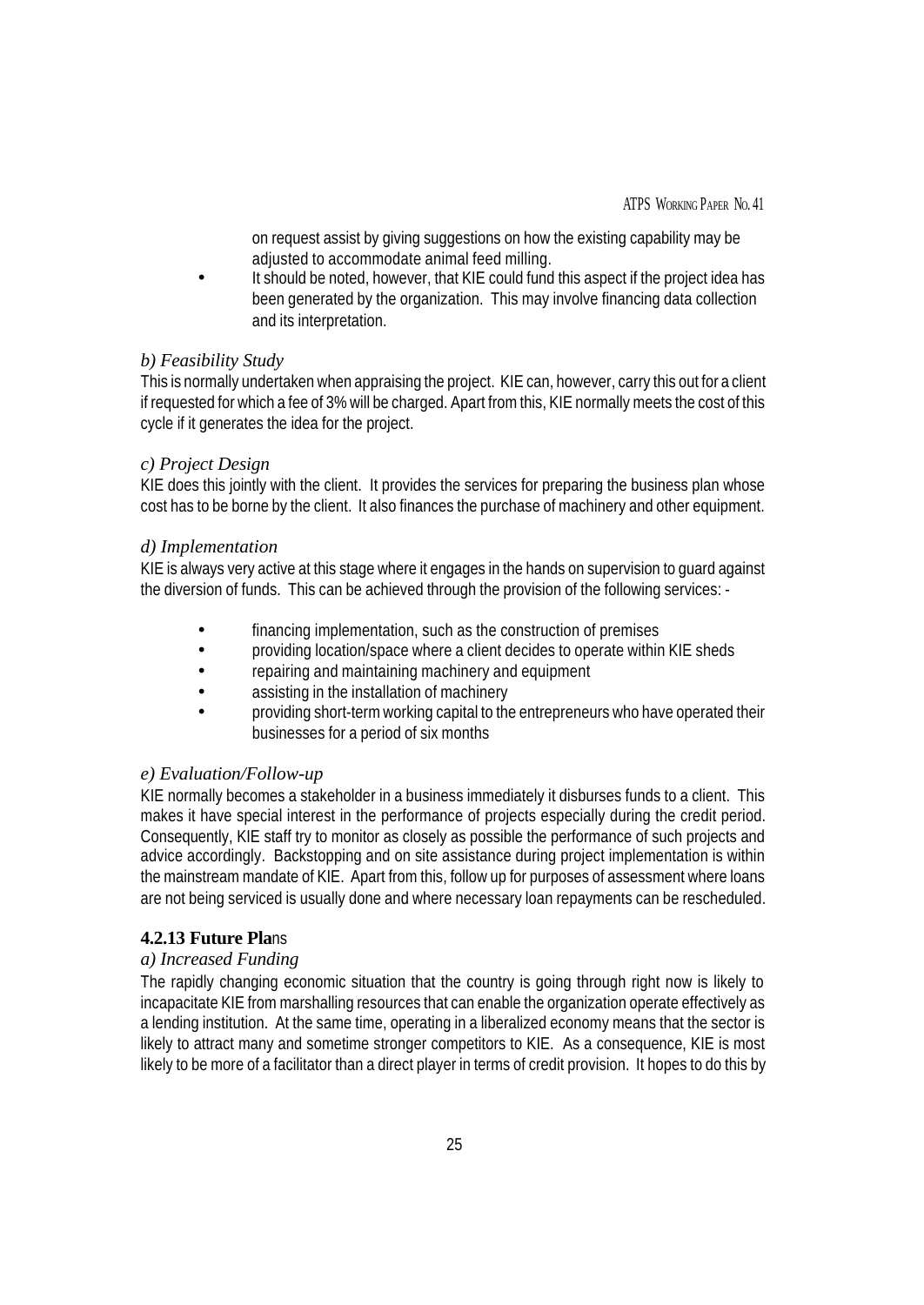collaborating more with the banking institutions while it engages itself more in offering non-financial support to the public.

#### *b) Supporting the Application of Technology to SMEs*

Supporting the application of S&T as well as R&D especially that which seeks to uplift SMEs in the country is KIE's priority at the moment. It is hoped that this kind of support will increase production and efficiency in the business sector. KIE is, however, very careful as its goes about this as it would not like to see the acquisition of this technology impacting negatively on job creation.

#### **c***) Relaxing the Lending Conditionalities*

It may not be easy for KIE to relax its lending conditionalities as it is doing what is possible and more practicable at the moment in assisting its clients. As already shown elsewhere, the company's interest rates are lower than the market rates especially those of the banking sector. Comparatively, the rates are heavily subsidised and it may be necessary to impress on the entrepreneurs that too much subsidy may not be good for the country's economy.

# **4.3 KENYA INDUSTRIAL ESTATES - INFORMAL SECTOR PROGRAM**

#### **4.3.1 Background Information**

The Kenya Industrial Estate (KIE) is a wholly government owned financial established in 1967 to assist indigenous Kenyan entrepreneurs start small-scale industries. This still remains the main objective of KIE today. The institution has to date given financial and technical assistance to over 6,000 enterprises in the country, with the bulk, about 4,000 enterprises being those engaged in the informal sector (activities).

#### **4.3.2 The Informal Sector Programme**

The Informal Sector Programme (ISP) was established in 1988 as a separate entity from KIE. This came as a result of a survey carried out by KIE on the financial needs of its small entrepreneurs. At the time, it was strongly felt that the small traders in the country were not being adequately catered for the mainstream KIE in terms of financial support. This was confirmed by the survey and led to the decision to start the ISP to specifically give financial support to small and micro enterprises in the country to enable them purchase cheap machines costing between Ksh. 10,000 to 20,000/-.

The establishment of ISP was made possible by financial assistance from the German Technical Corporation (GTZ). GTZ also provided some of the staff including the head of the department to oversee its daily activities. This support continued up to 1996 when GTZ pulled out of the programme and left KIE to take over its full operations. But due to insufficient funding from the government, ISP could not be sustained as a separate entity. The department was subsequently dissolved and its activities were taken over by the mainstream KIE in 1997.

At the start of its activities in 1988, ISP provided character loans to small enterprises (*jua kali*) ranging between Ksh. 10,000 to Ksh. 50,000/-. This arrangement did not require the provision of collateral security and prospective clients only had to meet the following conditions: -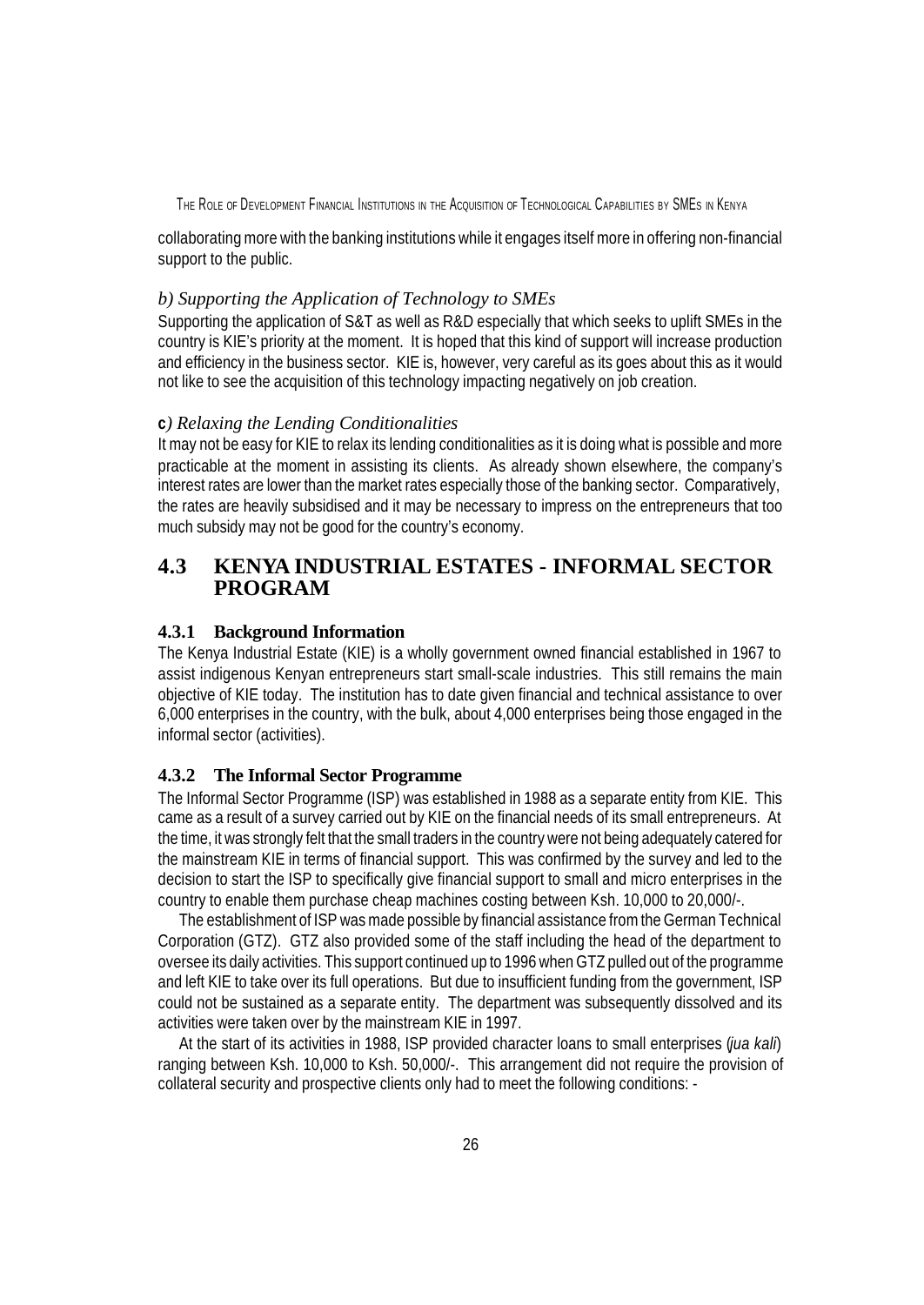#### ATPS WORKING PAPER NO. 41

- must have been in business for at least six months to one year
- ought to have kept business records for at least one month
- be ready to attend training organised by KIE which lasted between 2 and 4 weeks

The funding levels have since been revised such that ISP now lends upto Ksh. 250,000/-. This, however, only applies to second borrowers as first borrowers can only get a maximum of Kshs. 100,000/-. These adjustments especially in the funding levels have necessitated a revision of ISPs lending conditionalities.

## **4.3.3 Terms and Conditions of Lending**

To quality for ISP funding, entrepreneurs should fulfil the following conditionalities:

- The business must have operated under a license for at least one year. This must be supported by trade documentation transacted during the year of operation.
- The business must have a growth potential as evidence by trends in sales volume, profits and other measures of venture viability.
- The business must be sustainable as evidenced by cash flow analysis over a period of six months (bank statement).
- The borrower must have a definite strategic plan indicating how the loan funds will contribute to enhanced business performance.
- Security for the loan must be provided. ISP accepts any of the following items as security: equipment chattels, plots in urban centres, share certificates, motor vehicle log books, life insurance policies, etc.
- Preference is given to businesses that fall in the manufacturing and service sectors.

# **4.3.4 Funding Relative to Technological Capabilities**

Although ISP does not have a written affirmative policy on technological support, it nonetheless gives attention to technological innovations. ISP accordingly supports small traders to acquire technological capabilities in various ways for the industrial development of the country.

#### *(a) Production Capability*

KIE supports the acquisition of this capability by sponsoring seminars as a way of enhancing their production and managerial skills. The support, however, only lasts during the credit period.

#### *(b) Investment Capability*

ISP does not finance start-up ventures and, therefore, has less emphasis on the acquisition of this capability. ISP, however, contributes directly towards this capability by advancing loans that assist its clients to buy modern machines and equipment.

#### *(c) Minor-Change Capability*

The bulk of ISPs funding is directed towards the acquisition of this capability by its clients. Majority of its borrowers normally identify strategic options for improving their businesses. These strategies may include the modernization of existing technical systems or the procurement of additional machinery. Over 70% of ISP credit support goes to these types of business performance enhancements.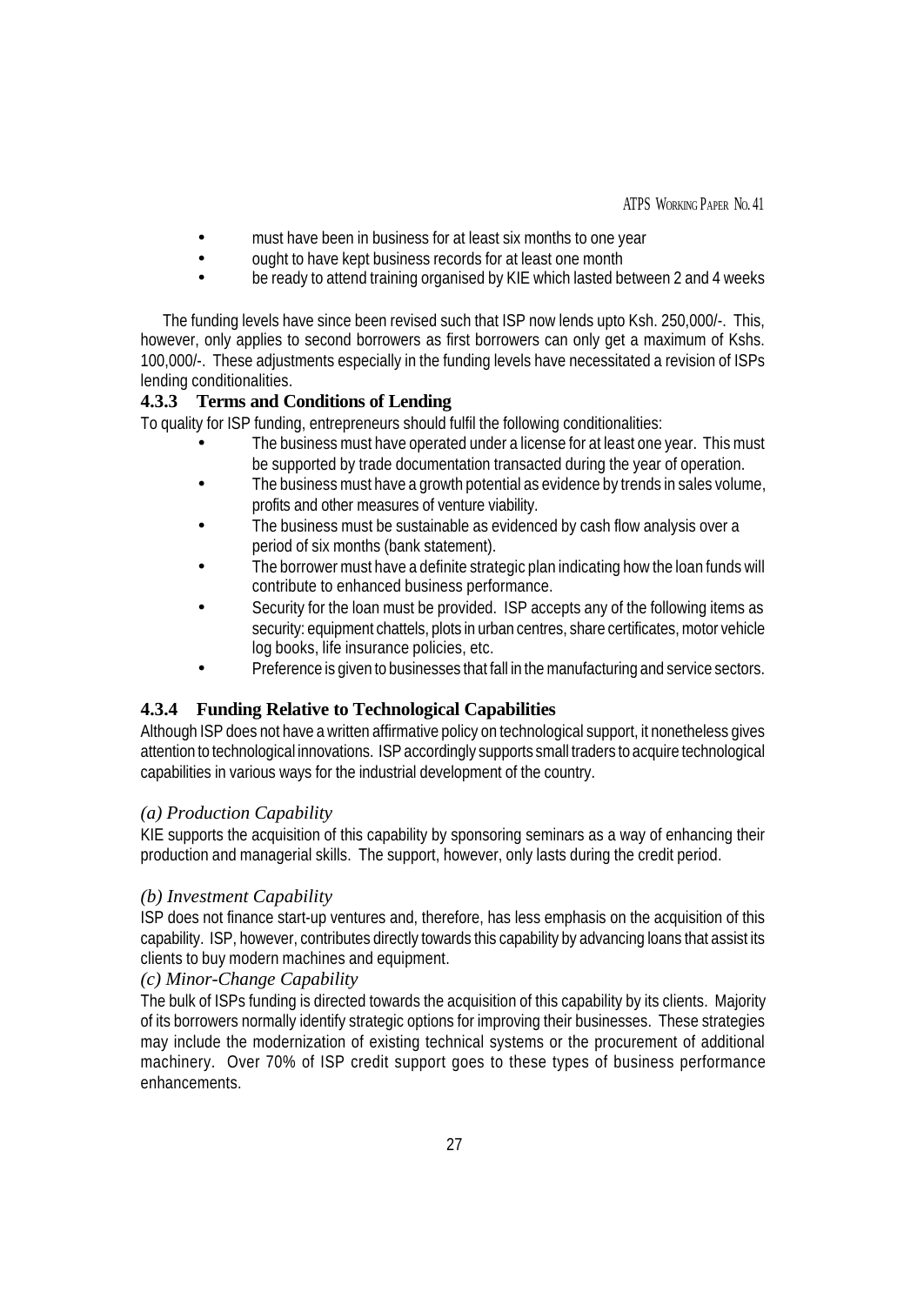#### **4.3.5 Project Life-Cycle Financing**

Project development comprise definite phases that resemble a cycle. It starts with idea generation and progresses steadily to feasibility study, project design, implementation/ supervision and ends with evaluation follow-up.

#### *(a) Idea Generation*

Idea generation in a project life-cycle involving the creation and refining of a business idea. ISP does not fund this phase because it encourages a people driven idea. Some limited assistance is, however, given to those people who wish to diversify their businesses but are unable to crystallize the idea behind their proposed innovations. For instance, the ISP staff may assist a posho mill entrepreneur who would like to diversify to animal feed production in suggesting how the existing capability may be adjusted to accommodate the milling of animal feed.

#### *(b) Feasibility Study*

This stage is not funded by ISP since it only funds projects that are already in operation.

#### **(***c) Project Design*

ISP does not fund this phase since it is upon the client to generate the idea of the business and make the necessary plans. ISP only comes in when the business is already in progress.

#### *(d) Implementation/Supervision*

ISP funds project implementation at various stages after the first successful year of operation. The funding is usually in form of working capital but it may also be used to acquire additional assets.

#### *(e) Evaluation/Follow-Up*

Evaluation that entails the formal assessment to determine the success or failure of a project and follow-up aiming mainly at the assessment of the project's sustainability are both carried out by ISP although they are not funded directly. As a stakeholder in the entire project that it funds, ISP is very much concerned with their performance during the credit period. ISP, therefore, closely monitors their progress and readily provides advice on corrective measures. Backstopping, which is on site assistance on project implementation, is within the mainstream mandate of the informal sector programme.

#### **4.3.5.1 Summary of Project Life-Cycle Funding**

The table below gives a summary of ISP's Project Life Cycle Funding.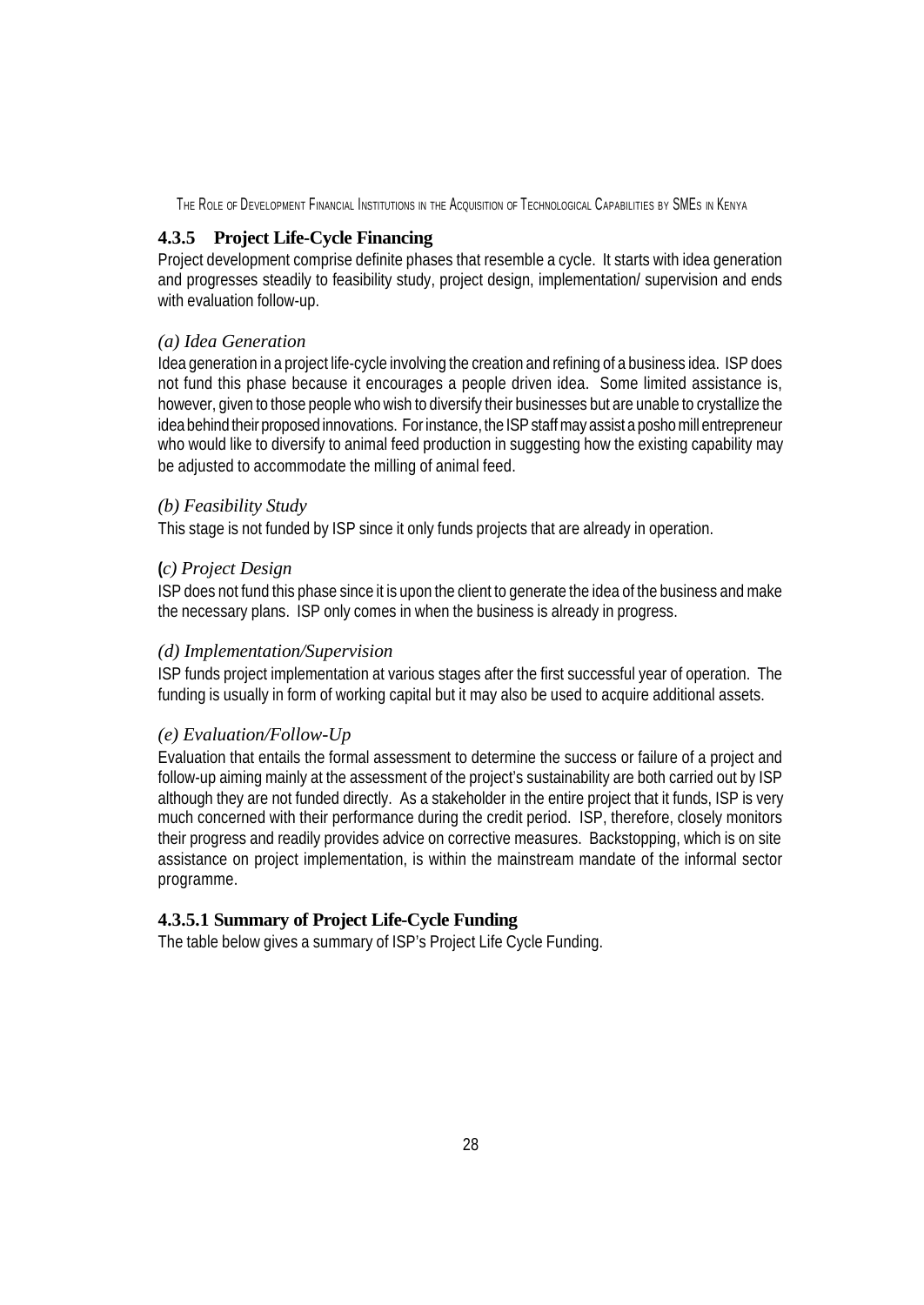| Table 4.3.5.1 Summary of Project Life Cycle Funding |  |  |  |  |  |
|-----------------------------------------------------|--|--|--|--|--|
|-----------------------------------------------------|--|--|--|--|--|

| Phase                    | <b>High Funding</b> | Low Funding | <b>No Funding</b> |  |
|--------------------------|---------------------|-------------|-------------------|--|
| <b>Idea Generation</b>   |                     | Yes         |                   |  |
| <b>Feasibility Study</b> |                     |             | Yes               |  |
| Project Design           |                     |             | Yes               |  |
| Implementation           | Yes                 |             |                   |  |
| Evaluation/Follow-Up     | Yes                 |             |                   |  |

#### **4.3.6 Conclusion**

KIE's informal sector programme has played a unique and key role in enabling SMEs to diversify through its financial support. ISP happens to be among very few funding agencies that give 100% loans for working capital. The programme's flexibility especially on security has also enabled many Kenyans to benefit from its funding. Apart from this, ISP also supports the acquisition of technological capabilities by small entrepreneurs in the country. Emphasising on projects that exploit technological opportunities in the environment does this. However, KIE through ISP can play a greater role in assisting small entrepreneurs by liberalizing its credit policies.

# **4.4 INDUSTRIAL DEVELOPMENT BANK**

#### **4.4.1 Introduction**

The Government of Kenya established the Industrial Development Bank (IDB) as a financial institution in 1973. Its objective was to help further the economic and industrial development of the country. To achieve this, IDB assists in the promotion, establishment, expansion and modernization of medium and large-scale industrial enterprises. The Bank has accordingly sponsored industrial activities in mining, agro-industries, engineering, tourism, transport, shipping and other enterprises approved by its Board.

#### **4.4.2 Mission**

IDB was mandated by the Government to facilitate the industrial and economic development of the country through the provision of:

- medium and long term finance
- working capital, machinery finance and export trade related banking facilities
- guarantee for loans from other sources
- corporate advisory services

#### **4.4.3 IDB's Services**

IDB's main activity has been the provision of medium and long-term loans to facilitate the acquisition of capital goods and services. The minimum loan size for first time borrowers is Ksh. 10 million.

Short-term financing is also offered by IDB to compliment its traditional role of long term financing. This facility operates a funding level of between Ksh. 1 million to Ksh. 30 million.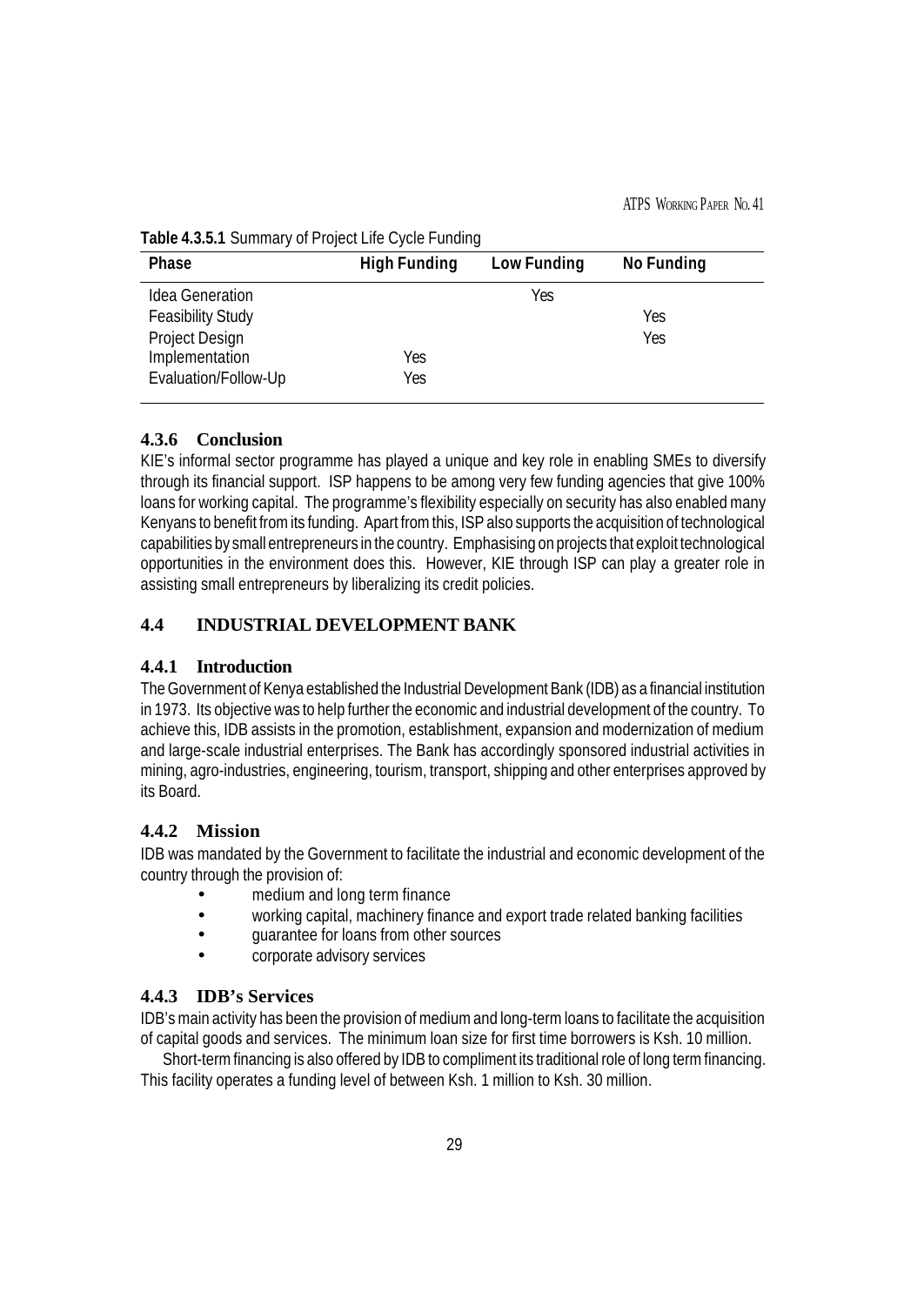IDB also offers other services to the public which include: fixed deposits, letters of credit, bridging loan, forex dealing, bills discounting, correspondent Banking services, export and import financing, commercial banking services and consultancy services.

## **4.4.4 Terms and Conditions of Lending**

IDB's lending is subject to the following conditions:

- First, the Bank finances limited companies that engage in manufacturing oriented activities.
- Second, the sponsors of the project should provide collateral security that should be 1.5 times of the loan amount. This will include a first charge on all immovable assets, a first
	- debenture on all movable assets as well as personal and joint guarantees by the directors of the project.
		- Third, the Bank does not give full loans to projects being financed. The project sponsors should, therefore, be ready to provide a percentage share of the project financing.
		- Fourth, projects financed by the Bank should maintain comprehensive insurance policy cover on all assets pledged as collateral security for the loan with the Bank's interest endorsed thereon.
		- Fifth, the Bank automatically becomes a substantive director on the project's Board during the credit period.
		- Sixth, the project should submit its progress reports and accounts regularly to the Bank as per the loan agreement.
		- Seventh, the Bank employs competitive bidding as the criteria when it comes to the procurement of goods and services financed by the Bank. It normally requires at least three quotations. Apart from this, the said procurements should be of appropriate technology, high standards and ought to come from reputable suppliers.

# **4.4.5 IDB's Financing Policy**

For effective operation, IDB has come up with a very elaborate financing policy. The following are some of its major aspects: -

- The Bank gives financial preference to projects that aim at creation of new productive assets. It does not engage in the refinancing of operations or the transfer of existing assets.
- The Bank finances the expansion and development of new and existing medium and large-scale projects with prospects of positive employment features for the Kenyan economy. The Bank also supports the expansion, modernization and diversification of successful projects with a proven track record.
- Projects that quality for IDB's funding should be economically sound, financial viable and technical feasible with a competent management.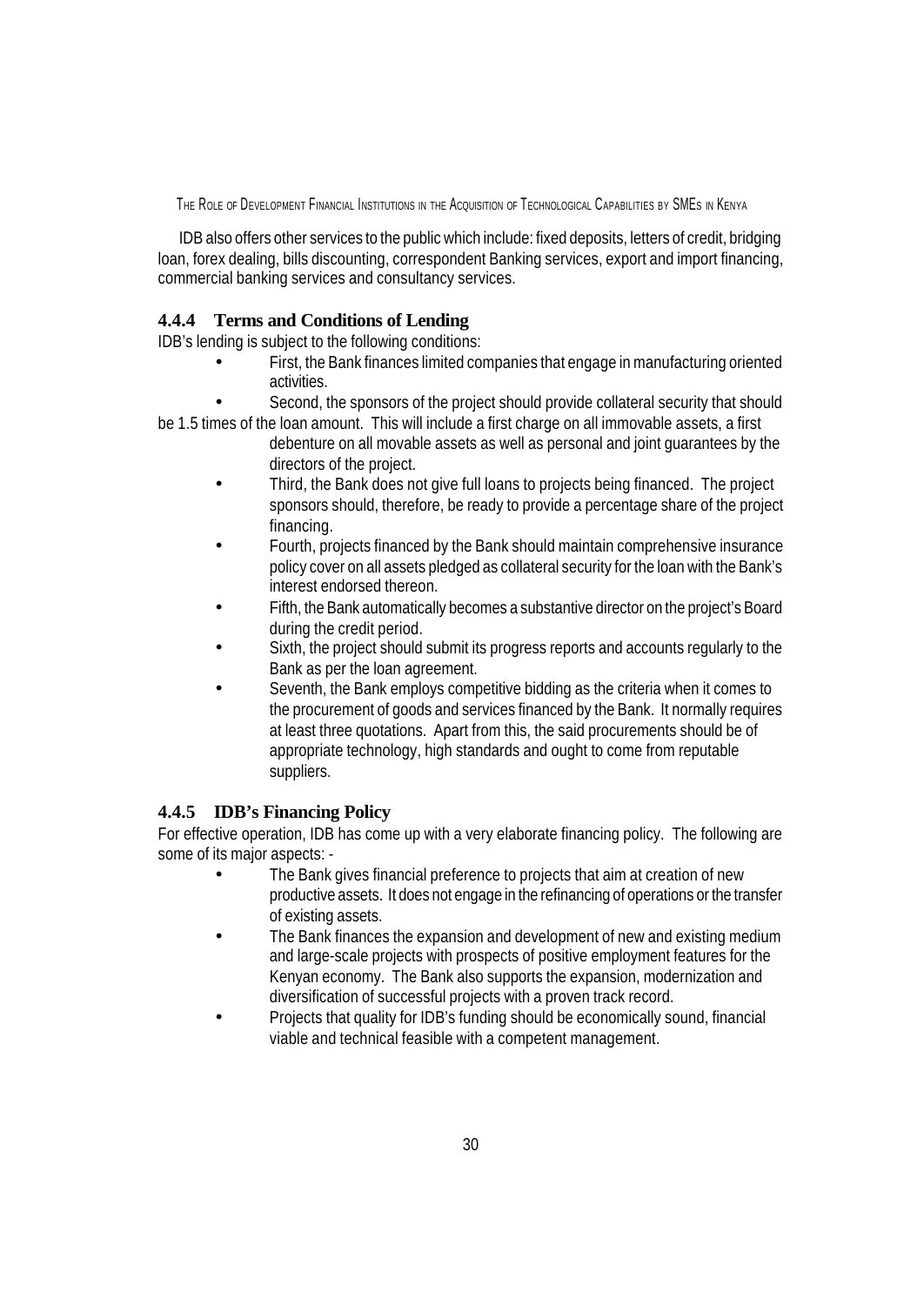- IDB only givens financial support to medium and large scale projects. The minimum loan size is Ksh. 3.5 million and a maximum of 180 million. Its finances cover between 50% and 70% of the total cost of the project.
- The Bank tries to diversify its investments as much as possible with regard to geographical locations as well as the industrial sectors.
- IDB gives preference to enterprises that exploit the locally available materials, labour, resources and those that are export oriented.

## **4.4.6 Financial Procedure**

The loan applicant submits his business plan to the Bank showing clearly the rationale of the project to be undertaken. This will enable project preparation by the Bank's staff that will involve the collection of information/data to be used when appraising the project. The feasibility study reports will be examined by focusing more on the financial plan and cash flow indicators. Once the project meets the laid down criteria, the processing of the loan will start. This will go through three stages, i.e., the departmental meeting level for the verification of the criteria by project officers, top level management of the evaluation of the project and lastly, the Board of Directors for the final approval of the loan.

## **4.4.7 Financing of Training and Technical Learning**

IDB does not finance the training and other forms of technical learning for its clients unless it happens to be a shareholder in the project. The Bank however trains its own staff so that it can provide both the professional and technical advice to its clients when the need arises. The Bank takes this training seriously and for example, sends some of its staff to foreign countries such as India every year to study the operations of the SMEs with a possibility of transferring that knowledge/ technology to its projects in the country.

The Bank does not also involve itself directly in the training of its clients and neither does it advice its clients to learn from each other's activities. This is due to the confidential nature of its transactions with each of its clients that have to be well guarded at all costs. Apart from this, competition that is likely to ensue among some of the Bank's clients also forces it to desist from creating linkages among its clients.

#### **4.4.8 Promotion of Technology**

IDB is interested in the promotion of technology in the country. Towards this goal, the Bank gives preference to projects that aim at using modern technology so that its clients can engage in the production of superior goods that can compete favourably in the market. Apart from this, modern technology is advantageous because it helps to reduce production costs. The Bank, therefore, requires sponsors to furnish it fully with the technical details of their projects during the appraisal exercise. Some of the information should include:

- type and source of technology, process and production
- availability of spare parts, technical back up
- management or service agreement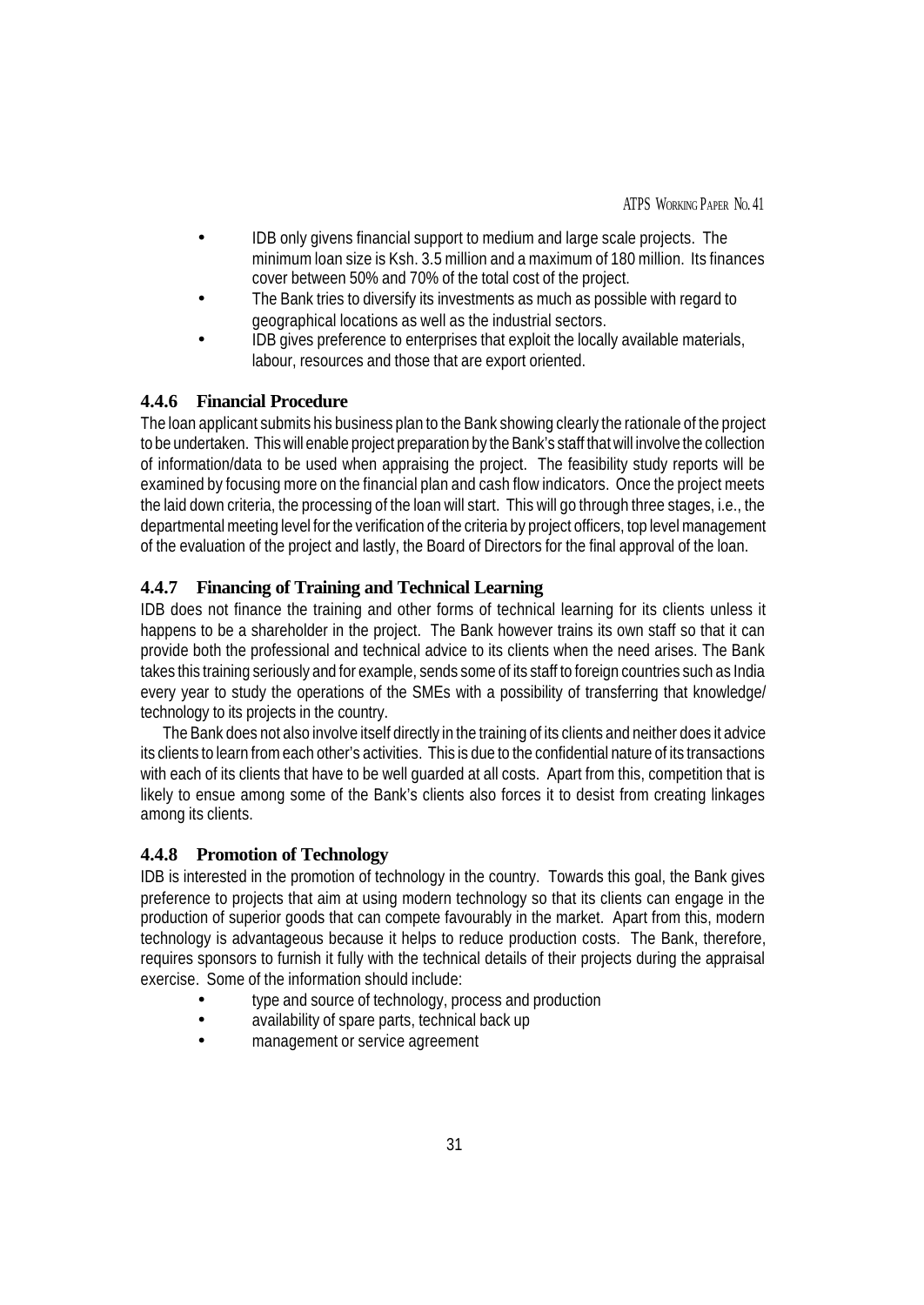In doing all this, the Bank does not, however, lose sight of the problems that are associated with the application of a given technology. The Bank is for instance always keen to know some of the environmental problems/hazards that are likely to occur as a result of its clients using particular technological innovations.

#### **4.4.9 Financing of Technological Capabilities**

#### *(a) Production Capability*

IDB finances the acquisition of this technological capability by its clients by providing machinery. The Bank has established various lines of credit with its partners in other countries that have enabled its clients to procure goods and services from different parts of the world. The Bank has also employed qualified engineers who can assist in the installation and initial operation of machinery.

#### *(b) Investment Capability*

The Bank finances market research from time to time and uses this information to advice its clients on some of the possible projects for investment. The Bank also assists directly in the acquisition of this capability by its clients by providing credit for the purchase of machinery as well as their installation. IDB also provides working capital for the establishment of new projects as well as expanding and refurbishing the old machines.

#### *(c) Minor Change Capability*

IDB does not engage fully in financing this capability but it is now supporting minor changes in the blending of tea by the local industries. This is being done purposely to enhance the competitiveness of their products and if it succeeds, the Bank will try to diversify to the other sectors of the economy.

#### **4.4.10 Funding Relative to Project Life Cycle**

IDB's project development starts from the basic project idea and progresses through definite phases to a commercially operative enterprise including:

#### *(a) Idea Generation*

Idea generation for a project is basically the responsibility of the sponsors. The Bank tries as much as possible to desist from imposing its ideas on the clients. However, the Bank can assist in refining such ideas by it does not fund this stage of the project.

#### *(b) Feasibility Study*

The Bank does not fund this stage of the project. Feasibility studies are the sole responsibility of project sponsors although the Bank expects the study to focus on the following items:

- the merits of the project
- potential and the justification for its establishment
- background of sponsors
- description of the project, the market and distribution of its products technology to be used
- inputs, cost and financing plan and financial analysis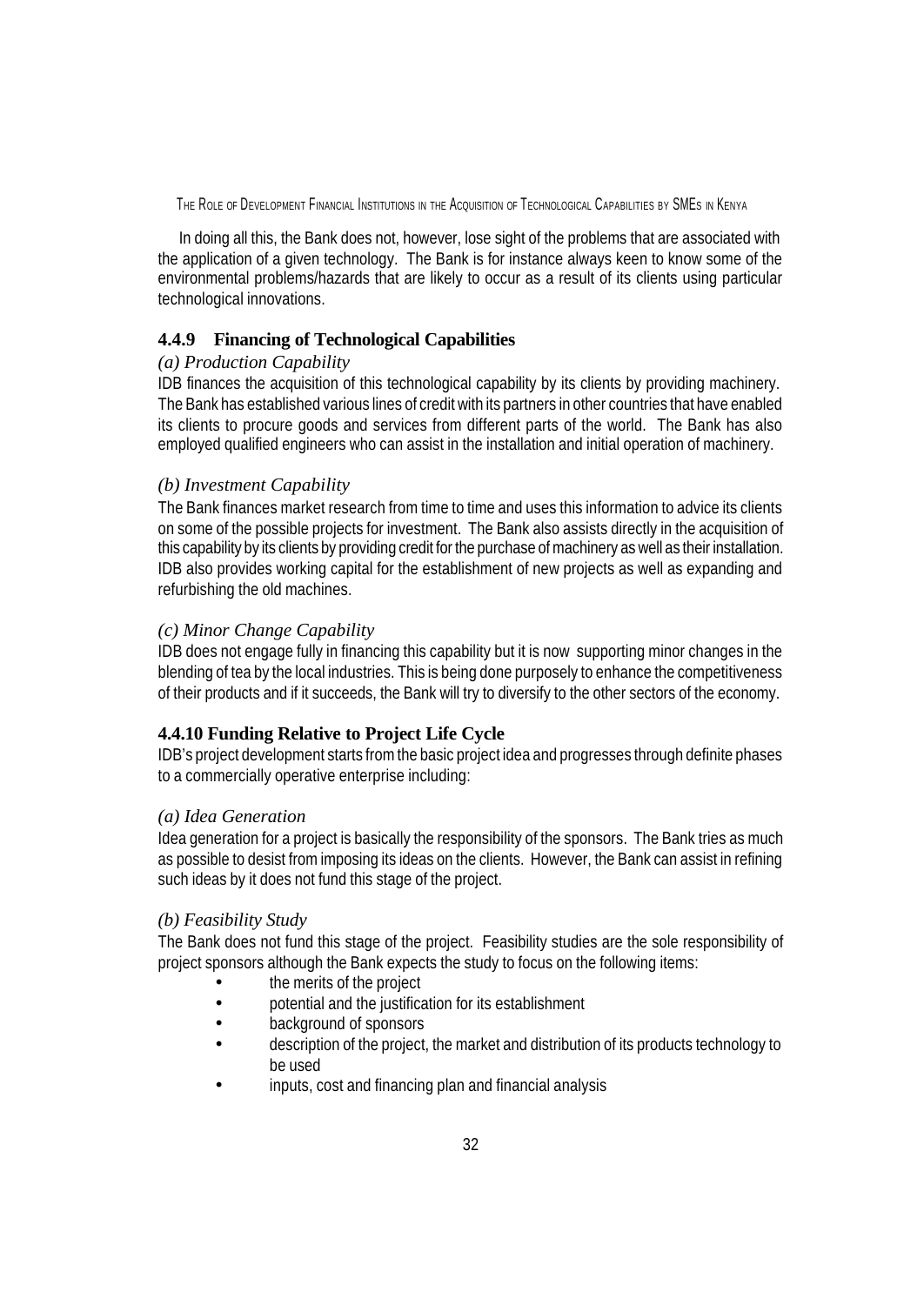#### *(c) Project Design*

This phase involves the collection of relevant information and data for evaluating the project. IDB does not fund this phase but still uses its own staff to undertake various aspects in the preparation of the project. The staff normally pays visits to the project's site to assess the infrastructural facilities, premises and security being provided.

## *(d) Project Appraisal*

This is a very crucial stage in the project development cycle that is funded by the Bank. Its staff make a critical evaluation of the technical, economic, financial, institutional and managerial, market and competition aspects. Information elicited from these evaluations is then used to determine the viability of the project and taking of decisions about its funding.

#### *(e) Implementation/Supervision*

IDB funds this phase of the project and also uses its staff to supervise the implementation of the project. This includes installation, verification of machines acquired by the client and the commissioning of the project. The disbursement of the loan is also done in stages once the Bank is satisfied that previous funds have been utilised well.

#### *(f) Evaluation/Follow-Up*

IDB normally funds this phase and the bank always takes a very keen interest in the project during credit period by carrying out continuous assessments of the project's progress.

#### *(g) Improvements in S/T and R&D and Linkage*

The Bank has opened many lines of credit in different parts of the world to assist its clients in acquiring machines, equipment and raw materials. However, in an endeavour to promote economic development, the bank lays greater emphasis on promoting projects that use local raw materials. The bank hopes that by so doing, it assists in the creation of jobs as well as the expansion of the country's industrial base. IDB also encourages it clients to apply modern technology and is one aspect that it focuses on when appraising projects.

#### **4.4.11 Future Plans**

#### *(a) Increased Funding*

The Bank does not hope to increase funding in the near future as it carries out its operations within the confines of rules set up by the Central Bank of Kenya. The Bank is, however, well prepared to support industrial development in the country. IDB, for example, has sourced many lines of credit from different parts of the world that can assist in boosting the funding levels for its clients. And in line with the process of liberalization, the bank has started trade finance facilities and also engages in commercial banking services that can be exploited by its clients.

#### *(b) Supporting Application of Technology to the SMEs*

The bank is prepared to support the technological development of medium entrepreneurs as long as this will help the industrial development of the country. It is hoped that by so doing, the Bank will be assisting the country to realize its dream of becoming a new industrialized country by 2010.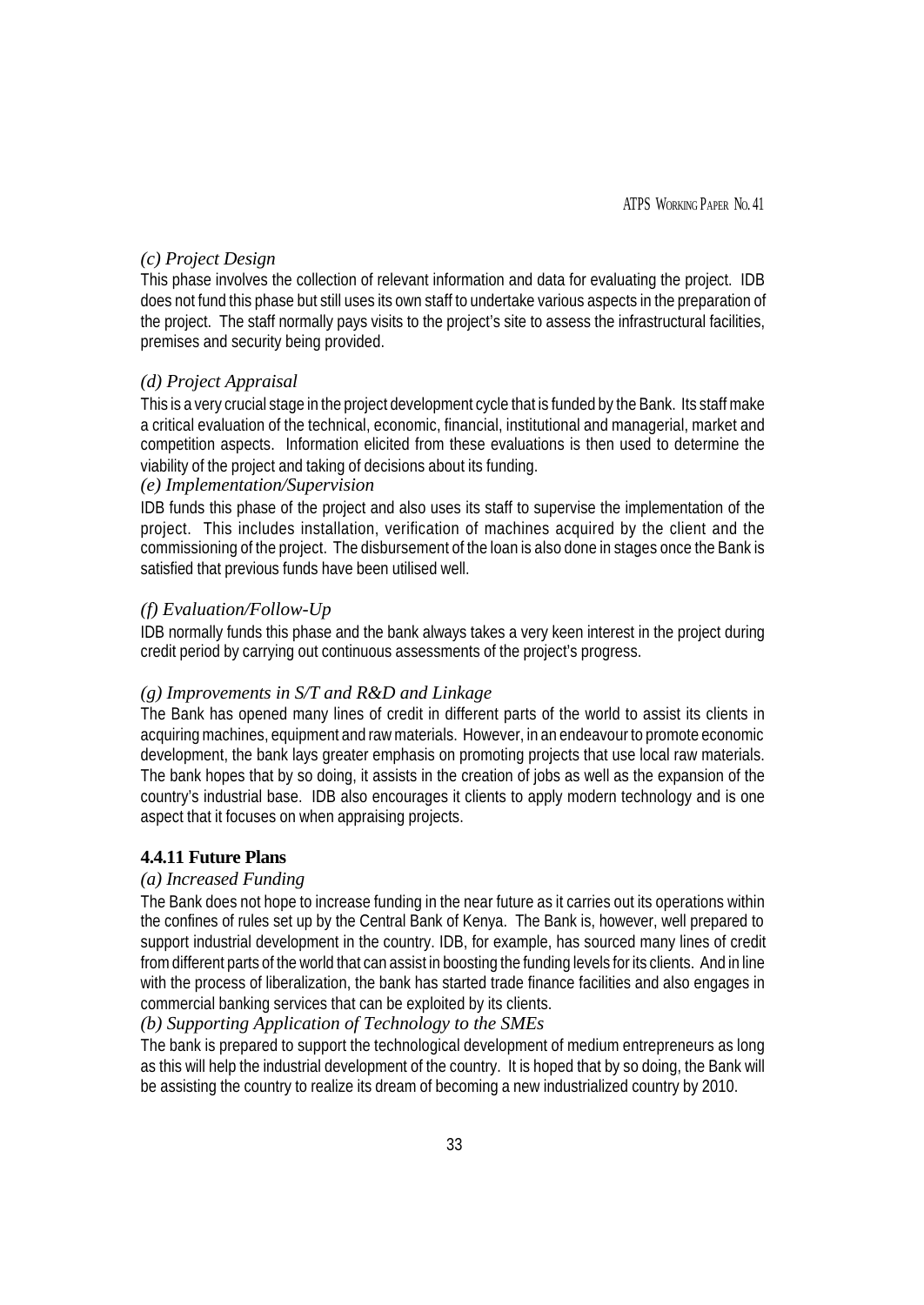#### *(c) Relaxing the Lending Conditionalities*

IDB does not intend to relax lending condationalities in the near future since certain conditions have to remain in place to facilitate its efficiency as a development finance institution. The Bank is satisfied with its current regulations that are enabling it to play its rightful role. It, therefore, expects its clients to meet their obligations as well.

#### *(d) Continuous Improvements and Technology Learning*

IDB is ready to support these aspects as long as they promise prosperity to the country in future.

#### **4.4.12 Conclusion**

As a DFI, the Industrial Development Bank (IDB) has given financial support to almost all sectors of industrial development. The bank's interest in supporting the acquisition of technological capabilities especially production, investment and marketing is highly commendable. It is hoped that its current trials in the acquisition of minor change capabilities will enhance technological development in the country. IDB's recent decision to liberalize its activities to include trade finance facilities and commercial banking services makes it prepared for future challenges.

The bank may, however, need to reconsider its policy so that small traders can also be financed in their operations. IDB should also have its clients benefit from its qualified team of professionals in terms of training, feasibility studies and designing of projects among others.

#### **4.5 PRODUCT CYCLE AND CAPABILITIES**

This part of the study is concerned with interviews with target beneficiaries. The following table summarises the respondents' views concerning project financing.

| <b>Table Hoffit Fought of the direct opportunities</b> | <b>KIE No Initiative</b> | <b>KIE Initiative</b> | <b>Total</b> |
|--------------------------------------------------------|--------------------------|-----------------------|--------------|
|                                                        |                          | & Other Source        |              |
| Idea Generation                                        | 98%                      | 2%                    | 100          |
| <b>Project Feasibility</b>                             | 90%                      | 10%                   | 100          |
| Project Design                                         | 98%                      | 2%                    | 100          |
| Project Appraisal                                      | 7%                       | 93%                   | 100          |
| Project Implementation                                 | 97%                      | 3%                    | 100          |
| Evaluation                                             | 7%                       | 93%                   | 100          |

**Table 4.5.1:** Product Cycle and Capabilities

Each project financed by a DFI is expected to go through the cycle of idea generation, feasibility study, design, appraisal, implementation and evaluation. However, the above results show that the target beneficiary undertook idea generation, feasibility, design and implementation. KIE undertook project appraisal and evaluation. Usually, the DFI or the donor is expected to initiate the project, which is not the case here.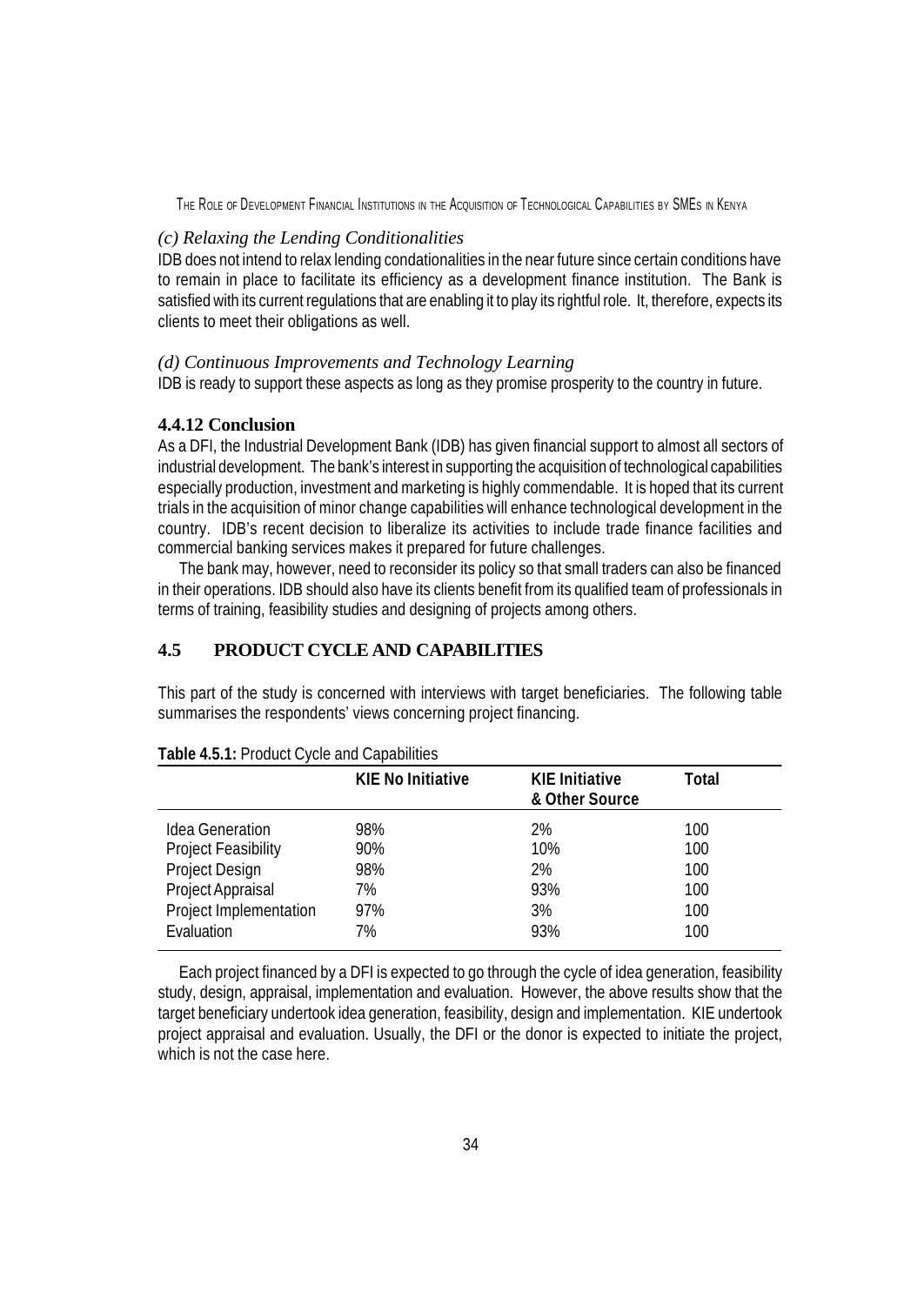# **4.5.1 Sources of Equipment and Materials**

In this current study, it was found out that sourcing of equipment and materials were partly undertaken by both the DFI and target beneficiary.Both the beneficiary and the DFI accounted for 97% and the 3% was initiated by the beneficiary alone.

# **4.5.2 Technical Expertise**

In the current study, 87% of the respondents acquired technical expertise on their own. Thirteen percent was shared between the beneficiary and the DFI. Some entrepreneurs obtained technical expertise through friends, Ministry of Science and Technology or manager assisting his own staff.

# **4.5.3 Promotion of Technological Capabilities**

With regard to promotion of technological capabilities and learning, 22% promote capabilities on their own, 16% by KIE while 63% from the rest of the sources. Some respondents showed that they diversified their enterprises and there is a continuous learning mechanism in the enterprise.

# **4.5.4 Improvements in S&T and R&D Linkage Considerations**

Eighty-four percent of the respondents carried out R&D on their own while the DFI promoted 16%. The respondents felt that there is adaptation of machines to suit the market. Some of the entrepreneurs modified the product to suit the market.

# **4.6 ACQUISITION OF TECHNOLOGICAL CAPABILITIES**

# **4.6.1 Production Capability**

In this study, 84% of the entrepreneurs acquired production capability through financing from the DFI while 16% responded that the DFIs funding did not help them acquire production capability.

# **4.6.2 Investment Capability**

The DFI made 74% of the entrepreneurs acquire investment capabilities while 26% of the entrepreneurs acquire investment capabilities. One entrepreneur responded that the machine got spoilt before using it. The majority felt that loans given by the DFI helped them acquire investment capabilities.

# **4.6.3 Minor Change Capability**

In this study, the DFI did not assist 79% of the entrepreneurs in acquiring minor change capability. The DFI assisted only 21% of the entrepreneurs. Some argued that no technical support was facilitated by the DFI. However, it was highlighted that many changes had been made due to own efforts by the entrepreneurs.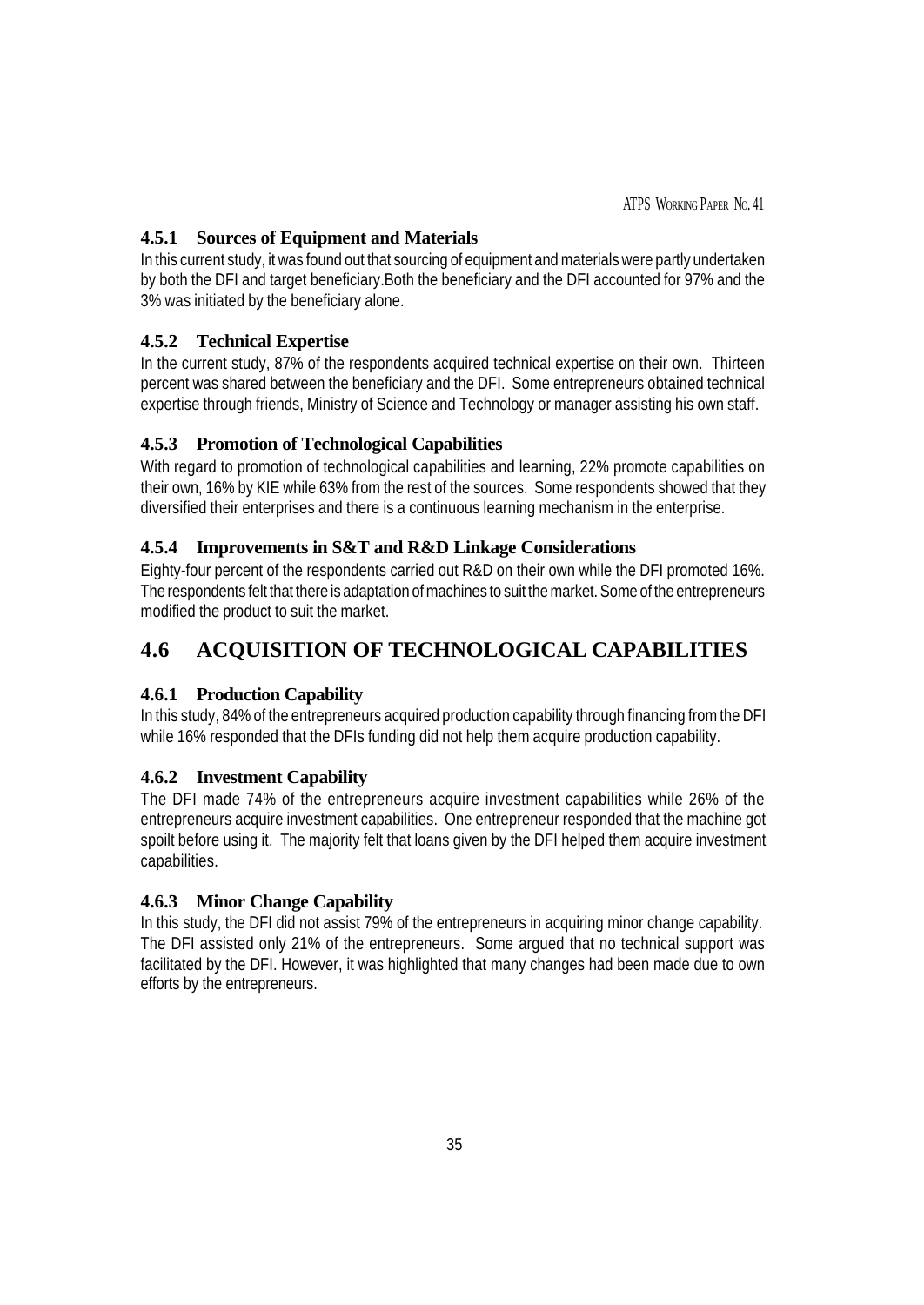# **4.7 CASE STUDY METHOD**

# **4.7.1 WEDCO Steel Fabricators**

- 1. Wedco Steel Fabricators is located in the Kakamega KIE sheds. The enterprise was established in 1986 and currently has four employees.
- 2. The enterprise falls in the engineering sub-sector and engaged mainly in metal fabrication.
- 3. KIE advanced the proprietor of the enterprise Kshs. 50,000/= in 1994. The money was used to purchase machines and materials. Apart from funding by KIE, the firm has also been funded by Wedco to the tune of Ksh. 100,000/=.
- 4. Project Financing
	- *(a) Idea Generation* KIE never funded this stage of the project. The entrepreneur was already in business by the time he got in touch with KIE.
	- *(b) Feasibility Study* KIE did not fund this stage.
	- *(c) Project Design* This was not financed by KIE.
	- *(d) Project Appraisal* This process was undertaken by KIE that assessed the project's viability before funding it.
	- *(e) Implementation*

This was done through the seminars that were given before and after the disbursement of the loan. They focused on business management and production by training them on how to operate the machines that they were later on given on mortgage.

- *(f) Evaluation/Follow Up* KIE staff did this initially to check on the machines that had been acquired by the client. Later visits however focused more on loan repayment.
- 5. *(a) Sources of Equipment and Materials*

The client used personal funds during the initial stages of the business. Later on, KIE provided part of investment for the business.

*(b) Sources of Technical Expertise*

The client, who is a qualified technician, mainly provides technical expertise. KIE has also contributed towards t his aspect especially when it trained them on how to operate the new machines before funding them. Apart from this, other techniques have been acquired through learning by doing process.

*(c) Promotion of Technological Capabilities and Learning*

In the course of the carrying out his business activities, the client has acquired new knowledge and skills in production e.g., the use and maintenance of machines. The client has also learned how to make some minor changes on his products so that they can become attractive to his buyers. Apart from this, knowledge about the expansion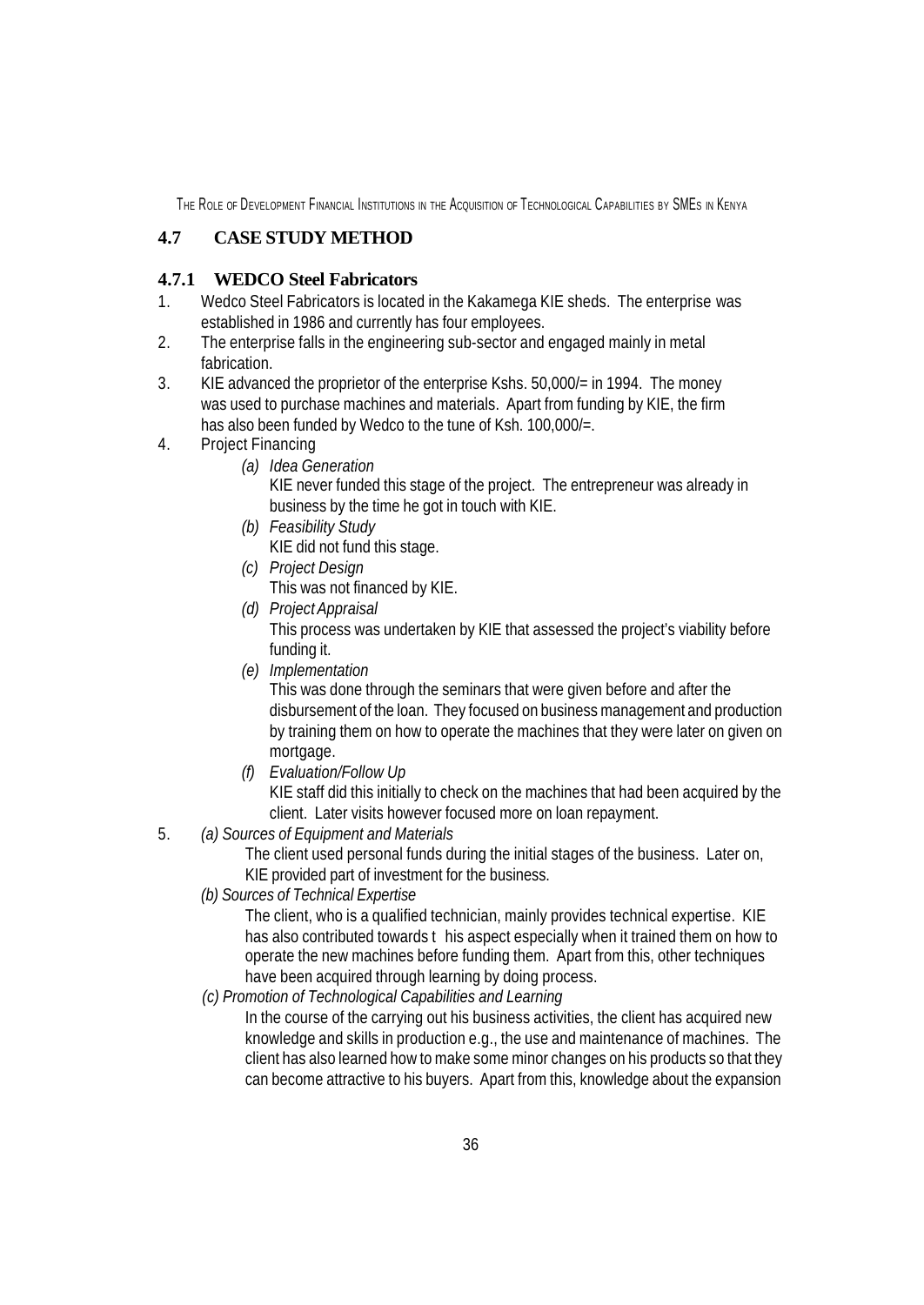ATPS WORKING PAPER NO. 41

of the business to strengthen his investment level as well as the establishment of good relations with his customers has been acquired.

6. Improvements in S/T and R&D Linkage Considerations

The seminars conducted by KIE for its clients focused a lot on the adaptation of the products to suit any new changes in the market. The appraisal of the project has also focused on new innovations.

7. Promotion of Technology

The client prefers projects which promote the use of technology but this is however not the case in practice. A major hindrance happens to be the local people who jut go for any product without due regard to its quality. Enlightened people however prefer new designs which challenge him positively.

- 8. Acquisition of Technological Capabilities
	- *(a) Production Capability*

This was acquired by the client following KIE funding which enabled him to purchase new machines and materials.

*(b) Investment Capability*

The acquisition of new machines and more materials led to the expansion and modernisation of the business.

*(c) Minor Change Capability*

The KIE seminars on production gave them useful tips on how they could make their products to suit the ever changing needs of the market.

*(d) Strategic Marketing Capability*

This capability was acquired in a way when KIE sponsored seminars on business management for their clients. This gave useful tips on how to establish good relations with one's customers and ways of retaining them.

*(e) Major Change Capability*

The client has not acquired this capability and KIE also never funded it.

9. Expansion of the Business

The client has plans to expand the market of his items to other towns such as Mbale and Butere in Vihiga and Butere districts respectively. He would also like to utilise the profits from his business to invest in other business ventures.

# **4.7.2 Gakera Enterprises**

- 1) Gakera Enterprises which is located in Bungoma Town was established in 1986. Right now, the enterprise has three employees.
- 2) This is a food processing business which mostly engages in flour milling. Apart from the milling of the common maize flour, the firm also processes the refined (No. 1) maize flour as the client uses the following raw materials: groundnuts, beans, millet *omena* among others to make it more nutritious.
- 3) The client has been funded twice by KIE. The first loan was used in the installation of electricity to the business premises and the second for the purchase of raw materials (maize).
- 4) Project Financing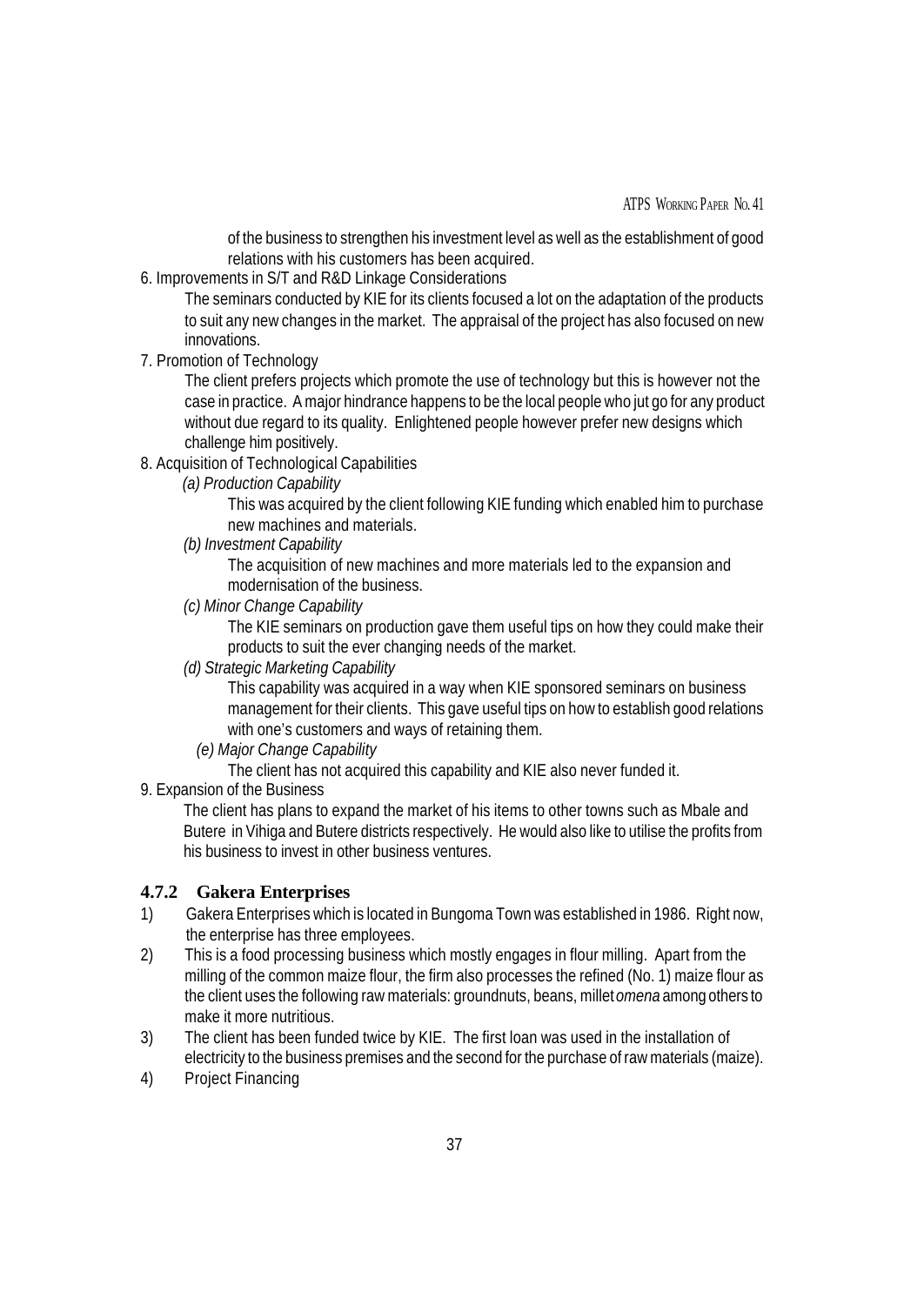#### *a) Idea Generation*

KIE did not fund this stage of the business. The idea had been developed by the client before seeking assistance from KIE.

*b) Feasibility Study*

This was carried out by KIE following the client's application for the purchase of the second machine for the processing of refined flour. The project was found to be economically viable.

#### *c) Project Design*

This aspect was not carried out by KIE as the owner had already designed his project.

# *d) Project Appraisal*

This process was carried out by KIE when applications for the two loans were made. In both instances, the KIE staff assessed the business in terms of machines, materials as well as the market for his products among others.

### *e) Evaluation/Follow Up*

This has been done by KIE staff. At first, they had to ascertain the machine which had been acquired by the client as well as an assessment of its productive capacity.

5)

#### *a) Sources of Equipment and Materials*

Most of what has gone into the business has been personal investment/funds but he has also been financed partly by KIE in the purchase of machine and raw materials.

#### *b) Sources of Technical Expertise*

The enterprise has benefited from the skills of the entrepreneur who happens to be a qualified technician. Accordingly, the client is able to carry out the maintenance of his machine. In terms of production however, the client has benefited a lot from a friend who has been in this kind of business for some time. This is where he got tips on how to mix different raw materials for quality flour.

#### *c) Promotion of Technological Capabilities and Learning*

Having been in the business for sometime now, the entrepreneur knows the "right" times (seasons) for regulating his production capacity. Apart from this, he has also acquired valuable knowledge and skills in marketing his products. For instance, he knows how to initiate and maintain good relationships with his customers.

#### 6) Improvements in S/T and R&D Linkage Consideration

These aspects were not looked into by KIE. The previous project appraisals only focused on the viability of the project as well as the client's abilities in the repayment of the loan.

#### 7) Promotion of Technology

The client gives preference to projects which promote the use of technology especially in the processing and packaging of refined flour for children. He feels that the production capacity of his machine has not been met fully due to lack of raw materials.

# 8) Acquisition of Technological Capabilities

*a) Production Capability*

This capability was made possible following the acquisition of the new machine with assistance from KIE. The client is now able to engage in mass production where necessary.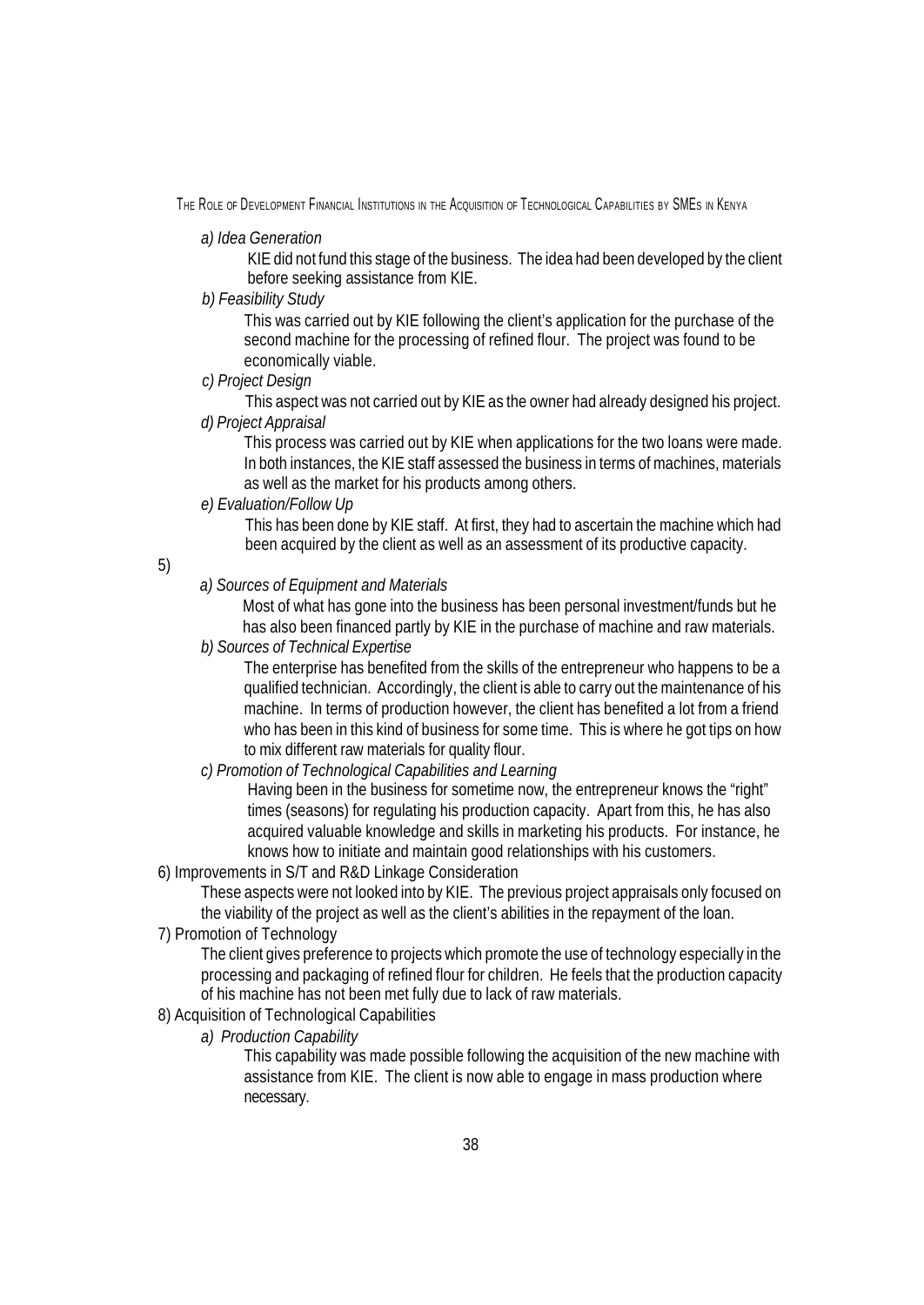*b) Investment Capability*

Assistance from KIE has enabled the client to expand and modernise his business for efficiency which was lacking initially.

*c) Minor Change Capability*

KIE has not assisted the client towards the acquisition of this capability. The entrepreneur is however confident that this can be possible if funded.

*d) Strategic Marketing Capability*

The client benefited from KIE seminars on business management which also discussed issues in marketing such as the maintenance of customer relations. The effectiveness of this capability has however been affected by very stiff competition in the subsector.

*e) Major Change Capability*

This capability has not been acquired.

9) Expansion of the Business

The client would like to expand his business by enhancing his marketing strategies. He hopes to achieve this through the acquisition of a pick-up for easy access to markets in other towns. Apart from this, the client is also seriously thinking about diversifying his business to other types of food processing such as animal feeds.

#### **4.7.3 FREMCO Engineering**

- 1. Fremco Engineering, located in Bungoma Town was established in 1995, apart from the proprietor, the enterprise has one employee.
- 2. The enterprise carried out engineering work and mainly deals in metal fabrication and motor rewinding.
- 3. Fremco has been funded twice by KIE ie. Ksh. 35,000/= in 1995 and Ksh. 100.000/= in 1998 worth of machines on mortgage and working capital.
- 4. Project Financing:
	- *a) Idea Generation*

This did not come from KIE because the client had already developed the idea for his business. He has however received further advise from KIE especially on the marketing strategies.

*b) Feasibility Study*

This was not done by KIE

*c) Project Design*

The client had already come up with his own and was therefore not done by KIE.

*d) Project Appraisal*

KIE undertook this process before disbursing funds. This entailed assessment of the business and its assets at the time when the loan applications were being made.

*e) Implementation*

This was not carried out by KIE.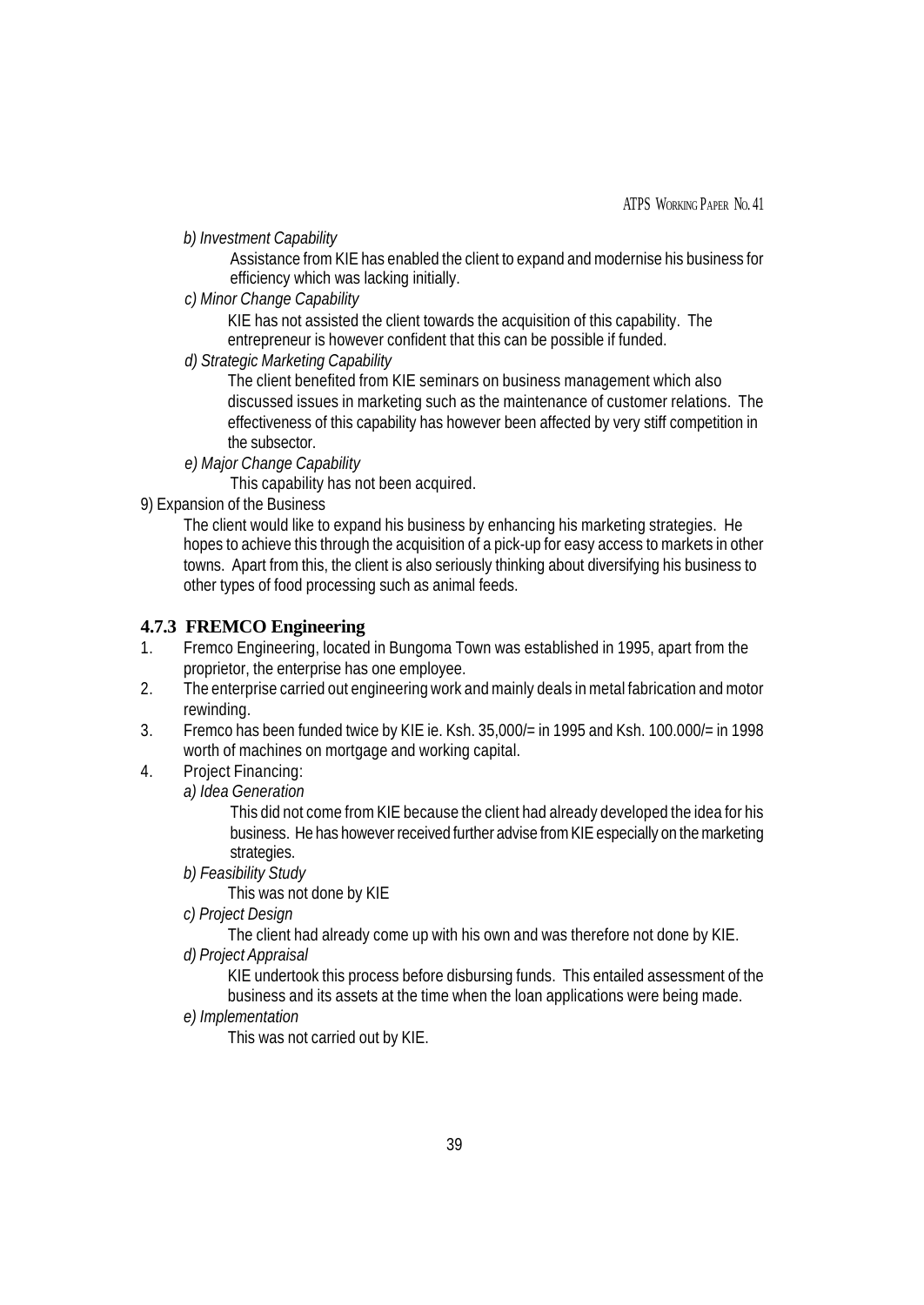#### *f) Evaluation/Follow-Up*

The KIE staff have been paying visits to the client from time to time. During such occasions, they have been holding business discussions with him. It is therefore likely that evaluations have been going on implicitly.

5. *a) Sources of Equipment and Materials*

These have been acquired through the client's own personal investments to the business as well as partly through funds provided by KIE for the purchase of machines and materials.

#### *b) Source of Technical Expertise*

The client has been providing this by himself since he was a trained technician by the time he started his business.

#### *c) Promotion of Technological Capabilities and Learning*

Having been in this business for sometime, the client has been able to Acquire knowledge and skills in the operation of his machines as well as general manner of running his business. Apart from this, he also knows the right seasons for engaging in mass production and he is also able to make same minor changes on the motor e.g. changing motor three phase to single phase.

#### 6. Implementation in S/T and R&D Linkage Consideration

These aspects were considered during the appraisal process. KIE examined his production capabilities especially the technology which he applies to the motor and coils.

#### 7. Promotion of Technology

The client prefers technologically oriented projects since they happen to be less competitive. Many people fear the difficulties involved in undertaking them. Apart from this, the client prefers these kind of projects because they are easily adaptable.

# 8. Acquisition of Technological Capabilities

#### *(a) Production Capability*

KIE funds have assisted in the acquisition of this capability. The provision of machines and more materials have made the production process possible. At the same time, KIE seminars provided useful skills in running business.

#### *(b) Investment Capability*

Working capital provided by KIE led to the expansion of the business and therefore partly contributed towards the achievement of this capability.

#### *(c) Minor Change Capability*

The client has acquired this capability on his own and not through fundings by KIE. The finance institution only aims at commercial and not technological development of the clients because it does not provide and promote technical learning.

#### *(d) Marketing Capability*

KIE has not participated actively in the helping its clients acquire this capability. The only efforts made towards this direction have been their seminars which have been focusing on some aspects marketing e.g the handling of customers by the clients.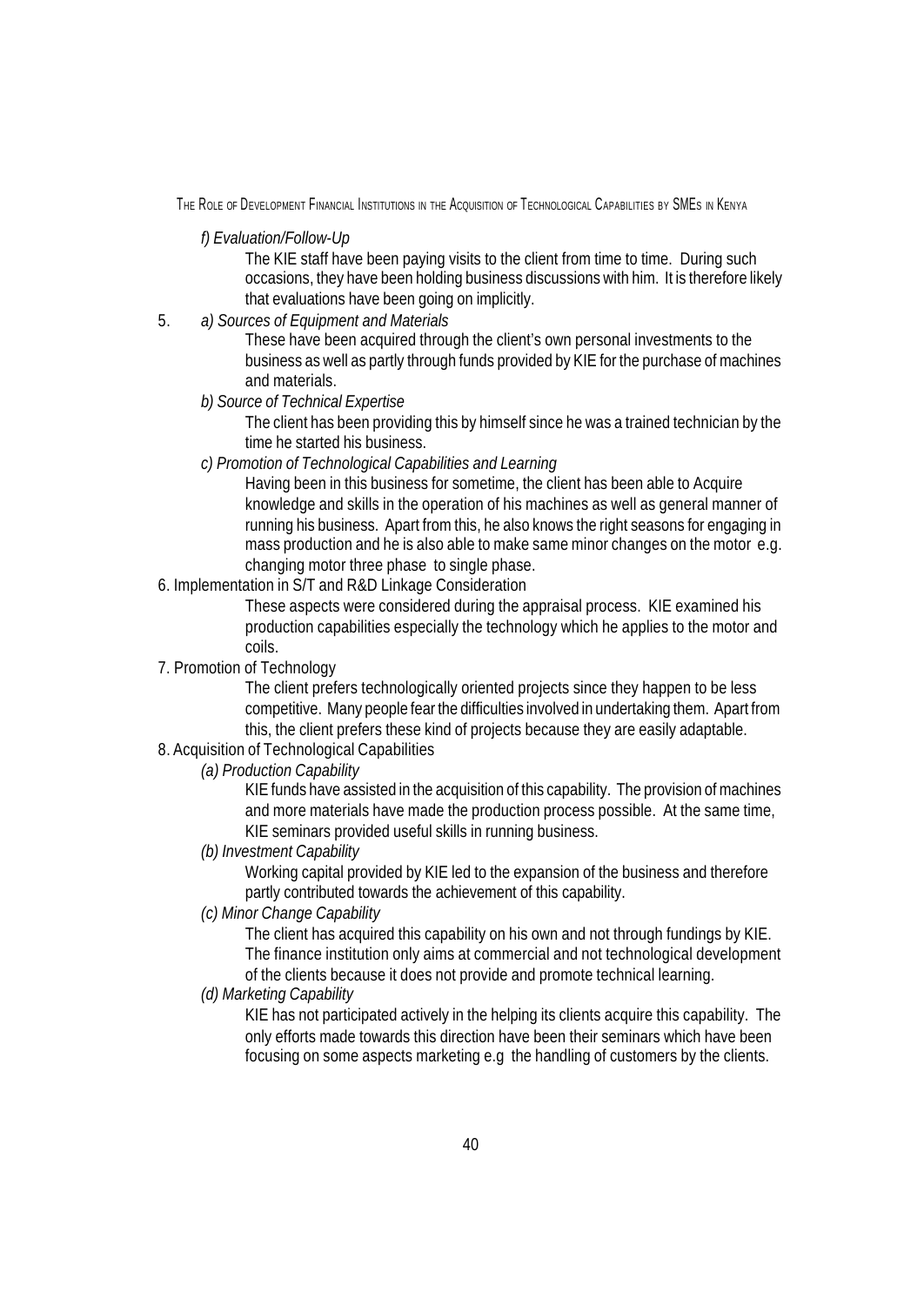*(e) Major Change*

KIE has not financed the acquisition of this capability.

9. Expansion of the Business

The entrepreneur is planning to establish a posho mill as a way of diversifying his business. He would also like to increase his level of production but this is being hampered by limited capital, transport facilities and marketing problems.

#### **4.7.4 Highway Engineering**

1. Highway Engineering was established in 1992.

The enterprise is located in Webuye town and has one employee although casual workers are always hired whenever the volume activity increases.

2. The business deals in engineering activities with abias in metal fabrication.

3. KIE assisted the firm with a loan amounting to Ksh. 60,000/= in 1998 which was used by the client in the purchase of raw materials.

4. Project Financing

*a) Idea Generation*

KIE did not fund the client but he has been assisted in refining it especially in terms of business management.

*b) Feasibility Study*

This was not done by KIE

*c) Project Design*

The client was not financed since he had already come up with his own.

*d) Project Appraisal*

KIE undertook this process and made an assessment of the business tools, productivity and the general progress of the business.

*e) Implementation*

The client acquired raw materials on his own but attended seminars mounted by KIE which taught them on how to invest the money acquired from the institution and how to manage their business.

*f) Evaluation/Follow-Up*

The KIE personnel have visited him which to assess the business but he was not around on those two occasion.

5. *(a) Sources of Equipment and Materials*

The client has been the main source of these items but he has also been assisted partly by KIE in the provision of materials.

*b) Sources of Technical Expertise*

This has been provided by the client mainly. He uses his own knowledge and skill since he is a qualified plant technician and general engineer. This has given him a big advantage in the business since he knows the work very well.

*c) Promotion of Technological Capabilities and Learning*

Having carried out this business for sometime now, the client has acquired useful skills in terms of production. For example, he prefers to make personal investments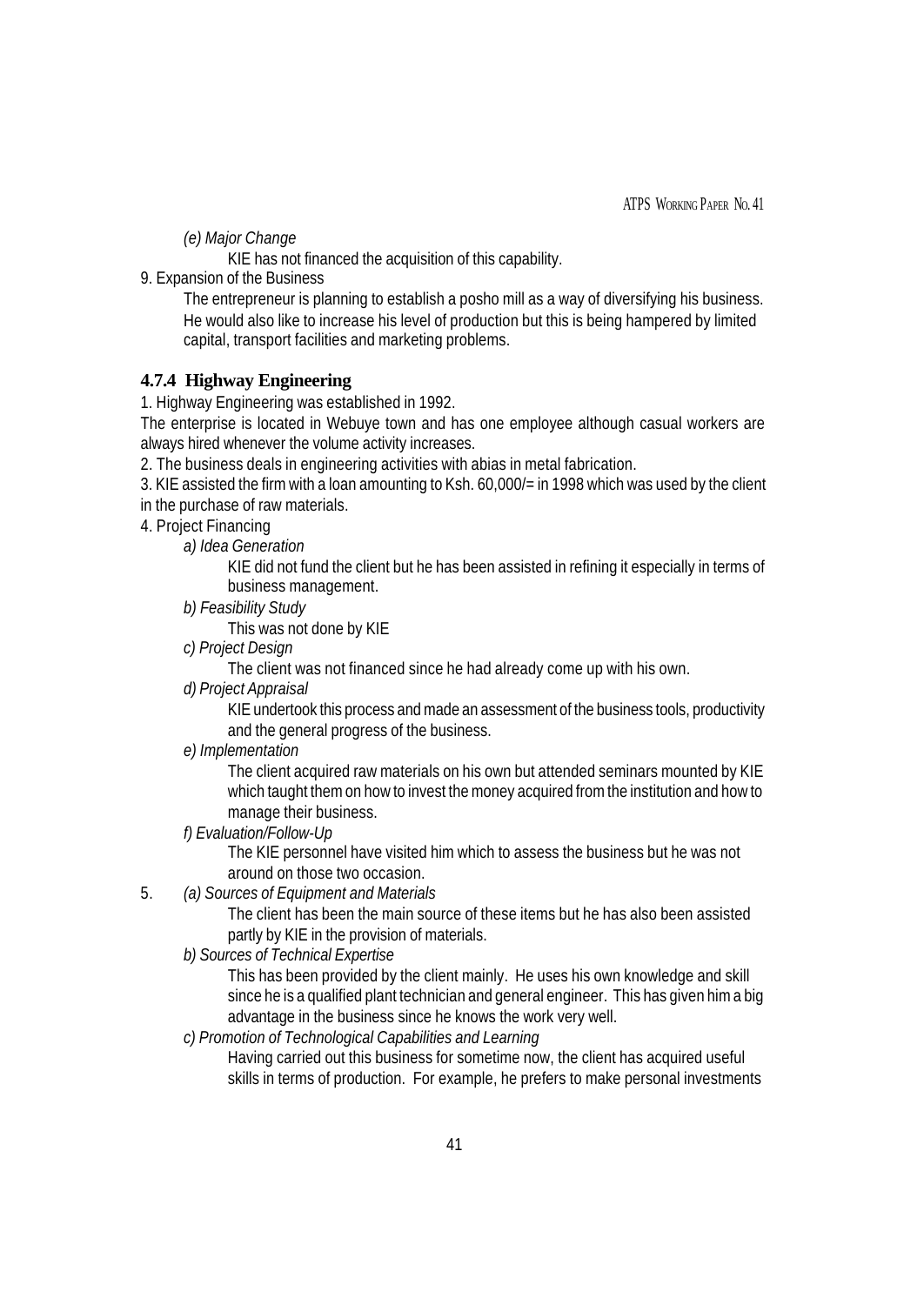into the items without asking clients for deposits. This procedure enables him to guard against any unexpected fluctuations in the prices of materials since he ends up selling ready made items to his clients.

6. Improvements in S/T and R&D Linkage Consideration

These aspects were not looked into since the client had only applied for a working capital loan.

7. Promotion of Technology

The client prefers these type of projects. With his qualifications which are relevant to these projects, he is comfortable with operations which are involved such business.

8. Acquisition of Technological Capabilities

#### *(a) Production Capability*

KIE assisted the client in acquiring this capability. The provision of raw materials has increased the production capacity of the enterprise.

*(b) Investment Capability*

KIE's assistance in the provision of raw materials has led to the expansion of the business in terms of its investments.

*(c) Minor Change Capability*

The client has not acquired this capability which has also not been funded by KIE. The clients products are Jua dictated by the demand of the market. Apart from this modifications on his products have been hundred by the local people who in most cases are not enthusiastic about them. They are always hesitant to pick on new things.

*(d) Strategic Marketing Capability*

The KIE seminars proved very useful in the acquisition of better marketing strategies as well as tips on the general business management.

*(e) Minor Change Capability*

The client has not acquired this capability and was also not financed by KIE.

9. Expansion of the Business

The entrepreneur would like to increase his production capacity after he finishes the repayment of the loan. He also hopes to expand his market to other towns in the region apart from Webuye. This will however require a transport facility to make the work easy.

#### **4.7.5 Micah Omolo Engineers**

1. Micah Omolo Engineers is located in Kimilili Town**.** The enterprise was established in 1992/92 and new employs three people.

2. The firm deals in engineering activities and mainly engages in Mechanical engineering and welding.

- 3. The client was funded by KIE in 1995.
- 4. Project Financing
	- *a) Idea generation*

KIE did not finance this stage of the project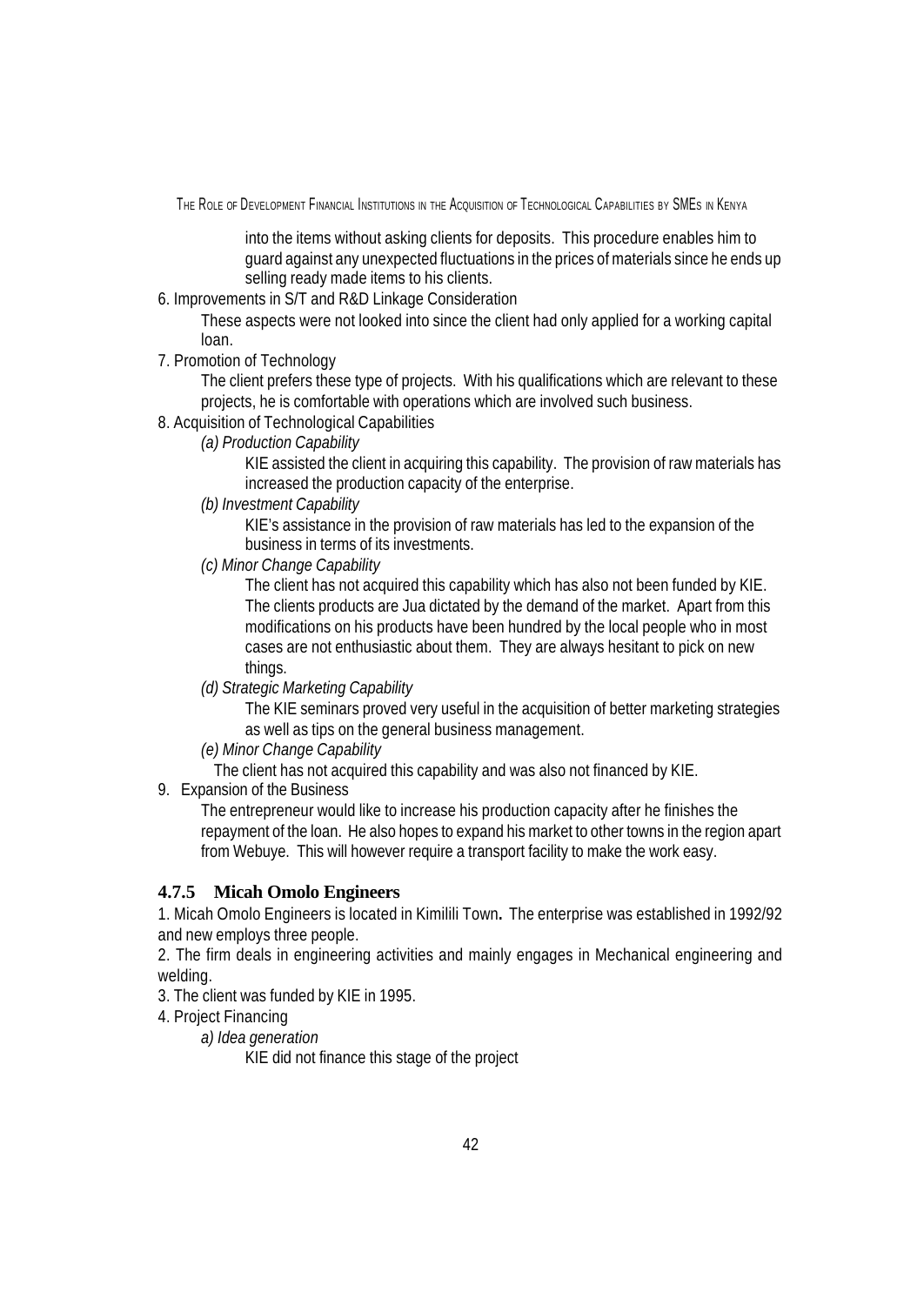*b) Feasibility Study*

This was not financed by KIE

*c) Project Design*

KIE did not carry out this

*d) Project Appraisal*

KIE carried out this process where an assessment of the business assets such as tools, materials, number of customers as well the visibility of the project was done.

*e) Implementation*

KIE assisted the client in the acquisition of machines and materials for the business.

*f) Evaluation/Follow Up*

KIE has been undertaking this where routine assessment of the business has been done in the past.

5. *a) Sources of Equipment and Materials*

These have been provided from personal funds of the client but KIE also partly provided them when it advanced a loan to the client.

*b) Sources of Technical Expertise*

The client has been the main provider for this from his wealth qualification and experience as a mechanical technician/engineer.

*c) Promotion of Technological Capabilities and Learning*

The enterprise has assisted the client in the acquisition of marketing capability. His daily dealings with clients have enabled him acquire the relevant knowledge and skills with regard to the establishment of good relations and how to handle them well.

6. Improvement in S/T and R&D linkage consideration.

These aspects were not considered in project appraisal.

7. Promotion of Technology

The client has preference for technologically oriented projects because he has the necessary technical knowledge which can run them.

- 8. Acquisition of Technological Capabilities
	- *a) Production Capability*

The client was assisted in the acquisition on this capability by KIE following the provision of machines and materials needed in production activities.

*b) Investment Capability*

This was not acquired because the machine bought with KIE funding got spoilt and the client has not been able to repair it.

*c) Minor Change Capability*

The client has not acquired this.

*d) Strategic Marketing Capability*

The client has not acquired this.

*e) Major Change Capability*

The client has not been financed in its acquisition.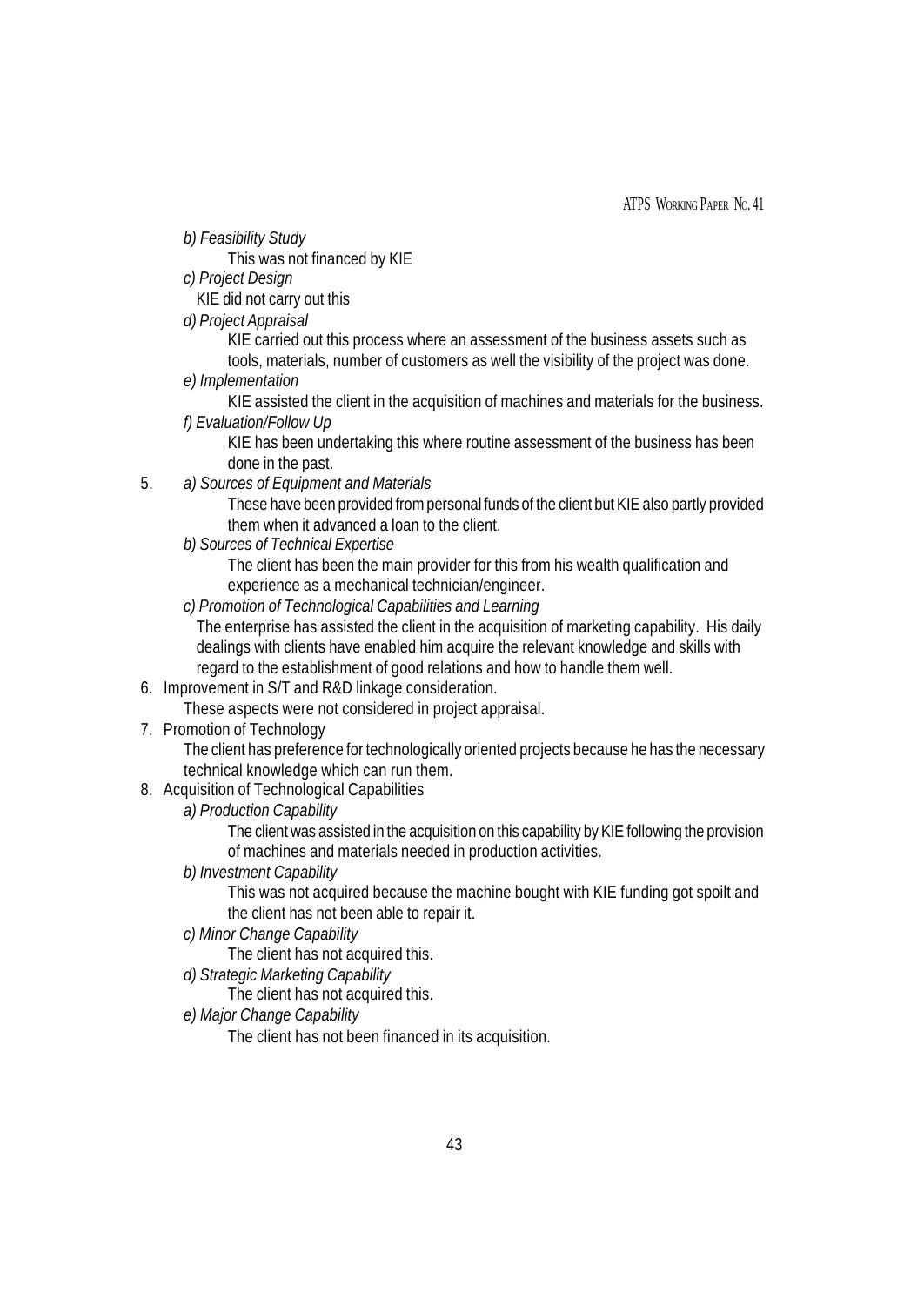9. Expansion of the Business

The client plans to have his business expand by getting more customers and he has already working towards this goal by engaging in quality work which can attract many people to his products.

## **4.7.6 Pewa Posho Millers**

1. Pewa Posho Millers is located in Langas Estate, Eldoret Town. The enterprise was established in 1997 and has one employee.

2. The firm deals in food processing where it is heavily engaged in maize milling both for ordinary and refined flair. At the same time, it engages in the processing of refined flour specifically meant for children.

3. The client was funded by KIE in 1999 to the tune of Ksh. 120,000/= which was used to purchase raw materials, apart from KIE, she has also been funded by K-REP.

4. Project Financing:-

*a) Idea Generation*

This stage of the project was not financed by KIE.

*b) Feasibility Study*

This stage was not funded by KIE since the client was already in business

*c) Project Design*

KIE did not fund this stage

*d) Project Appraisal*

KIE carried out this process which involved an assessment of the business in terms of machinery, materials as well as its requirements.

*e) Implementation*

KIE gave the client money that was used to purchase the raw materials (maize).

*f) Evaluation/Follow-Up*

From the time the client got the loan, KIE staff have visited her twice. The client however feels that they are not making a proper evaluation of the project since their interest is mostly geared towards the mode of loan repayment.

#### 5.

*a) Sources of Equipment and Materials*

The client has provided her own machinery (posho mill) but KIE has partly financed her in the acquisition of raw materials.

*b) Technical Expertise*

The client has benefited from her friends who are currently running similar business. A seminar conducted by K-Rep did not focus on technical knowledge but only emphasized the business management skills.

#### *c) Promotion of Technological Capabilities and Learning*

The business has enabled the client gain skills that have enhanced her production capability, including machine operation and maintenance. Apart from this, investment capability has been possible in that the client knows the right seasons (periods) for expanding the business in terms of ploughing back part of her earnings.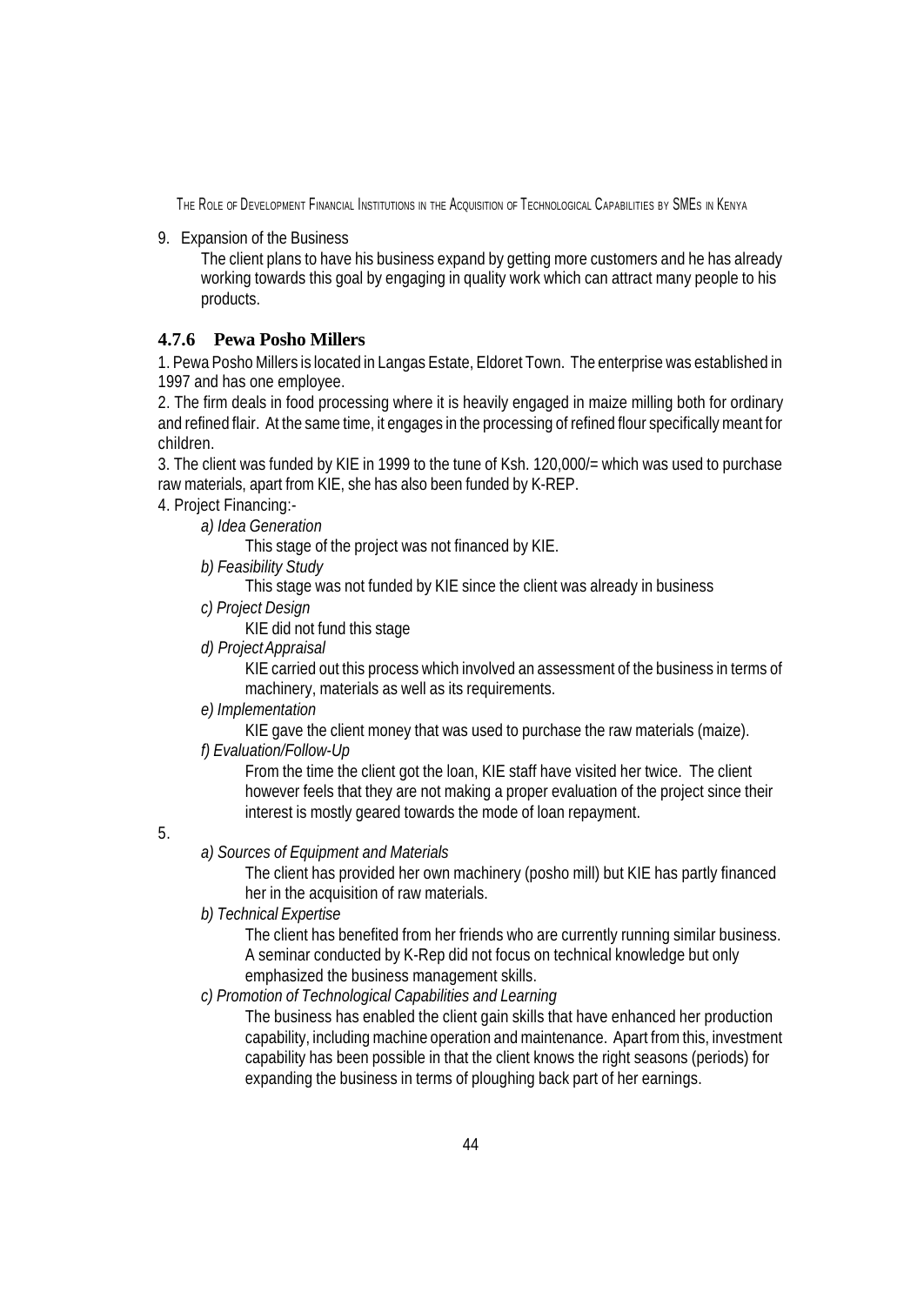6. Improvements in S/T and R&D linkage

These aspects were not considered in the appraisal.

7. Promotion of Technology

She prefers these types of projects. For instance, the client is seriously thinking about diversifying her business to include the processing of oil and chicken feed from maize that at the moment is wasted. This plan has, however, been affected by lack of the necessary technological know how by the client.

- 8. Acquisition of Technological Capabilities
	- *(a) Production Capability*

KIE aided the client with raw materials that made production possible but was not assisted in the acquisition of the necessary technology expertise for production.

*(b) Investment Capability*

KIE has assisted her in the acquisition of this technological capability when she used the money advanced by KIE to produce raw materials that made her business expand.

*(c) Minor Change Capability*

This was not funded by KIE and the client has not acquired it.

*(d) Strategic Marketing Capability*

The client has not been assisted in the acquisition of this capability. She just struggled on her own to sell her products.

*(e) Major Change Capability*

This has not acquired by the client.

9. Expansion of the Business

The client is planning to market her products vigorously so that she can expand the market for her products outside Eldoret Town. This will lead to an increase in customers so that she can fully use her machines especially the one for refined flour.

#### **4.7.7 Classic Furniture Mart**

1. Classic Furniture Mart is located in Huruma Estate, Eldoret Town. The enterprise was established in 1992 and currently has seven employees.

2. The entrepreneur deals in wood processing and engages in the selling of timber as well as the manufacture of wood products mostly furniture.

3. KIE has funded this enterprise twice i.e 1995 and 1997 in both cases, the funds were used to purchase machines for the business.

4. Project Financing

*a) Idea Generation*

This stage was not financed by KIE because the client had already come up with his own.

*b) Feasibility Study*

KIE did not finance this stage

*c) Project Design*

KIE did not finance the design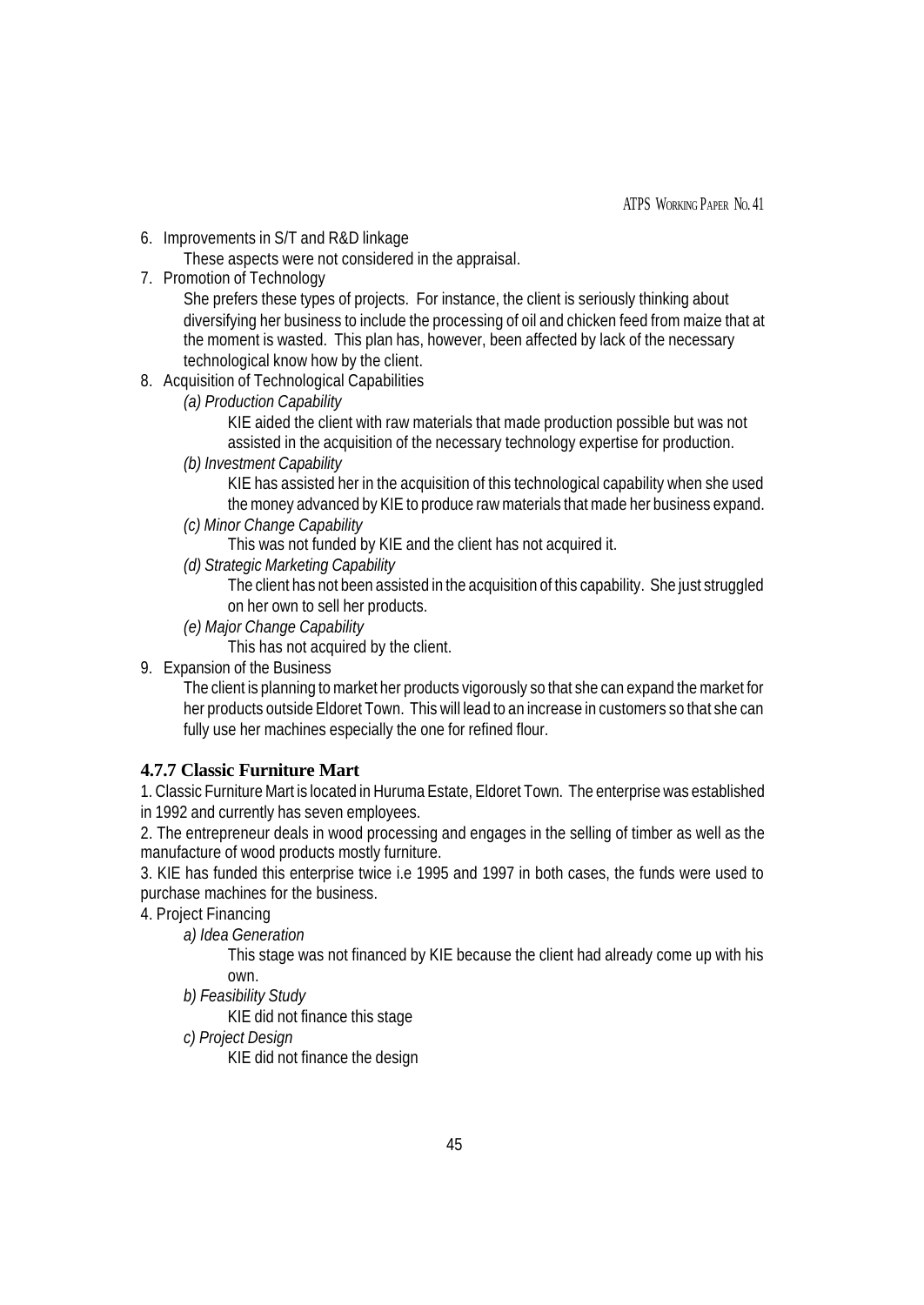*d) Project Appraisal*

This was undertaken by KIE. It assessed the business in terms of its visibility and also examined its equipment as well.

*e) Implementation*

KIE did not supervise the installation of the machines. The client however attended the business management courses sponsored by KIE on these occasions before the loan was disbursed to him.

*f) Evaluation/Follow-Up*

KIE staff are still carrying out this activity. They visit the client from the time to time to acquire about the progress of the business.

5. *a) Sources of Equipment and Materials*

Part of the business equipment has been acquired through funding by KIE. The client has, however, been acquiring the business raw materials his own funds.

*b) Sources of Technical Expertise*

The client is a trained artisan and therefore provides most of the expertise needed in the business. The same also applies to his employees who come into the employment with some skills while others have gained the necessary skills through apprenticeships conducted by the firm.

*c) Promotion of Technological Capabilities and Learning*

The client has good machines, which when in good condition can carry out massive production. At the same time, having been in this business for sometime now, the client has acquired skills necessary for the proper marketing of his goods.

6. Improvements in S/T and R&D Linkage Consideration

The appraisal of the project considered his ability in running a technologically oriented business. He proved to KIE this capability from the quality of his products.

7. Promotion of Technology

The client prefers to engage in projects that promote the use of technology especially when the owner has the necessary knowledge. This will make the person aware of what goes on in the business. The entrepreneur will also be in a position to put his skills (acquired) in productive work.

- 8. Acquisition of Technological Capabilities
	- *a) Production Capability*

The client acquired this capability since he was able to engage in business/production, an avenue to continue learning new processes.

*b) Investment Capability*

With the provision of machines following KIE's funding acquisition after capability was made possible.

*c) Minor Change Capability*

The client acquired this through his participation in the KIE sponsored seminars.

*d) Strategic Marketing Capability*

The KIE seminars on business management proved useful to the client in acquiring new marketing skills for his products.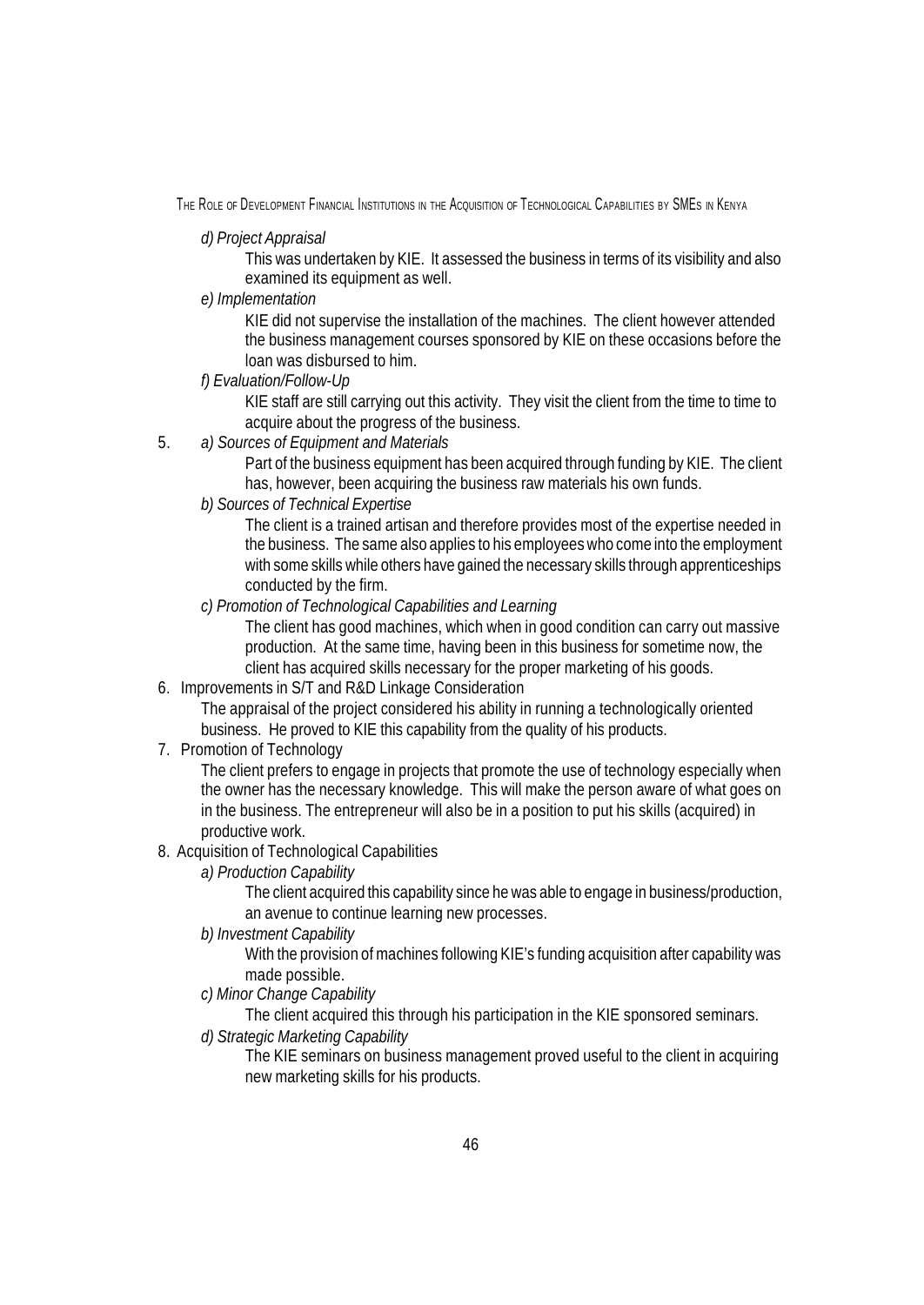*e) Major Change Capability*

This capability was not acquired.

9. The client plans to acquire a loan so that he can expand the business.

# **4.7.8 Max Welders**

1. Max Welders is located in Kitale Town. It was established in 1990 and currently has five employees.

2. The enterprise deals in engineering activities where it engages heavily in metal fabrication and body building.

3. The client received a loan by KIE amounting to Ksh. 100,000/= in 1999 to purchase materials.

- 4. Project Financing
	- *a) Idea Generation*

This aspect of the business was not financed by KIE

*b) Feasibility Study*

KIE did not finance the client in this stage of the business.

*c) Project Design*

The KIE did not finance the client in this stage.

*d) Project Appraisal*

The KIE staff carried out this process for the client where an assessment was made on machines, the number of employees and the prospects of the business in general.

## *e) Implementation*

KIE did not supervise the purchase of materials by the client. He was however invited to its seminars that gave tips on how to run business.

# *f) Evaluation/Follow-Up*

The KIE staffs have done this to ascertain how the money that was given to the client was spent. They have also assessed the general progress of the business.

# 5.

*a) Sources of Equipment and Materials*

The business equipment were provided by the client himself which KIE partly assisted in the acquisition of materials.

*b) Sources of Technical Expertise*

The client himself has been providing this since apart from being a qualified technician, he has also engaged in this work for sometime and therefore has acquire the necessary experience.

*c) Promotion of Technological Capabilities and Learning*

The client has learned some marketing skills from interacting with customers. The client has also acquired skills in production especially in the maintenance of his machines. He is able to service and repair them. The client is also able to modify his products to meet the needs of his customers or attracting them.

# 6. Improvement in S/T and R&D Linkage consideration

In appraising the project, KIE was only interested in finding out the quality of his products as well as his qualifications in running the business.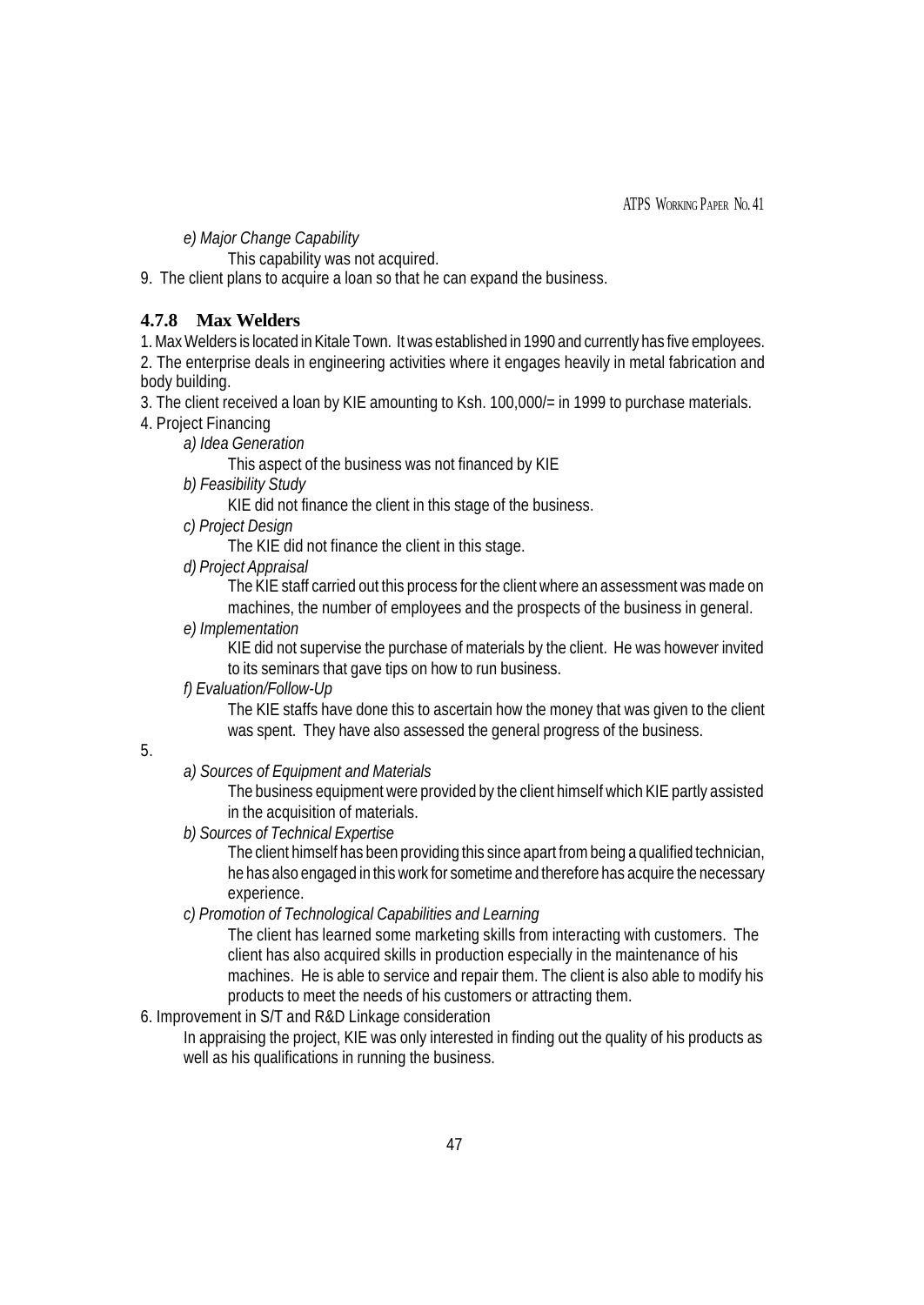#### 7. Promotion of Technology

The client prefers to engage in technologically oriented business because they give personal fulfilment to the owner. A person come up with his an idea, manufactures items and sells them.

#### 8. Acquisition of Technological Capabilities

#### *a) Production Capability*

KIE has assisted the client in this aspect because the acquisition of materials made it possible for him to put his machines to maximum use.

#### *b) Investment Capability*

Following funding by KIE, the client has become able to diversify his production where many different items are manufactured. This has also increased his means, part of which is being ploughed back thus expanding the business.

#### *c) Minor Change Capability*

This capability has not been acquired.

#### *d) Strategic Marketing Capability*

The KIE seminars have assisted the client in the acquisition of this capability. The client got new marketing strategies especially in handling his customers as well as the importance of exhibitions of products during agricultural shows. These have proved helpful in the marketing of his products.

#### *e) Major Change Capability*

The client has not acquired this.

#### 9. Expansion of the Business

The client is still repaying his loan and he would like to finish this burden before he can start engaging in plans for the expansion of his business.

# **4.8 APPROPRIATE APPROACHES TO FINANCING**

This part deals with alternative approaches to financing technological innovations in Kenya's manufacturing sector.

There are a number of ways in which SMEs can acquire alternative sources of funding. Some of the ways include: -

#### **4.8.1 Local Company's Support**

Parastatal organisations and other state corporations are charged with responsibility of development and management of national resources in a number of ways. More often than not, these bodies relying on national scientific and technological institutions for data and relevant advice to their development responsibilities. These relationships could be improved vide subventions by other state corporations to the national research systems.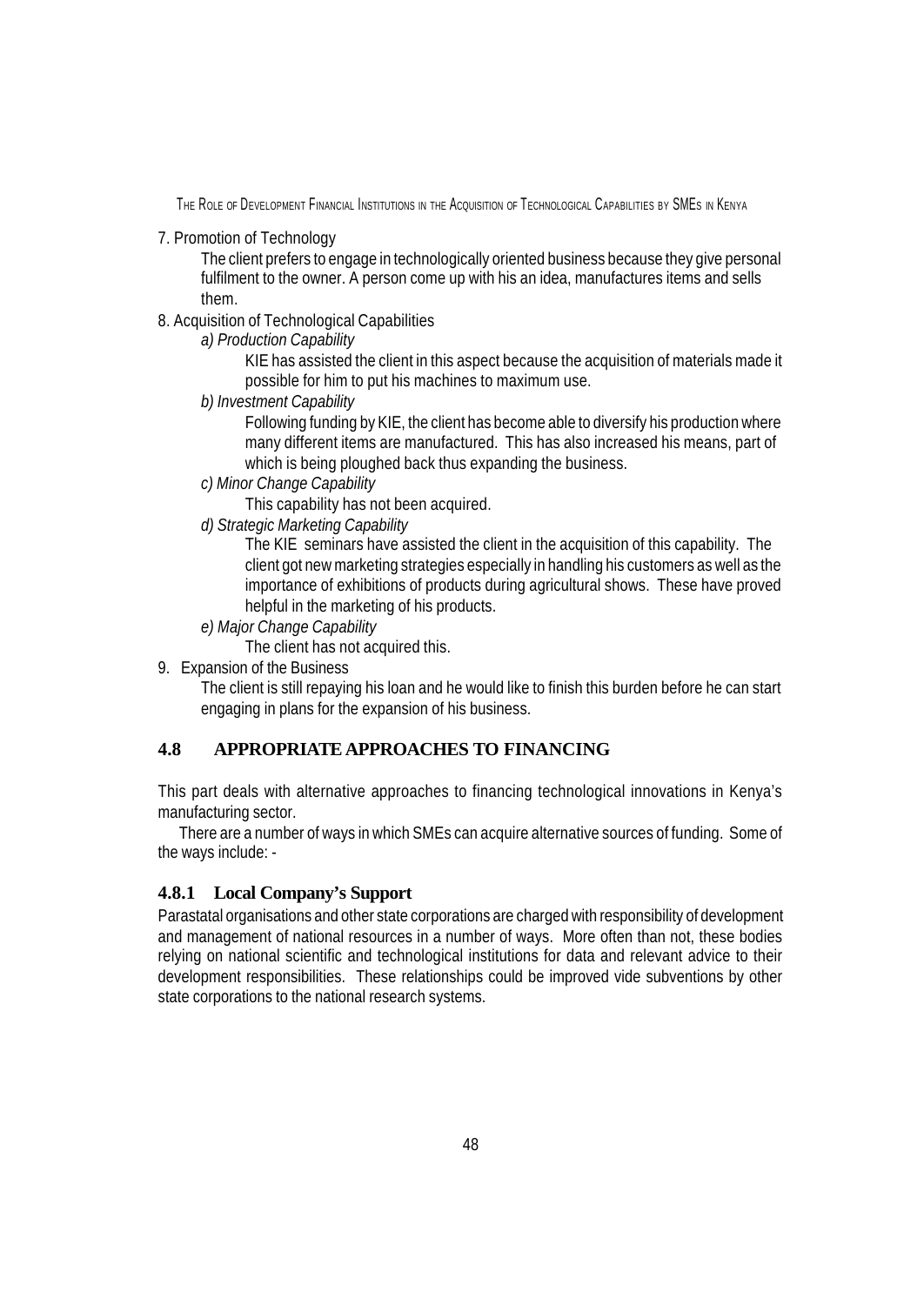## **4.8.2 Private Sector Support**

Various opportunities arise for entrepreneurs in the private sector to fund collaborative research institutes and both public and private universities. Opportunities could also arise where entrepreneurs could invest a certain percentage of their profits as tax-deductible grants for R and D activities.

## **4.8.3 Funds from Levies**

Opportunities exist for tapping research funds from import or export levies on certain inputs, items and products. Levies of this nature could be used to support R & D projects who main objective is developing new technologies locally. For instance, industrial research could benefit from such.

#### **4.8.4 Contributions by research beneficiaries**

Research in the subsector of tea and coffee has been successfully been undertaken by producers through marketing boards. A portion of the success is attributable to the producers' direct involvement in the management of their own research establishment and benefiting directly from research findings.

#### **4.8.5 Contract Mechanisms**

There are a number of contract systems that can be used as alternative sources of financing. Some of these contracts adopted are outlined below: -

#### *4.8.5.1 Foreign Director Investment (FDI)*

This is the establishment by a transnational corporation of an affiliate in a foreign country over which the parent firm is then assumed to exercise effective control. Normally, such control is realised through whole or majority ownership, but it is possible for arrangements to be made which give the transnational corporation control even with a minority equity participation. An FDI may involve either the acquisition of an existing enterprise or the organisation of an entirely new enterprise.

The technology is provided as part of a complete package. It may include any or all of the following: capital goods, industrial property rights in the form of patents, trade marks, and brand names; secret unpalented process know-how that is specific to investing firm; and the investing firm's accumulated experience and skills in organisation, management and marketing.

Payments for technology in the context of FDI may be both explicit and implicit. Royalties and other fees may be paid for the use of industrial property rights and technical services provided.

#### *4.8.5.2 Joint Ventures*

A joint venture is a business association between two or more parties who agree to share the provision of equity capital, the investment risk, the control and decision-making authority, and the profits or other benefits of the operation. For present purposes, only joint ventures formed between transnational corporations and local enterprises - private or state owned - in the host developing countries are considered.

#### *4.8.5.3 Licensing*

A licensing agreement is a legal contract under which the licensor confers certain rights upon the licensee for a specified duration in return for certain payments. The rights may consist of permission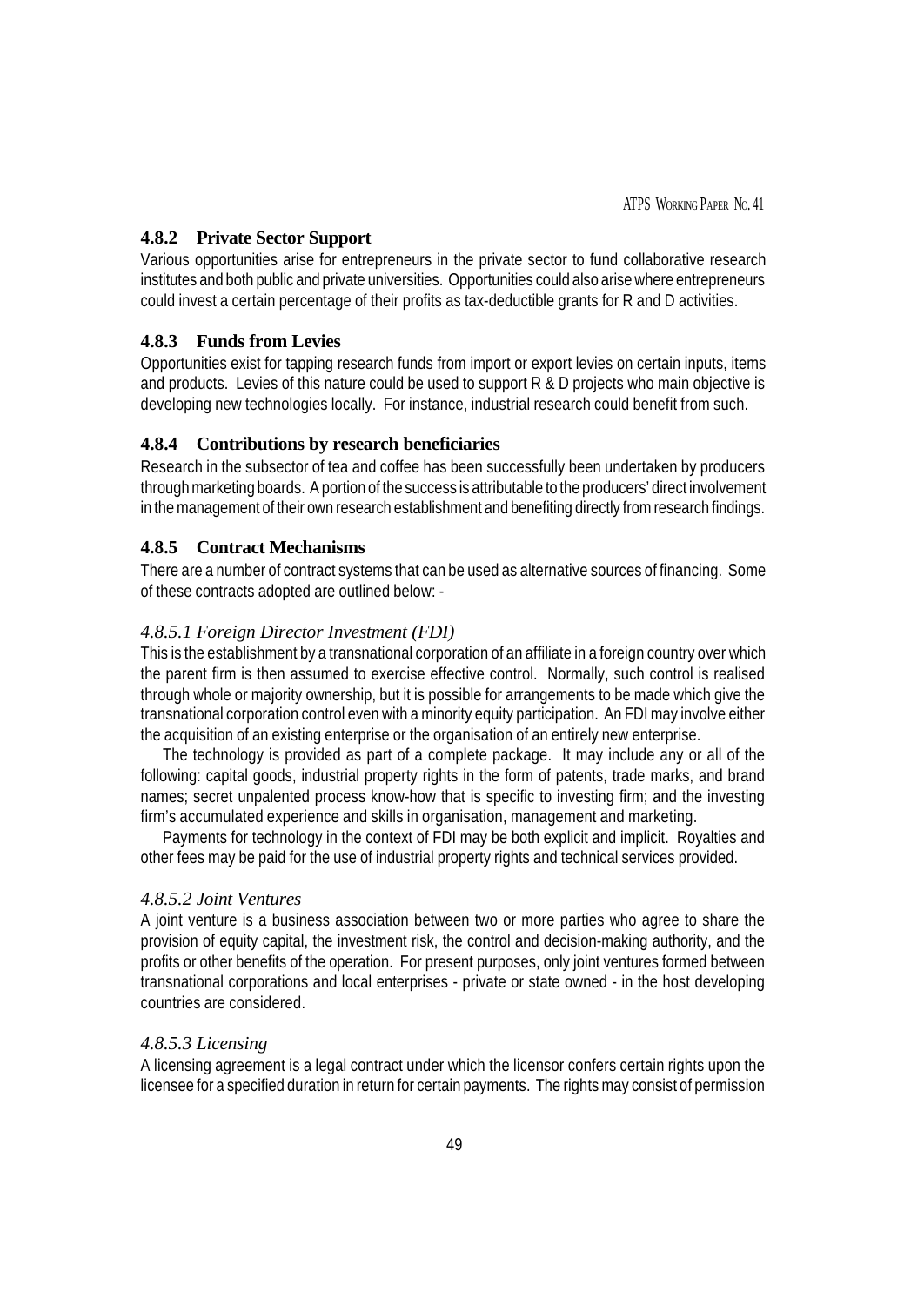to use industrial property rights, such as trade marks, patents, brand names, and copyrights; and it can include secret unpatented know-how, such as methods of production, scheduling and quality control, which are usually combined with a provision of technical services.

Payments under licensing agreements can take a wide variety of forms: lumpsum fees, running royalties, a share of profits, issue of equity representing the capitalisation of technology, payments as an "as used" basis, among others. Payments usually depend not only on the nature and the value of the technology supplied but also on the relative bargaining power of the two parties.

#### *4.8.5.4 Franchising*

This is a particular form of licensing agreement implying a continuing relationship in which the franchisor provides rights, usually including the use of a trade mark, or brand name, plus the services of technical assistance, training, merchandising and management, in return for certain payments.

#### *4.8.5.5 Management Contracts*

This is an arrangement under which operational control of an enterprise, or over one phase of its activities, which would normally be exercised by the board of directors or the managers elected or appointed by its owners, is vested by contract in a separate enterprise which performs the necessary managerial functions in return for a fee. The functions that may be provided for are production management, including responsibility for technical and engineering aspects of production; personal management, which includes the recruitment and procurement of foreign personnel and the training of local personnel; purchase and procurement of capital goods and raw materials; marketing and financial management, including arrangements for loan financing. Fees normally take the form of percentage of sales or profits, purchases; lump sum payments, and payments of a "services rendered" basis.

#### *4.8.5.6 Marketing Contract*

A marketing contract is almost similar to management contract in that the contractee firm assigns to the contractor the responsibility of marketing its production, or part of it, and all the activities associated with it, in return for a fee, normally a percentage of sales revenue.

#### *4.8.5.7 Turnkey Contracts*

A turnkey contract is one where the contractor firm undertakes the responsibility for carrying out all (or most of) the activities required for the planning, construction and commissioning of a discrete project. Whereas the contractor may sub-contract specific activities and tasks to other firms, he alone is responsible to the contractee for completion of the project as a whole and delivery of a fully operational production system.

#### *4.8.5.8 Technical Service Contracts*

Under this contract, the contracting firm agrees to provide technical services associated with a particular aspect of the contractee's operations. Examples include maintenance and repair of machinery, advise on process know-how, trouble shooting and quality control. Services may be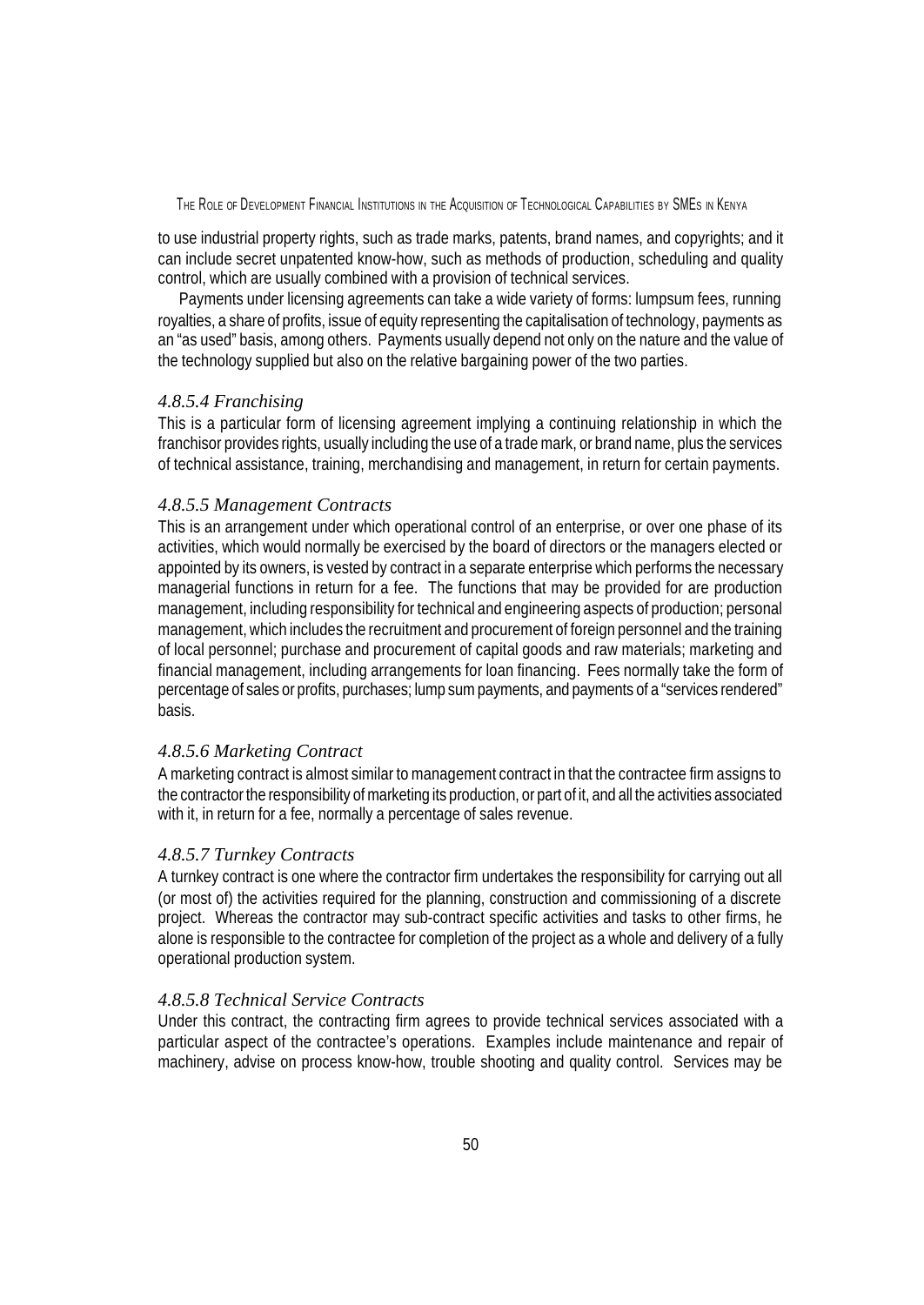ATPS WORKING PAPER NO. 41

provided on a going, continuos basis, or on as needed consultancy basis. In this regard, payments are structured accordingly.

## *4.8.5.9 International Sub-contracting*

In this agreement, a transitional corporation places orders with a foreign enterprise, often in a developing country, to produce components or assemble finished products using inputs and technology supplied by the transnational corporation, which absorbs the final products for its own production or marketing needs. The technology provided comprises specifications, production know-how, and sometimes machinery and equipment as well. Under this arrangement, no explicit payments for the technology are involved, since it is the transnational corporation that pays the sub-contracted firm for the work carried out. Sub-contracting in developing countries is concentrated in clothing, electronic equipment and components, and semi-conductor assembly.

# **4.9 IMPLICATION FOR POLICY**

Project financing cycle is very important in the grown and success of SMEs. The analysis show that some of the stages of the cycle were not undertaken by the DFI nor the government. These steps are idea generation, feasibility study, project design and project implementation. There is a need therefore for the government or the DFI to come up strongly and support these areas which are undertaken by entrepreneurs themselves.

From the study, it has been noted that not all enterprises acquired technological capabilities. For instance, 84% acquired production capabilities, 74% acquired investment capabilities while 21% acquired minor change capabilities. In this regard, some enterprises did not acquire minor change capabilities. So, there is need for the DFI or the government to come up with programmes to support these enterprises.

# **4.10 CONCLUSION**

An empirical study by Teitel, et. al. (1993) found out that investment and production capabilities exist in SMEs in Kenya. Another study by Mwamadzingo (1996) revealed existence of minor change and production capabilities in all firms. It also revealed non-existence of investment capability. This current study also shows existence in production, investment and minor change capabilities. However, there is some in existence in some firms.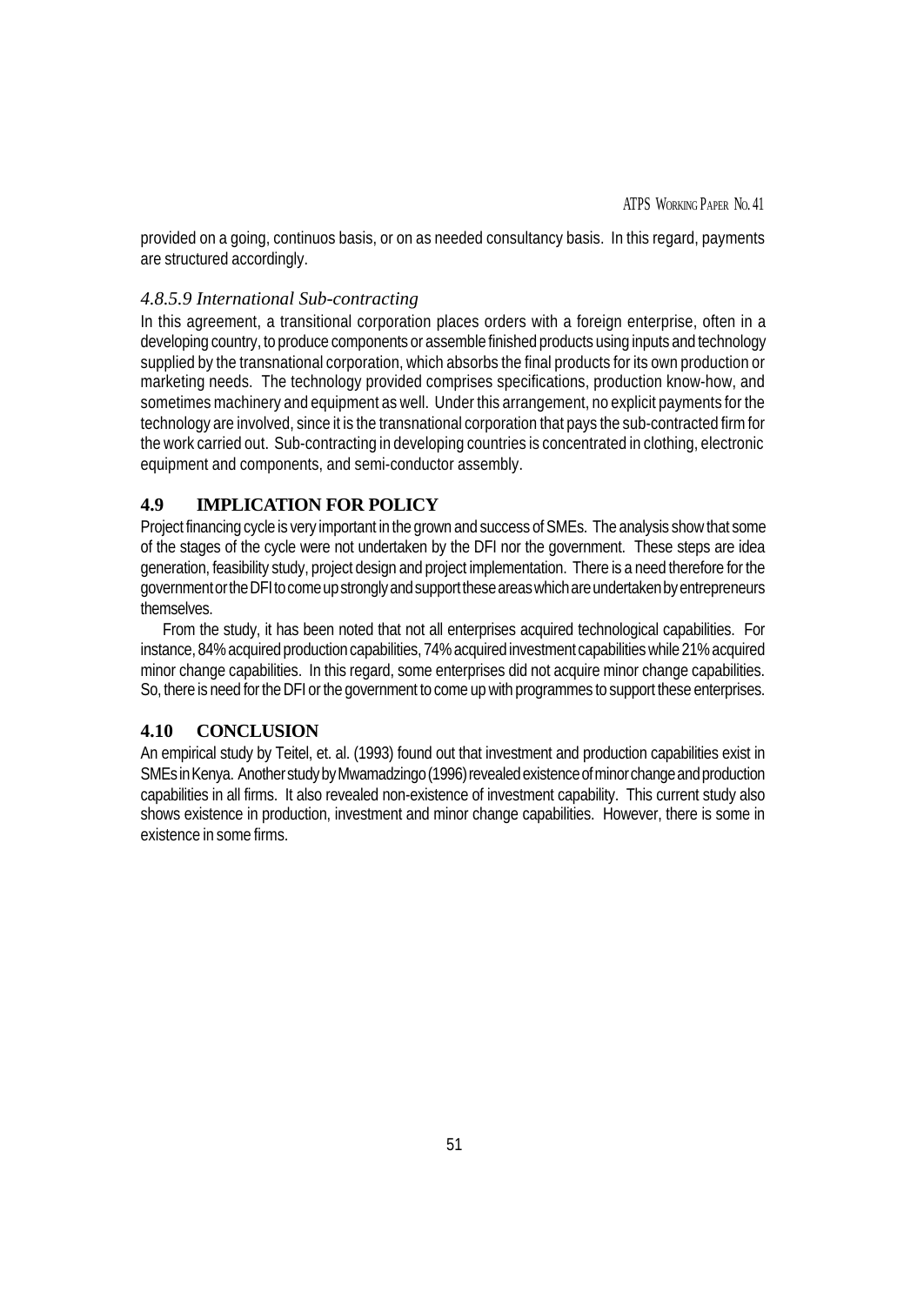| Table 1: Summary of R&D Expenditures in Kenya, 1988-1992 (Kshs. million) |  |  |
|--------------------------------------------------------------------------|--|--|
|--------------------------------------------------------------------------|--|--|

| Name of Institute                           | 1988/89 | 1989/90 | 1990/91 | 1991/92 |
|---------------------------------------------|---------|---------|---------|---------|
| Kenya Agriculture Research Institute (KARI) | 19.965  | 25.064  | 37.823  | 44.179  |
| Kenya Medical Research Institute (KEMRI)    | 4.437   | 5.246   | 6.712   | 5.700   |
| <b>KEMFRI</b>                               | 2.179   | 2.556   | 2.684   | 2.814   |
| Kenya Forestry Research Institute (KEFRI)   | 3.274   | 4.084   | 6.198   | 7.730   |
| Kenya Trypanosomiasis Research Institute    | 1.533   | 1.436   | 1.574   | 1.731   |
| <b>KIRDI</b>                                | 1.685   | 1.522   | 3.046   | 2.788   |
| National Museums of Kenya                   | 1.648   | 1.725   | 1.902   | 1.997   |
| IMRT                                        | 0.498   | 0.514   | 0.597   | 0.627   |
| <b>DRSRS</b>                                | 1.260   | 1.588   | 3.162   | 3.321   |
| Agricultural Research Development           | 0.047   | 0.039   | 0.046   | 0.041   |
| Coffee Research Foundation                  | 3.470   | 3.833   | 4.025   | 4.226   |
| <b>Tea Research Foundation</b>              | 0.751   | 0.940   | 0.987   | 1.037   |
| <b>Total University Research</b>            | 0.400   | 0.445   | 0.425   | 0.540   |
| <b>NCST Research Grant</b>                  | 0.150   | 0.090   | 0.066   | 0.050   |
| Other GoK Research Grant                    | 0.116   | 0.150   | 0.016   | 0.100   |
| <b>Total GoK Research Expenditure</b>       | 41.408  | 49.232  | 69.264  | 76.881  |
| The Private Sector (10% of GoK total)       | 4.141   | 4.923   | 6.926   | 7.688   |
| Total R&D Expinditure in Kenya              | 45.549  | 54.155  | 76.190  | 84.569  |
| R&D Expenditure as % of GDP                 | 0.60%   | 0.63%   | 0.77%   | 0.75%   |

KEMFRI - Kenya Marine and Fisheries Research Institute; KIRDI - Kenya Industrial Research and Development Institute; IMRT - Institute of Meteorological Research and Training; DRSRS - Department of Resource Surveys and Remote Sensing; MOA - Ministry of Agriculture; NCST - National Council for Science and Technology; and GoK - Government of Kenya.

#### Source:

1. Republic of Kenya (various issues). The Appropriation Accounts, Other Public Accounts and the Accounts of the Funds, Nairobi, Office of the Controller and Auditor General.

2. Republic of Kenya (various issues), Economic Survey; Nairobi: Government printers.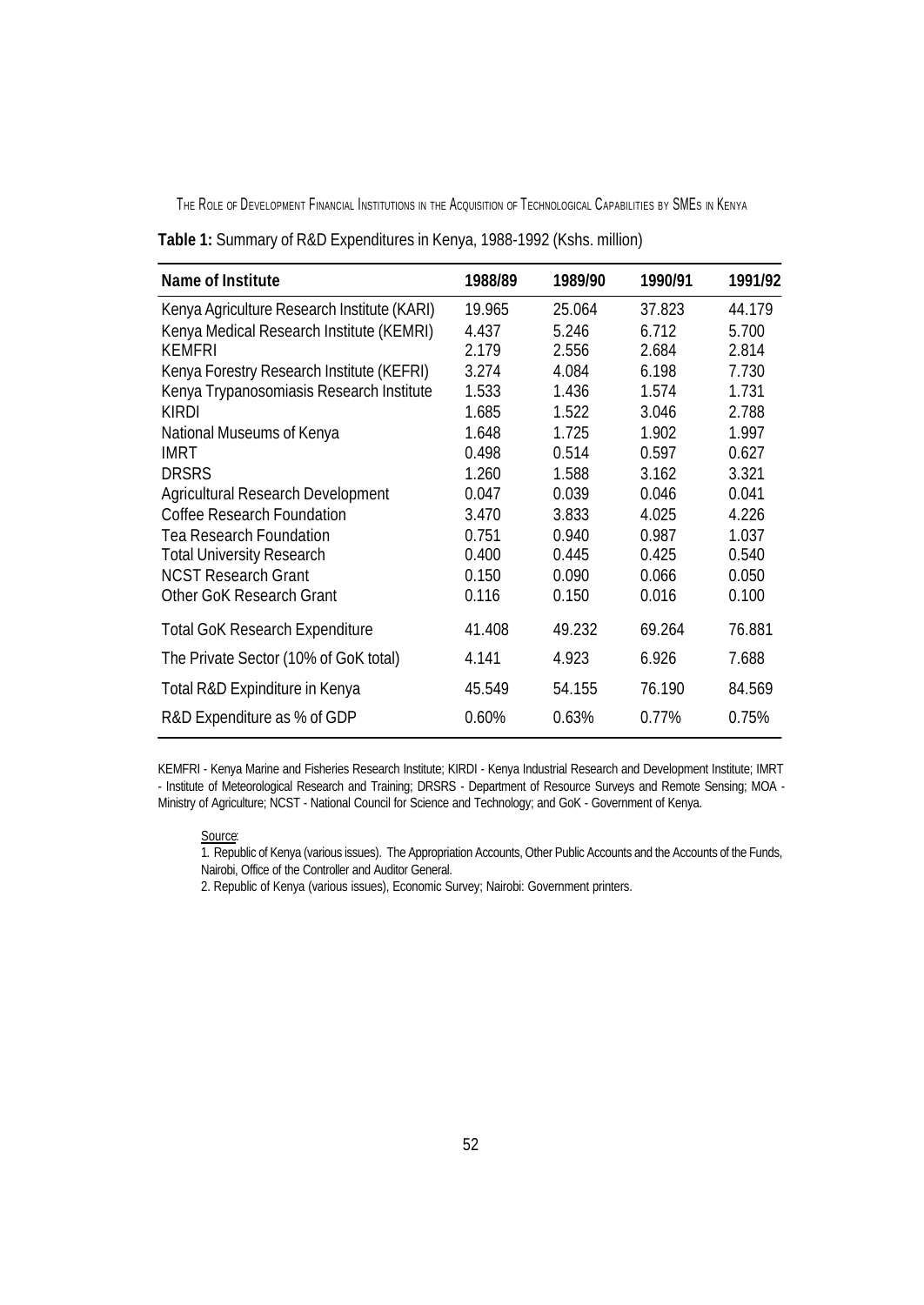| <b>Types of Exports</b>         | 1990  | 1991  | 1992  | 1993  | 1994  | Annual %         |
|---------------------------------|-------|-------|-------|-------|-------|------------------|
|                                 |       |       |       |       |       | change (1990-94) |
| Food and beverages for industry |       |       |       |       |       |                  |
| Primary                         | 18.36 | 14.93 | 12.32 | 15.44 | 15.73 | 38.0             |
| Processed                       | 0.36  | 0.60  | 0.59  | 0.60  | 1.91  | 340.4            |
| Industrial supplies (non-food)  |       |       |       |       |       |                  |
| Primary                         | 9.62  | 7.92  | 7.49  | 6.20  | 5.96  | 22.0             |
| Processed                       | 10.31 | 12.98 | 14.26 | 18.01 | 20.39 | 113.9            |
| Machinery and capital equipment |       |       |       |       |       |                  |
| Parts & accessories             | 0.09  | 0.08  | 0.10  | 0.13  | 0.14  | 431.5            |
| Total                           | 0.56  | 0.69  | 0.81  | 0.65  | 0.89  | 88.1             |
| Transport equipment             |       |       |       |       |       |                  |
| Part & accessories              | 0.17  | 0.24  | 0.38  | 0.27  | 0.40  | 141.6            |
| <b>Total industrial</b>         | 0.03  | 0.01  | 0.08  | 0.23  | 0.25  | 560.0            |
| <b>TOTAL EXPORTS</b>            |       |       |       |       |       | 47.7             |

**Table 2:** Level of Exported Industrial Technology

\*Provisional

*Source: Republic of Kenya (1995). Economic Survey 1995. Nairobi: Government printers*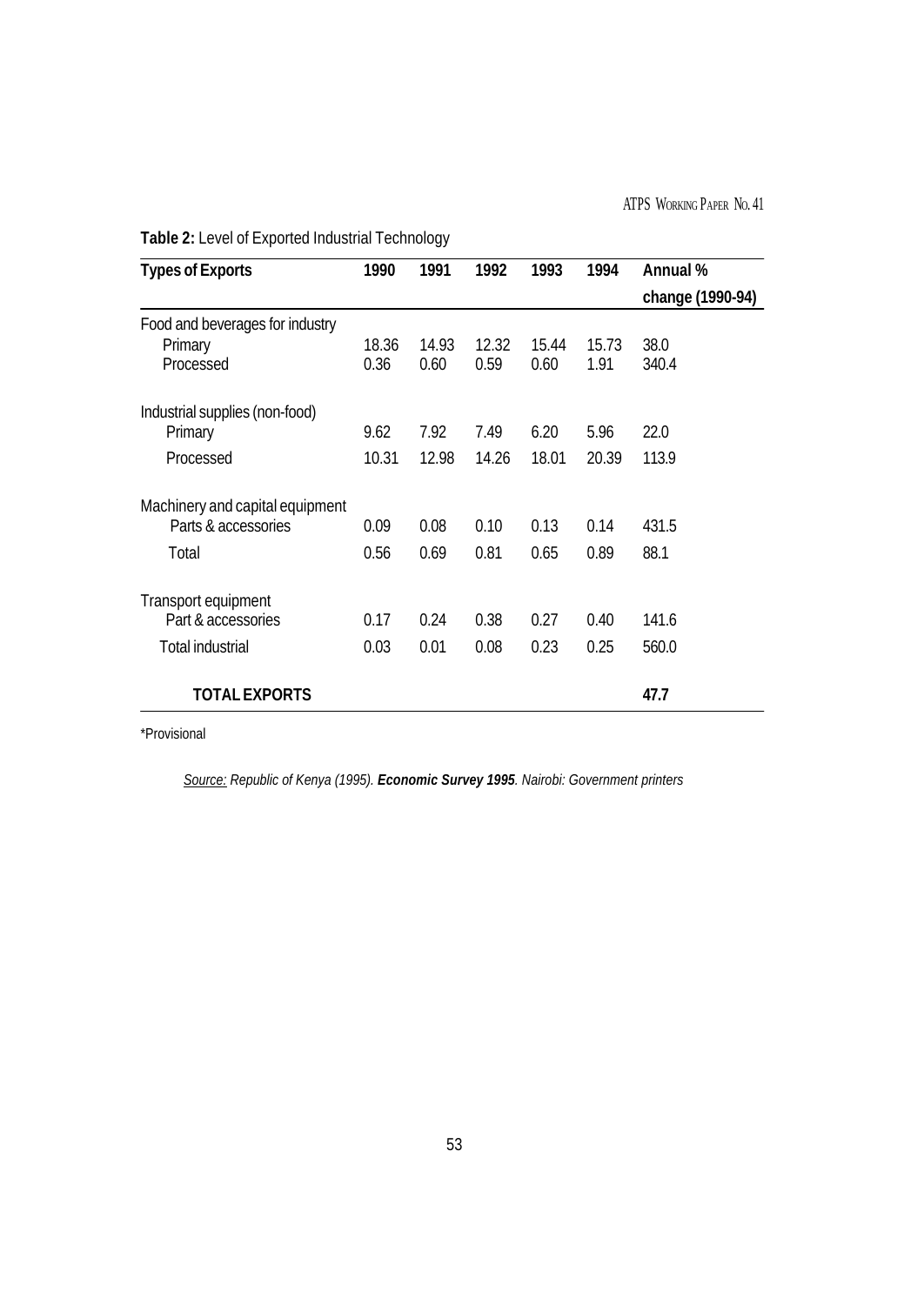| <b>Types of Imports</b>         | 1990  | 1991  | 1992  | 1993  | 1994  | Annual %<br>Change<br>(1990-94) |
|---------------------------------|-------|-------|-------|-------|-------|---------------------------------|
| Food and beverages for industry |       |       |       |       |       |                                 |
| Primary                         | 2.68  | 2.02  | 1.59  | 3.24  | 2.40  | 20.05                           |
| Processed                       | 3.06  | 0.93  | 3.64  | 1.68  | 5.28  | 45.2                            |
| Industrial supplies (non-food)  |       |       |       |       |       |                                 |
| Primary                         | 1.33  | 1.66  | 5.88  | 1.98  | 6.64  | 205.9                           |
| Processed                       | 30.59 | 35.95 | 31.69 | 36.04 | 32.73 | 28.4                            |
| Machinery and capital equipment |       |       |       |       |       |                                 |
| Parts and accessories           | 6.21  | 5.59  | 4.96  | 4.07  | 4.53  | 13.0                            |
| Total                           | 24.91 | 23.00 | 20.29 | 14.62 | 15.35 | 7.9                             |
| Transport equipment             |       |       |       |       |       |                                 |
| Parts and accessories           | 4.05  | 3.55  | 2.24  | 2.81  | 3.21  | 15.9                            |
| <b>Total industrial</b>         | 5.34  | 4.10  | 2.78  | 3.50  | 4.65  | 19.3                            |
| <b>TOTAL IMPORTS</b>            |       |       |       |       |       | 25.2                            |

**Table 3:** Level of Imported Industrial Technology (As percentage of total imports)

\* Provisional

*Source: Republic of Kenya (1995). Economic Surveys 1995: Government Printers.*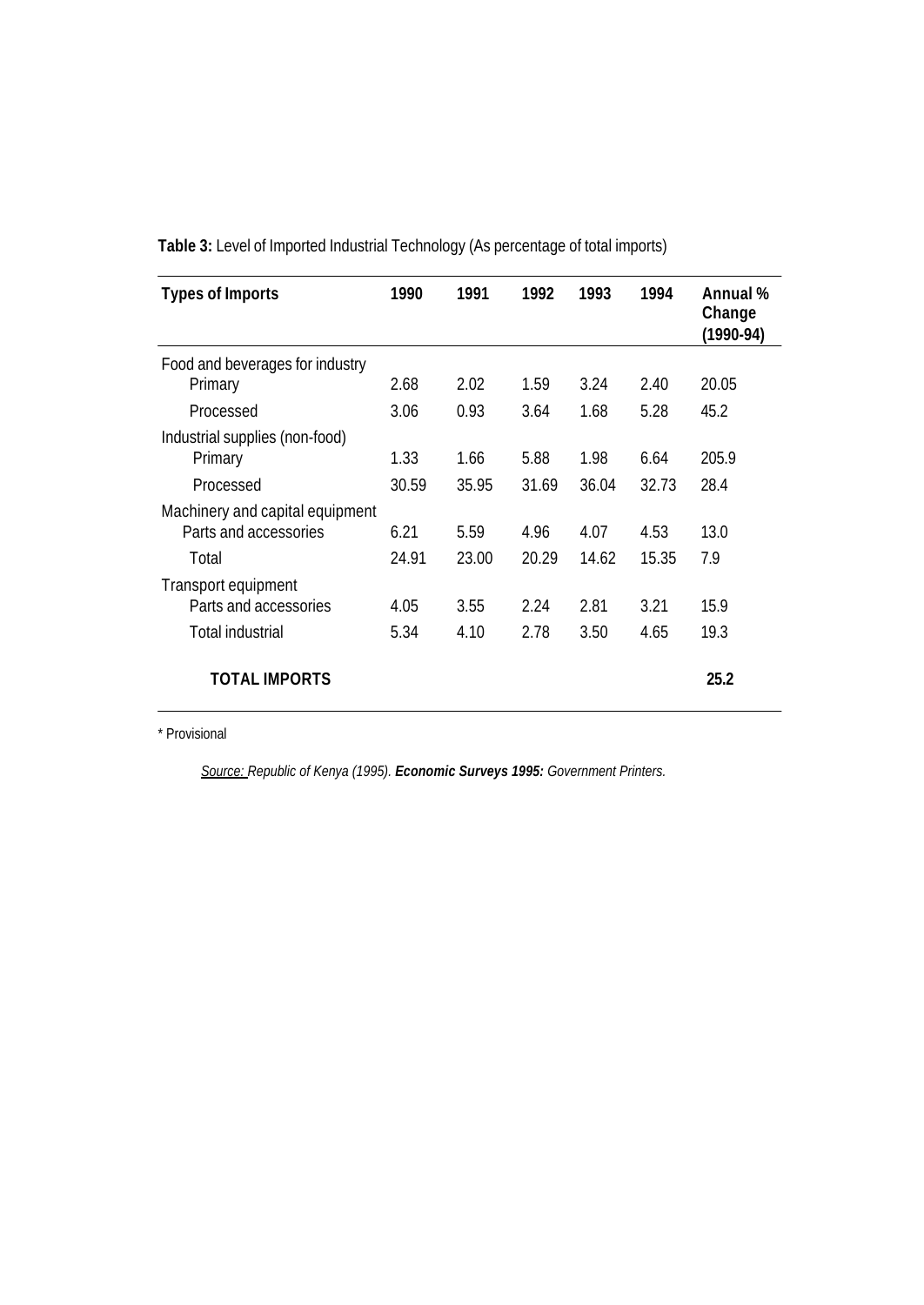# **References**

- Adeboye, T. and Clark, N. (1995), "Methodological Issues", in Science and Technology Policy Research. Technological Capabilities. ATPS Working Paper No. 2.
- Advani, A.J. (1994), Technology Financing for Competitiveness Southbound: International Development Research Centre.
- African Technology Policy Studies (ATPS) Network (1995), Technological capabilities in Sub-Saharan Africa in the Context of Changing Policy Environment". Network Project Proposal.
- Bamiro, O.A. (1996), "Development of Finance Institutions and Promotion of Technology Development in Nigeria". Draft Final Report (ATPS).
- Bell, M. and Pavitt, K. (1992), "Accumulating Technological Capabilities in Developing Countries" in proceedings of the World Bank Annual Conference on Development Economics.
- Biggs, T., Manju Shah and P. Srivastava, (1995), Technological Capabilities and Learning in African Enterprises. The World Bank, Washington D.C.
- Choro, (1995), Sources of Funds and Facilitating Services for Micro, Small and Medium Enterprises. Nairobi.
- Coughlin, P. and Ikiara, G.K (Eds), (1998), Industrialisation in Kenya: In Search of a Strategy. Nairobi, Heinemann.
- Daniels, L. and Mead, D.C. (1995), Employment and Income in Micro and Small Enterprises in Kenya: Results of 1995, Survey Research Paper No. 26. Gemini.
- Easton, Geoff (1982), Learning from Case Studies. Englewood Cliffs: Prentice-Hall International.
- Ernest, D., Mytelka, L.K. and Ganiantos (1994), Technological Capabilities: "A Conceptual Framework", in draft UNCTAD six years country research project on technological development in South and East Asia, (August).
- Fishlow, A. (1995), "Inequality, Poverty and Growth: Where Do We Stand?" in Annual Bank Conference Development Economies.
- Galbraith, J.K. (1971), "The New Industrial Estate, 2nd edition, Boston; Hunghton, Mifflin.
- Government of Canada (1991), Prosperity Through Competitiveness.
- Government of Kenya (1998), Development Plan 1989-1993 Nairobi: Government Printer.
- Government of Kenya (1989), A Strategy for Small Enterprise Development in Kenya: Towards the Year 2000 part II GoK/UNDP Centre & I project.
- Government of Kenya (1992), Small Scale Enterprise and Jua Kali Development in Kenya Sessional Paper No.2, (1992) Nairobi: Government Printer.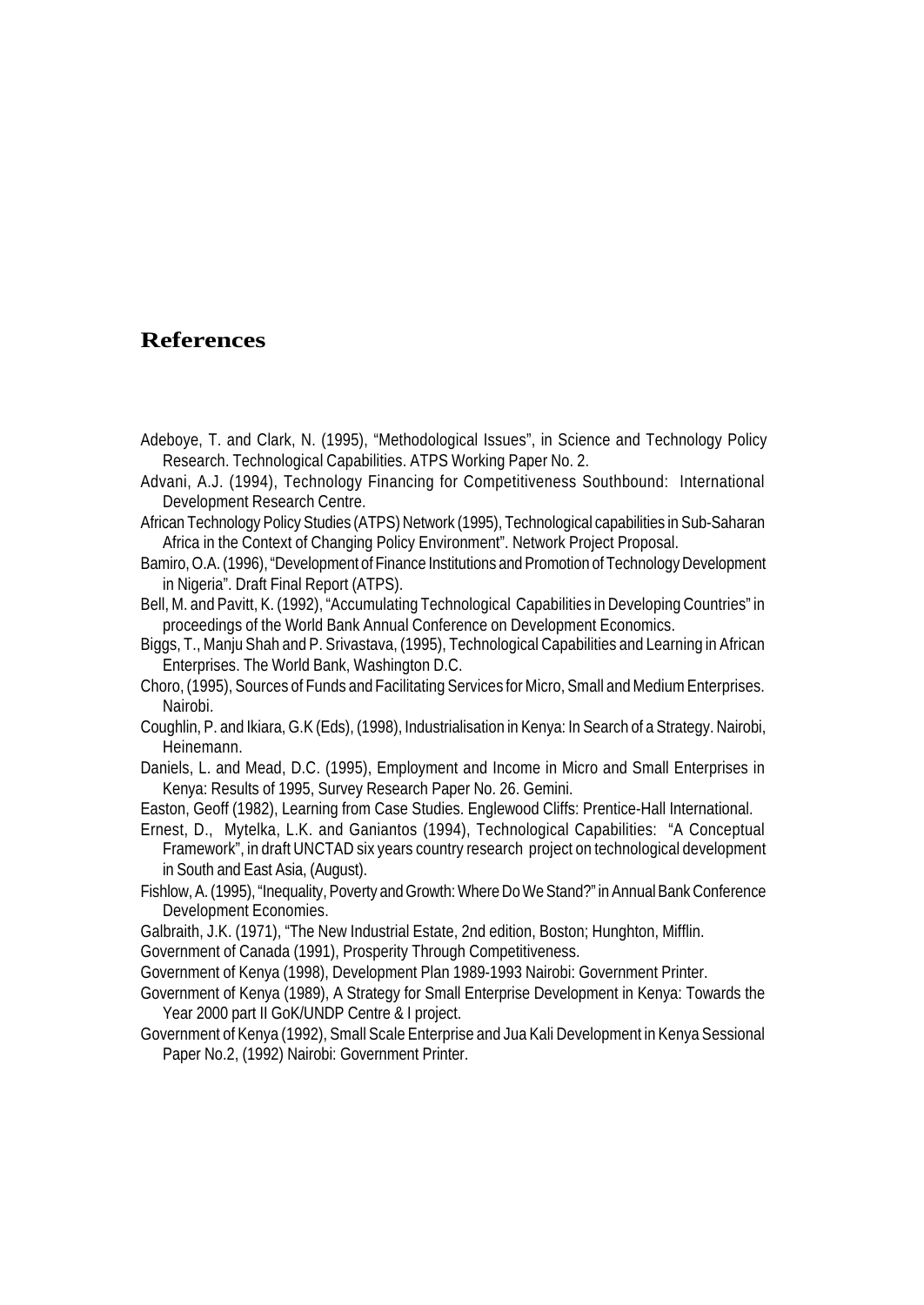Government of Kenya (1994) Kenya: Macro-Economic and Structural Policy Framework for 1995 – 1997.

Government of Kenya (1995), Economic Survey, Nairobi: Government Printer.

Hinzen, E. (1991), "Promotion of Industry and Foreign Investment in Africa", in Development and Cooperation.

Ikiara, G.K. (1995), "The Role of Government Institutions in Creating Competitive Industry in Kenya". Report of the National Seminar on Industrial Transformation of Kenya to Newly Industrialising Country (NIC) by the year 2010 – held at Safari Park Hotel on 15th February 1995.

Katz, J. and Bercovich (1993), National Systems of Innovations Supporting Technical Change in Industry: The Case of Argentina.

Liedholm, C. (1990), "The Dynamics of Small Scale Industry in Africa and the Role of Policy". Growth and Equity Through Micro-Enterprises Investment and Industrial (GEMINI) Working Paper.

- Masinde, C.K. (1995), "The Private Sector as a Change Agent in the Development of Small Scale Enterprises: Large Firm – Small Firm Linkages in Kenya" IDRC.
- Ministry of Commerce (1995), Report on the National Seminar on Industrial Transformation of Kenya to Newly Industrialising Country (NIC) by the year 2010. Proceedings 4 seminars held at Safari Park Hotel on 15th January 1995.
- Mwamadzingo, M. and Ndungu, N. (1994), Development of Science and Technology in Kenya During Periods of Structural Adjustments. Research Proposal presented to ATPS Network, held in Nyeri between 3-7 October 1994.
- Mwamadzingo, Mohammed (1996), "Technological Capabilities and Performance of SMEs in Kenya". Interim report to IDS-CDR Workshop on the role of small and intermediate-sized enterprises in Africa Development and Industrialisation held in Sirikwa Hotel, Eldoret (Kenya) on 21-23 March 1996.

Mytelka, L.K., New Mode of International Competition: The Case of Strategic Partnering in R&D", in Science and Public Policy. October 1990, 296-302.

Namusonge G.S. (1996), "Situation Analysis of Financial Services to the Poor in Kenya". ACTIONAID, Kenya.

Namusonge, G.S. (1999), Determinants of Growth-Oriented Small and Medium Enterprises in Nairobi, Kenya. Unpublished Ph.D. Thesis, JKUAT.

National Council for Science and Technology (1990), Science and Technology for Development No.4, Republic of Kenya.

Nelson, R. and Winter, S.G. (1982), An Evolutionary Theory of Economic Change. Cambridge, M.A. Belknap Press of Harvard University.

Ngahu, C.W. (1996), 'Choice of Technology in Small Scale Enterprises in Kenya' in African Technology Policy Studies Executive Summary Series ATPS ESSI. A study conducted with a grant from IDRC.

Nicholas, J. and Yao-Su Hu (1989), "Banking and the Promotion of Development". The McMillan Series of ILO Studies.

Oketch et al(1995), Demand and Supply of Macro and Small Enterprise Finance in Kenya: ODA Project.

Onoh, J.K. (1982), Money and Banking in Africa. Longman: Lagos.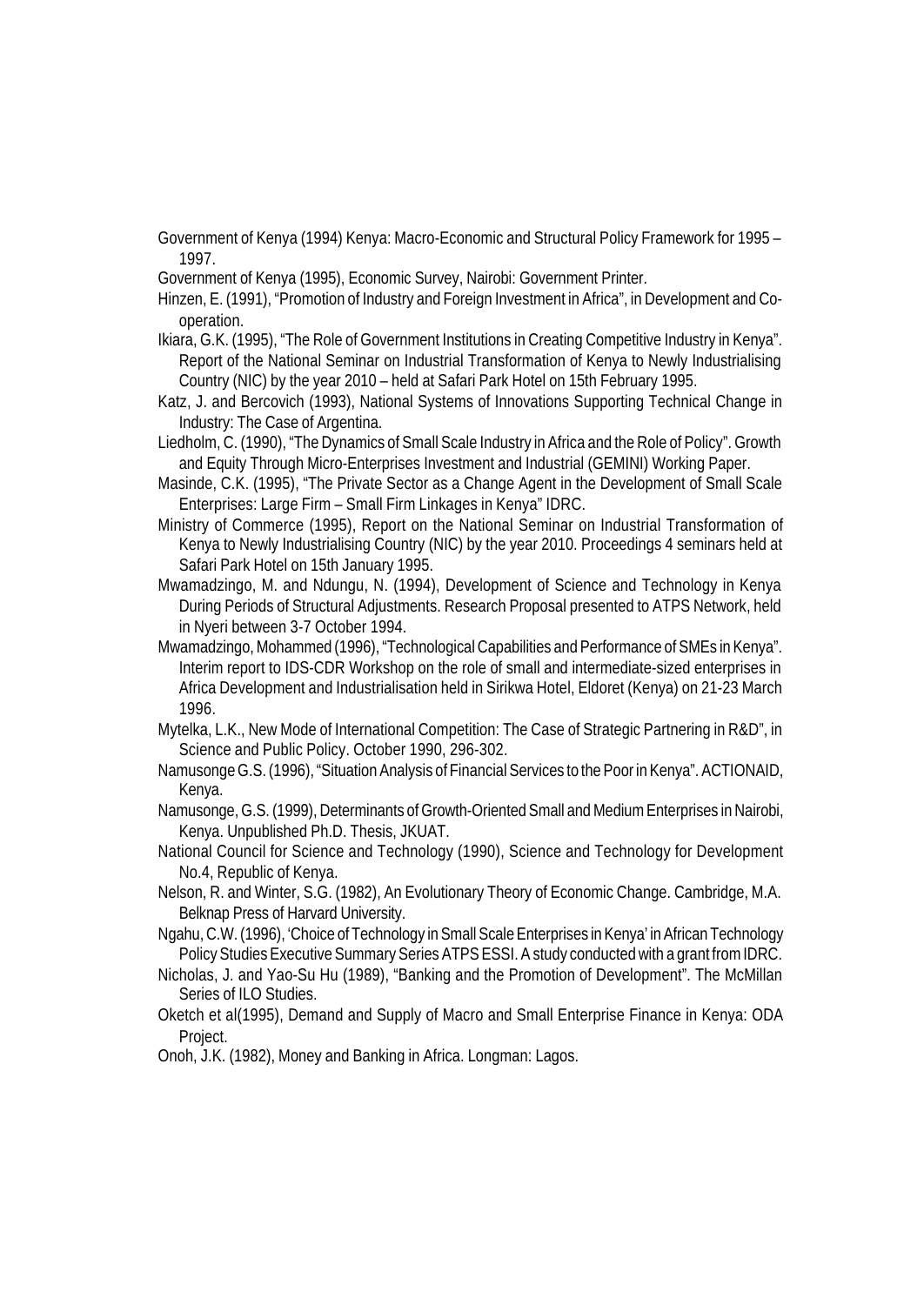Porter, R.S. and Ward, M.E. (1993), Introduction to Banking Regulation, Supervision and Bank Analysis: World Bank EDI Working Paper.

Teitel, S. and Soifer, R. (1994), Technology and Skills in Kenya's Manufacturing in Regional Program on Enterprise Development, (RPED), African Technical Department, World Bank.

Uma, O. Eleazu (1995), National Workshop on Industrial Transformation in Kenya by NIC by 2010. Working Paper on Strategic Management of Industrial Development.

UNESCO (United Nations Educational and Scientific and Cultural Organisation (1993), Statistics YearBook: Paris, United Nations.

World Bank Policy and Research (1999), Building Economic Research Capacity around the World. July-September, Vol 10. No. 3.

World Bank Policy Research (1993), The Making of the East Asia Miracle Vol. 4. No. 4.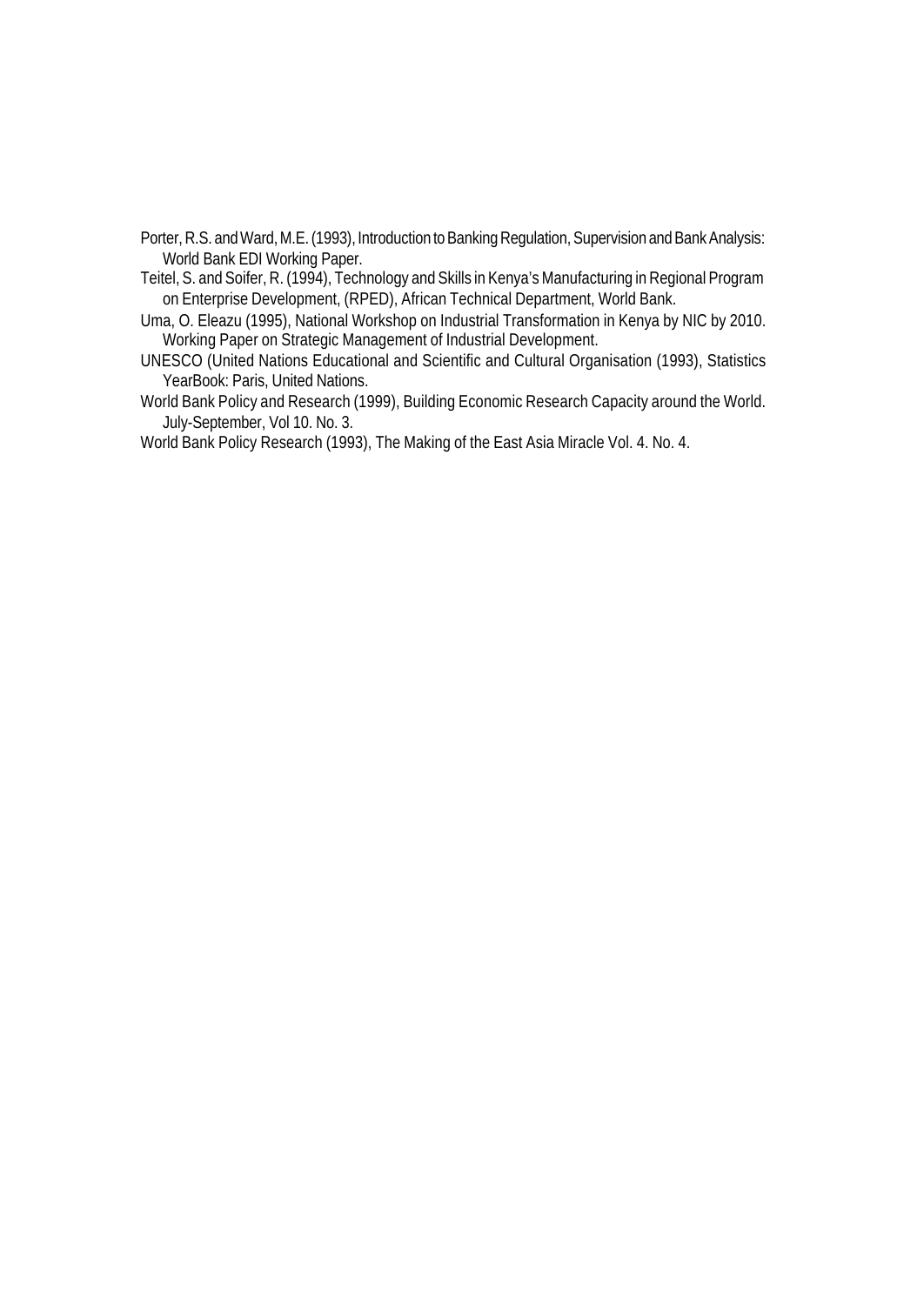For more information on this series and ATPS, contact:

The Executive Director The African Technology Policy Studies Network 3rd, Floor, The Chancery, Valley Road

> P.O. Box 10081 00100 General Post Office Nairobi, Kenya Tel: 254-20-2714092/168/498 Fax: 254-20-2714028 Email: info@atpsnet.org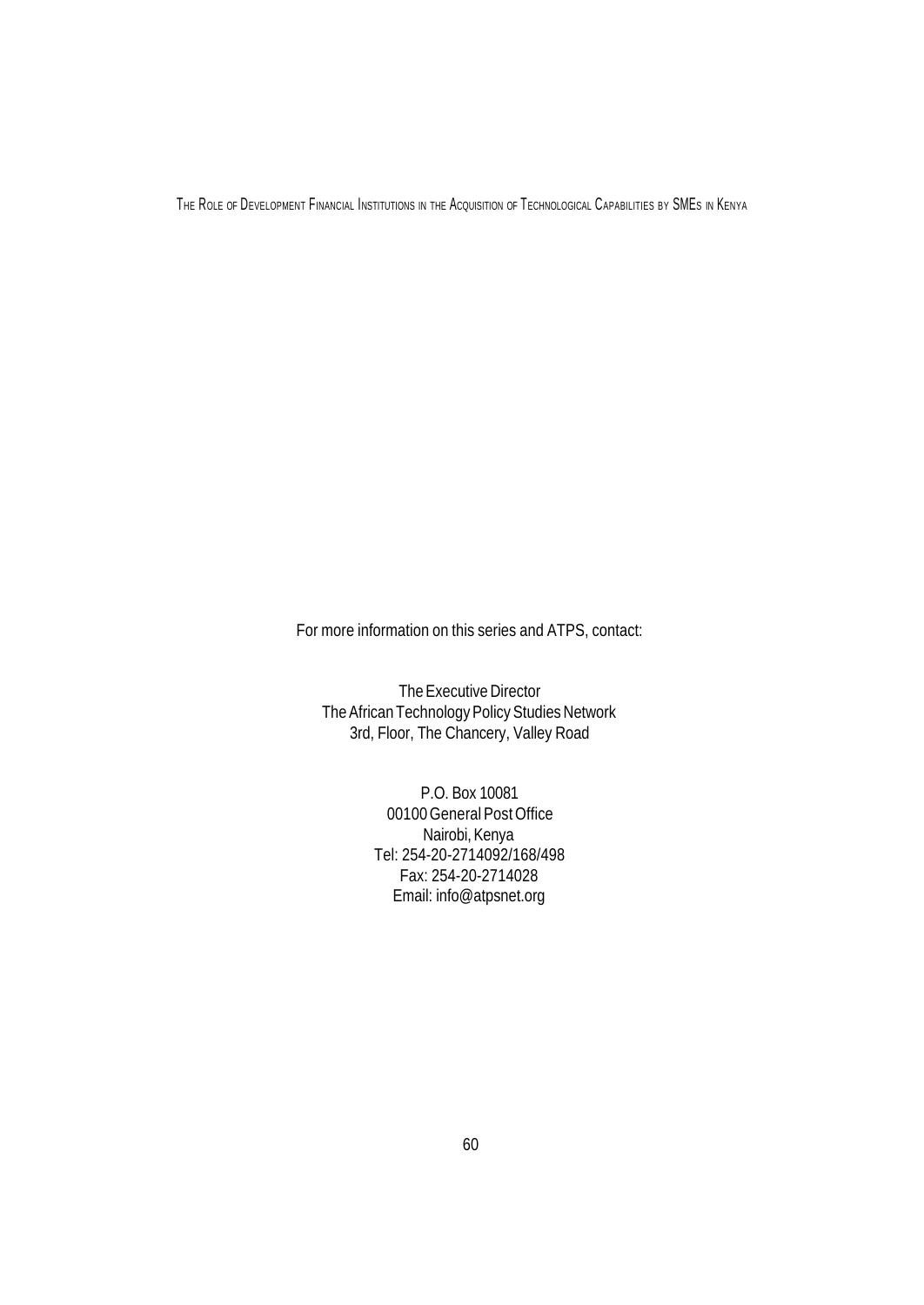#### **ATPS WORKING PAPER SERIES**

| No.            | <b>Title of Publication</b>                                                                                                                                 | <b>Authors</b>                                       |
|----------------|-------------------------------------------------------------------------------------------------------------------------------------------------------------|------------------------------------------------------|
| 1              | The Effect of Economic Reform on Technological Capability                                                                                                   | T. Adeboye, M.S.D. Bafachwa<br>O. A. Bamiro          |
| $\overline{2}$ | Methodological Issues in Science and Technology Policy Research                                                                                             | T. Adeboye, N. Clark                                 |
| 4              | Rehabiliation in the Manufacturing Sector in Tanzania                                                                                                       | S. M. Wangwe                                         |
| 5              | Agricultural Policy and Technology in Sierra Leone                                                                                                          | C. Squire                                            |
| 6              | Effectiveness of Agricultural Research Extension in Sierra Leone                                                                                            | A. K. Lakoh                                          |
| 8              | Generation and Utilization of Industrial Innovation in Nigeria                                                                                              | O. Oyeyinka, G.O.A. Laditan<br>A. O. Esubiyi         |
| 9              | Irrigation in the Tuli Block, Botswana Water Conservation Techniqes<br>or Optimal Strategies                                                                | I. N. Masonde                                        |
| 10             | Endogenous Technology Capacity and Capability Under Conditions<br>of Economic Policies of Stabilization and Structural Adjustment                           | S. E. Chambua                                        |
| 11             | Technology and Female-Owned Business in the Urban Informal<br>Sector of South-West Nigeria                                                                  | R. O. Soetan                                         |
| 12             | Technology Innovations Used to Overcome the Problem of Resource<br>Scarcity in Small Scale Enterprises                                                      | C. W. Ngahu                                          |
| 13             | Financing of Science and Technology Institutions in Kenya During<br>Periods of Structural Adjustment                                                        | M. Mwamadzingo                                       |
| 14             | Impact of Economic Liberization on Technologies in Enterprises<br>Processing Agricultural Produce                                                           | P. Madaya                                            |
| 15             | Technology and Institutions for Private Small and Medium Firms                                                                                              | B. Oyeyinka                                          |
| 16             | Institutiona Reform, Price Deregulation and Technological Change<br>in Smallholder Agriculture                                                              | E. C. Eboh                                           |
| 17             | Adoption of Agricultural Technologies by Rural Women under the<br>Women-in-Agriculture Program in Nigeria                                                   | D. S. Ugwu                                           |
| 18             | Electrical Power Utilities and Technological Capacity Building in<br>Sub-Saharan Africa                                                                     | Brew-Hammond                                         |
| 19             | Investigation into Factors that Influence the Diffusion and Adoption<br>of Intentions and Innovations from Research Institutes and<br>Universities in Kenya | Bwisa, H. M. and Alex Gacuhi                         |
| 20             | The effects of Economic Reforms on the Quality on the Quality of<br>Technological Manpower Development in Nigeria                                           | H. E. Nnebe                                          |
| 21             | Issues in Yam Minisett Technology Tranfer to Farmer in Southern<br>Nigeria                                                                                  | Michael C. Madukwe<br>Damain Ayichi, Ernest C. Okoli |
| 22             | Technological Respone to Telecommunication Development: A<br>Study of Firms and Instituions in Nigeria                                                      | Adeyinka F. Modupe                                   |
| 23             | Gender Differences in Small Scale Rice Farmers' Access to<br>Technological Inputs in Enugu State of Nigeria                                                 | David Nwoye Ezeh                                     |
| 24             | Adoption of Sustainable Palm Oil Mini-Processing Technology in<br>Nigeria                                                                                   | Nkechi Mbanefoh                                      |
| 25             | Domestic Energy Situation in Nigeria: Technological Implications<br>and Policy Alternatives                                                                 | Olabisi I. Aina                                      |